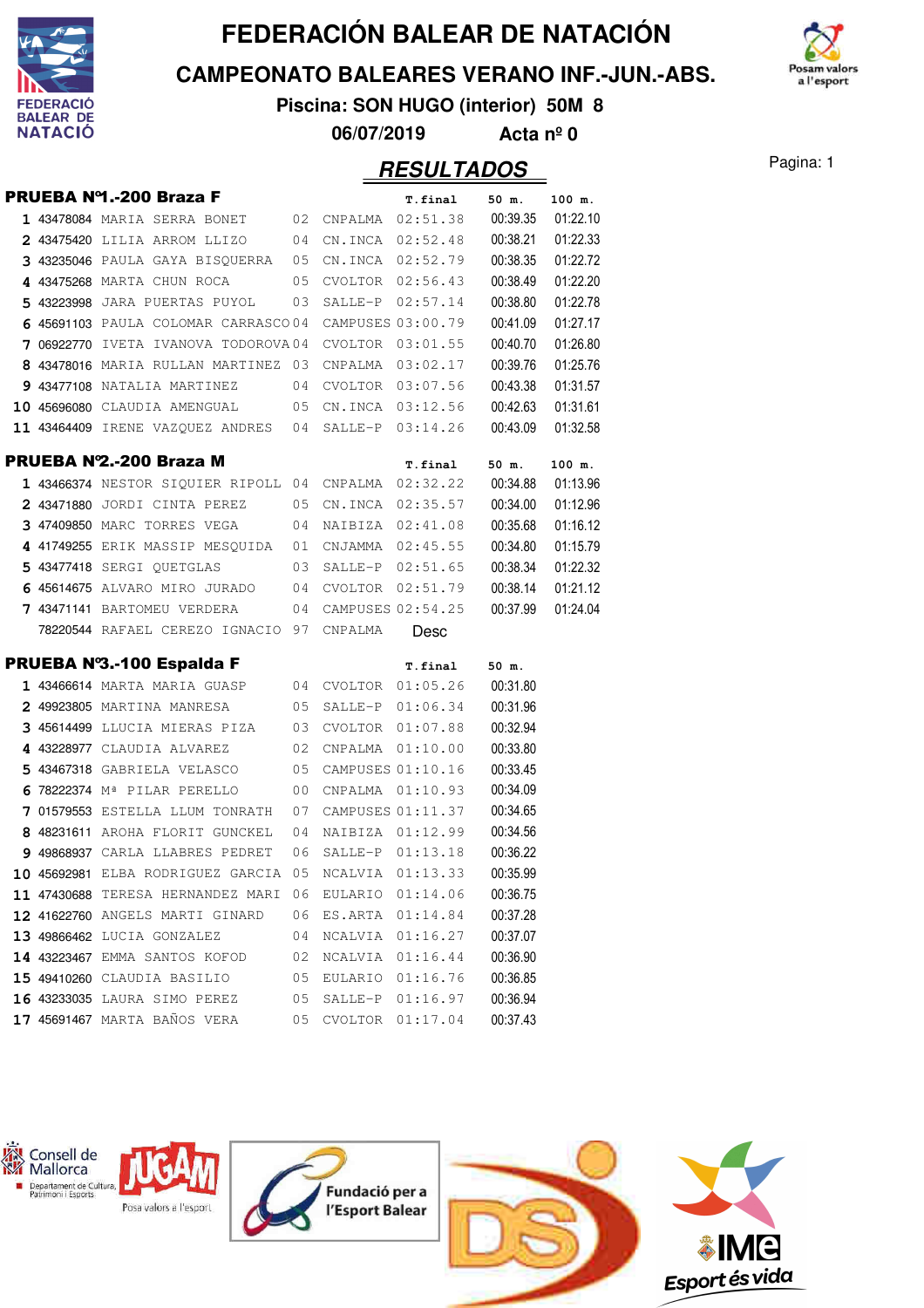

**CAMPEONATO BALEARES VERANO INF.-JUN.-ABS.**



**Piscina: SON HUGO (interior) 50M 8**

**06/07/2019 Acta nº 0**

|     |                                                       |    |                     | <b>RESULTADOS</b>    |          |          |          |          | Pagina: 2 |
|-----|-------------------------------------------------------|----|---------------------|----------------------|----------|----------|----------|----------|-----------|
|     | PRUEBA Nº3.-100 Espalda F                             |    |                     | T.final              | 50 m.    |          |          |          |           |
|     | 18 43478016 MARIA RULLAN MARTINEZ 03 CNPALMA 01:18.46 |    |                     |                      | 00:37.59 |          |          |          |           |
|     | 19 09137071 EMMA LYDIA NAPIER                         |    | 04 LLUCMA           | 01:18.89             | 00:38.21 |          |          |          |           |
|     | PRUEBA Nº4.-100 Espalda M                             |    |                     | T.final              | 50 m.    |          |          |          |           |
|     | 1 45187625 SERGI PUIG BLANCO                          |    | 03 NCALVIA 01:02.78 |                      | 00:30.99 |          |          |          |           |
|     | 2 43476153 MATEU VENY OLIVER                          |    | 02 CNPALMA 01:04.13 |                      | 00:31.18 |          |          |          |           |
|     | 3 43459955 PABLO NAVAS ACEITUNO                       | 02 |                     | CVOLTOR 01:06.19     | 00:32.29 |          |          |          |           |
|     | 4 09509445 ILLIAN JOHN WALL                           | 02 | <b>BESTM</b>        | 01:06.48             | 00:32.11 |          |          |          |           |
|     | 5 45185608 JOAN VICENS BUJOSA                         |    |                     | 03 CNPALMA 01:06.91  | 00:32.56 |          |          |          |           |
|     | 6 43216859 RODRIGO CHAVES TEJERO 95 CVOLTOR 01:07.51  |    |                     |                      | 00:32.06 |          |          |          |           |
|     | 7 06410547 ROBIN DAVID AILAN                          | 03 |                     | CNPALMA  01:07.82    | 00:33.06 |          |          |          |           |
|     | $FC$ 49927148 victor FCO. polo capo 06                |    |                     | CAMPUSES 01:09.63    | 00:33.26 |          |          |          |           |
|     | 8 43210593 DAVID DEL VALLE MARIN 03 CAMPUSES 01:10.44 |    |                     |                      | 00:33.26 |          |          |          |           |
|     | 9 43224511 GONZALO TORRES PUERTAS 04 SALLE-P 01:10.75 |    |                     |                      | 00:34.60 |          |          |          |           |
|     | 10 47431841 JOSE ANTONIO ZORNOZA                      |    |                     | 03 NAIBIZA 01:11.26  | 00:34.65 |          |          |          |           |
|     | 11 45611418 GUILLEM ESTARELLAS DE 04                  |    |                     | CAMPUSES 01:11.63    | 00:34.61 |          |          |          |           |
|     | 12 43463781 NICOLAS PEREZ SERRANO 04 SALLE-P 01:15.41 |    |                     |                      | 00:35.52 |          |          |          |           |
|     | 45186192 JERONI BARRERA ESTADES 04 NCALVIA            |    |                     | Baja                 |          |          |          |          |           |
|     | <b>PRUEBA N'S.-800 Libres F</b>                       |    |                     | T.final              | 50 m.    | 100 m.   | 200 m.   | 400 m.   |           |
|     | 1 43474350 MARINA JOVER GALLEGO                       |    |                     | 00 NCALVIA 09:16.56  | 00:32.06 | 01:06.35 | 02:15.98 | 04:34.38 |           |
|     | 2 43228048 LUCIA CARLA ELICABE                        | 03 |                     | CNPALMA 09:33.32     | 00:32.91 | 01:08.32 | 02:19.50 | 04:43.36 |           |
|     | 3 47433311 GLORIA TORRES HUESO                        | 03 |                     | EULARIO 09:39.48     | 00:32.60 | 01:07.83 | 02:19.88 | 04:45.54 |           |
|     | 4 43232487 LUA RIEDMULLER ALONSO                      | 05 |                     | NCALVIA 09:55.44     | 00:33.85 | 01:11.11 | 02:24.60 | 04:53.74 |           |
|     | 5 46393032 CAROLINA HEREDIA                           | 05 |                     | SALLE-P 10:10.29     | 00:33.61 | 01:11.11 | 02:27.70 | 05:01.32 |           |
| FC. | 47432716 AMAYA TORRES SERRA                           |    |                     | 06 EULARIO 10:17.17  | 00:33.90 | 01:11.40 | 02:27.39 | 05:04.85 |           |
|     | 6 41587075 ATALIA PRAT PEREZ                          |    |                     | 02 ES.ARTA 10:18.70  | 00:34.75 | 01:12.50 | 02:30.18 | 05:07.46 |           |
|     | 7 43227870 AINA TORO GARCIA                           |    |                     | 02 NCALVIA 10:22.67  | 00:33.28 | 01:09.89 | 02:26.27 | 05:03.28 |           |
|     | 8 45614381 MARTA RUBIO BUJOSA                         |    |                     | 05 CNPALMA 10:28.26  | 00:33.86 | 01:12.01 | 02:30.58 | 05:10.56 |           |
|     | 9 47433047 ALBA PARRA OLIVA                           |    |                     | 04 NAIBIZA 10:34.69  | 00:32.62 | 01:10.48 | 02:27.77 | 05:08.09 |           |
|     | 10 41620244 JOANA MARIA SASTRE                        |    |                     | 05 FELANITX 10:38.60 | 00:35.94 | 01:15.96 | 02:36.96 | 05:19.15 |           |
|     | <b>PRUEBA N'6.-800 Libres M</b>                       |    |                     | T.final              | 50 m.    | 100 m.   | 200 m.   | 400 m.   |           |
|     | 1 45699211 SAMUEL DIAZ GUERRERO 03 CNPALMA 09:00.30   |    |                     |                      | 00:31.34 | 01:04.75 | 02:12.33 | 04:27.90 |           |
|     | 2 47255846 LUIS-ASHLEY IBAN BAKER01 EULARIO 09:21.60  |    |                     |                      | 00:30.31 | 01:03.96 | 02:13.47 | 04:35.56 |           |
|     | 3 47433490 ALVARO BENITEZ                             |    |                     | 04 EULARIO 09:37.57  | 00:30.68 | 01:05.55 | 02:18.33 | 04:44.73 |           |
|     | <b>PRUEBA Nº7.-50 Mariposa F</b>                      |    |                     | T.final              |          |          |          |          |           |
|     | 1 43213615 AINA HIERRO PUJOL                          |    | 98 CNPALMA 00:27.83 |                      |          |          |          |          |           |
|     | 2 43465671 MALEN TOMAS MELERO                         |    | 01 SALLE-P 00:29.57 |                      |          |          |          |          |           |
|     | 3 43205846 MARTA TORRENS CALVO                        | 98 |                     | CNPALMA 00:29.63     |          |          |          |          |           |
|     |                                                       |    |                     |                      |          |          |          |          |           |

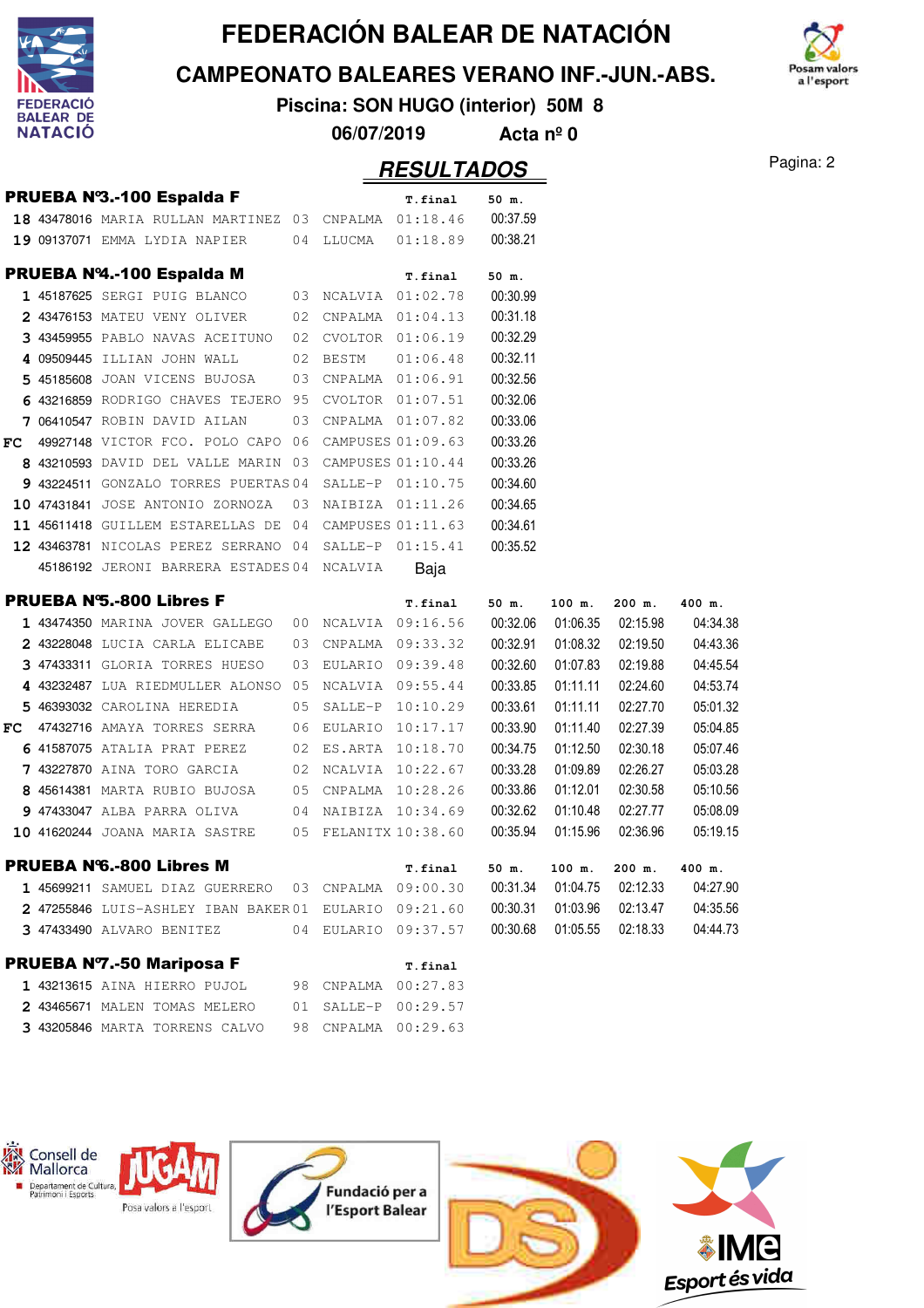

**CAMPEONATO BALEARES VERANO INF.-JUN.-ABS.**



**Piscina: SON HUGO (interior) 50M 8**

**06/07/2019 Acta nº 0**

|  | <b>PRUEBA N7.-50 Mariposa F</b>                               |  | T.final             |          |
|--|---------------------------------------------------------------|--|---------------------|----------|
|  | 4 49770151 ESTELA GARAU MORENO 05 CNPALMA 00:30.39            |  |                     |          |
|  | 5 43465024 LUCIA MENENDEZ 04 SALLE-P 00:30.99                 |  |                     |          |
|  | 6 46393703 MARIA BONET CORTES 01 NCALVIA 00:31.12             |  |                     |          |
|  | 7 47408731 CLAUDIA MANUEL SORIANO 03 CVOLTOR 00:31.24         |  |                     |          |
|  | 8 43465023 LAURA MENENDEZ                                     |  | 01 SALLE-P 00:31.27 |          |
|  | 9 45187152 AITANA ROMAN ANDUJAR 02 CNPALMA 00:31.59           |  |                     |          |
|  | 10 41664004 AINA GARCIA VIVES 03 SALLE-P 00:31.79             |  |                     |          |
|  | 11 46394473 NEREA CASTAÑER NOGUERA 03 CVOLTOR 00:31.86        |  |                     |          |
|  | 12 49607602 AINA SALA RODRIGUEZ 01 CNPALMA 00:31.97           |  |                     |          |
|  | 13 43573918 NADIA CORRADINI 05 NCALVIA 00:32.30               |  |                     |          |
|  | 14 41587075 ATALIA PRAT PEREZ 02 ES.ARTA 00:32.47             |  |                     |          |
|  | 15 43470581 NEUS REY GARCIA 62 NCALVIA 00:33.89               |  |                     |          |
|  | 43474750 LUCIA OLIVA VILLANUEVA00 CNPALMA                     |  | Desc                |          |
|  | <b>PRUEBA Nº8.-50 Mariposa M</b>                              |  | T.final             |          |
|  | 1 43213329 SERGIO FUSTER POORE 99 CVOLTOR 00:25.92            |  |                     |          |
|  | 2 45185810 SANTIAGO SALES LLINAS 99 CVOLTOR 00:26.24          |  |                     |          |
|  | 3 43183969 CARLOS GOMARIZ GAYA 92 CVOLTOR 00:26.90            |  |                     |          |
|  | 4 47406107 ANGEL ESTEBAN SEGOVIA 04 NAIBIZA 00:27.07          |  |                     |          |
|  | 5 43478908 ADRIA SARD PUIGROS 01 CNPALMA 00:27.23             |  |                     |          |
|  | 6 43461268 ADRIAN ARMERO CALIZ 99 SALLE-P 00:27.33            |  |                     |          |
|  | 7 43199949 KEVIN RUIZ BIOJO 02 SALLE-P 00:27.70               |  |                     |          |
|  | FC 43214090 JOAN SASTRE RODRIGUEZ 04 CVOLTOR $00:27.88$       |  |                     |          |
|  | 8 41749248 BERNAT PONS FLORIT 03 CNJAMMA 00:27.97             |  |                     |          |
|  | 9 43216859 RODRIGO CHAVES TEJERO 95 CVOLTOR 00:28.53          |  |                     |          |
|  | 10 43198413 JOEL TRETT OLIVER 02 CNPALMA 00:28.59             |  |                     |          |
|  | 43217054 NACHO MAYOL SOTO 01 SALLE-P                          |  | Baja                |          |
|  | <b>PRUEBA N'9.-200 Estilos F</b>                              |  | T.final             | 50 m.    |
|  | 1 45614441 CLAUDIA NUÑEZ LLADO 05 SALLE-P 02:26.67 00:30.83   |  |                     |          |
|  | 2 43466209 ALEJANDRA RUIZ MARTIN 03 CVOLTOR 02:29.12 00:31.02 |  |                     |          |
|  | 3 47409922 IRENE GARCIA DE DIOS 05 EULARIO 02:29.59           |  |                     | 00:31.67 |
|  | 4 41543010 CARME GOMEZ CAMPINS 03 CNPALMA 02:32.96            |  |                     | 00:32.53 |
|  | 5 48199799 ELENA GONZALEZ GUASCH 05 EULARIO 02:36.02          |  |                     | 00:32.29 |
|  | 6 43224606 MARINA BAUZA SEGUI 03 CVOLTOR 02:37.04             |  |                     | 00:32.79 |
|  | 7 78223022 KIARA TORRICO RUIZ 05 CVOLTOR 02:39.95             |  |                     | 00:33.31 |
|  | 8 41543011 FRANCETTE GOMEZ 05 CNPALMA 02:40.24                |  |                     | 00:33.24 |
|  | 9 43235046 PAULA GAYA BISQUERRA 05 CN.INCA 02:40.53           |  |                     | 00:34.79 |
|  | $10$ 06922770 iveta ivanova todorova04 cvoltor 02:41.83       |  |                     | 00:35.19 |
|  | 11 47432716 AMAYA TORRES SERRA 06 EULARIO 02:42.08            |  |                     | 00:33.26 |
|  |                                                               |  |                     |          |

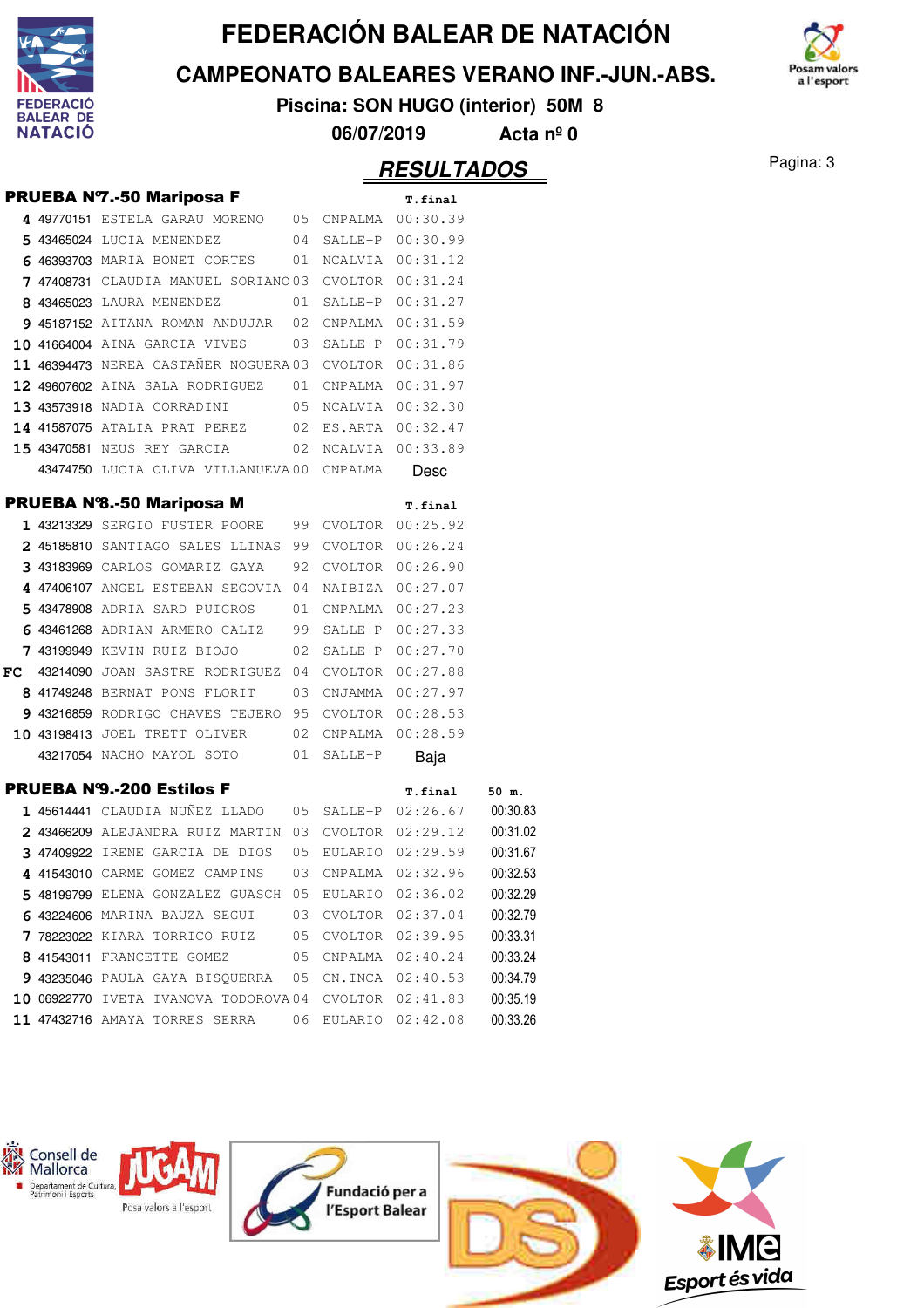

**CAMPEONATO BALEARES VERANO INF.-JUN.-ABS.**



**Piscina: SON HUGO (interior) 50M 8**

**06/07/2019 Acta nº 0**

#### Pagina: 4 **RESULTADOS**

|         | <b>PRUEBA N'9.-200 Estilos F</b>                               |         |      | T.final             | 50 m.      |                    |  |
|---------|----------------------------------------------------------------|---------|------|---------------------|------------|--------------------|--|
|         | <b>12 45691103</b> PAULA COLOMAR CARRASCO 04 CAMPUSES 02:42.70 |         |      |                     | 00:34.52   |                    |  |
|         | 13 43478016 MARIA RULLAN MARTINEZ 03 CNPALMA 02:43.20          |         |      |                     | 00:35.14   |                    |  |
|         | 14 45184053 AINA TOMAS HERNANDEZ                               |         |      | 04 CNPALMA 02:44.03 | 00:34.14   |                    |  |
|         | <b>15 49866462</b> LUCIA GONZALEZ                              |         |      | 04 NCALVIA 02:44.86 | 00:36.32   |                    |  |
|         | 16 46388666 MARTA RODRIGUEZ MINAN 05 NCALVIA 02:45.04          |         |      |                     | 00:35.66   |                    |  |
|         | 17 41664031 SOFIA BARRIOS GIORNO                               |         |      | 05 CNPALMA 02:46.17 | 00:34.12   |                    |  |
|         | 18 43233035 LAURA SIMO PEREZ                                   |         |      | 05 SALLE-P 02:46.69 | 00:35.72   |                    |  |
|         | 19 49773239 MARGALIDA RIBAS BERGAS 04 CNMURO                   |         |      | 02:47.15            | 00:35.74   |                    |  |
|         | <b>20 45189546</b> NEUS SERRA REGAL                            |         |      | 05 CN.INCA 02:47.49 | 00:35.35   |                    |  |
|         | 21 48230956 CARLA IZQUIERDO TUR 04 EULARIO 02:50.25            |         |      |                     | 00:38.08   |                    |  |
|         | 22 46388012 CATERINA THOMAS 04 CNPALMA 02:51.68                |         |      |                     | 00:35.05   |                    |  |
|         | 23 43464409 IRENE VAZQUEZ ANDRES                               |         |      | 04 SALLE-P 02:52.68 | 00:36.87   |                    |  |
|         | 47430688 TERESA HERNANDEZ MARI 06 EULARIO                      |         |      | <b>Desc</b>         |            |                    |  |
|         | <b>PRUEBA Nº10.-200 Estilos M</b>                              |         |      | T.final             | 50 m.      |                    |  |
|         | 1 03459058 MARC SANCHEZ TORRENS 92 SABADEL 02:07.18            |         |      |                     | 00:26.84   |                    |  |
|         | 2 43475536 GUILLEM SALVA GUAL                                  |         |      | 03 CVOLTOR 02:18.42 | 00:29.51   |                    |  |
|         | 3 45608935 PEP FORTEZA FORTEZA                                 |         |      | 02 CNPALMA 02:20.02 | 00:29.33   |                    |  |
|         | 4 46392451 MARC FALCO GUILLEM                                  |         |      | 03 SALLE-P 02:21.63 | 00:30.12   |                    |  |
|         | 5 43470663 MARCOS SANCHEZ                                      |         |      | 04 SALLE-P 02:22.98 | 00:30.50   |                    |  |
|         | 6 43159049 MATIAS SUAREZ CAMPIONE 96 CVOLTOR 02:23.00          |         |      |                     | 00:29.77   |                    |  |
|         | 7 43234633 POL PEREZ MACARRO 02 CVOLTOR 02:23.42               |         |      |                     | 00:29.65   |                    |  |
|         | 8 47409850 MARC TORRES VEGA 04 NAIBIZA 02:25.30                |         |      |                     | 00:30.82   |                    |  |
|         | 9 46391666 EDUARD CERDA CALVO                                  |         |      | 02 CN.INCA 02:26.27 | 00:30.69   |                    |  |
|         | 10 47409903 DAVID MEDINA CARDENAS 04 NAIBIZA 02:27.80          |         |      |                     | 00:31.14   |                    |  |
|         | 11 47430056 DOROTEO SESMERO RIERA 04 EULARIO 02:29.31          |         |      |                     | 00:31.04   |                    |  |
|         | 12 45610143 ANTONIO NIETO 02 CNPALMA 02:29.57                  |         |      |                     | 00:30.98   |                    |  |
|         | 13 07704218 DENIS MOLNAR                                       |         |      | 04 CNPALMA 02:30.77 | 00:31.86   |                    |  |
|         | 14 41513796 MANUEL MAGALHAES 04 CNPALMA 02:31.98               |         |      |                     | 00:31.99   |                    |  |
|         | 15 43461002 JUAN RAMON LAGAR 03 CVOLTOR 02:33.23               |         |      |                     | 00:31.82   |                    |  |
|         | 16 43224511 GONZALO TORRES PUERTAS 04 SALLE-P 02:34.07         |         |      |                     | 00:35.12   |                    |  |
|         | PRUEBA Nº11.-4x100 Libres F                                    |         |      | T.final             |            | 50 m. 100 m.       |  |
| 1 00056 | CNPALMA                                                        | $\circ$ |      | CNPALMA 04:21.94    |            | 00:29.03 01:00.43  |  |
|         | 49770151 ESTELA GARAU MORENO 2005                              |         |      | 01:00.43            |            |                    |  |
|         | 41543011 FRANCETTE GOMEZ                                       |         | 2005 | 02:05.93            | (01:05.50) |                    |  |
|         | 43470223 AINA BOIX HOMAR 2005                                  |         |      | 03:14.37            | (01:08.44) |                    |  |
|         | 45184053 AINA TOMAS HERNANDEZ 2004                             |         |      | 04:21.94            | (01:07.57) |                    |  |
| 2 00848 | SALLE-P                                                        | $\circ$ |      | SALLE-P 04:23.46    |            | 00:30.01  01:03.50 |  |
|         | 43465024 LUCIA MENENDEZ                                        |         | 2004 | 01:03.50            |            |                    |  |
|         | 46393032 CAROLINA HEREDIA                                      |         | 2005 | 02:11.21            | (01:07.71) |                    |  |
|         | 49925382 ALEXANDRA SANDIN POLO 2004                            |         |      | 03:16.97            | (01:05.76) |                    |  |
|         | 43233035 LAURA SIMO PEREZ                                      |         | 2005 | 04:23.46            | (01:06.49) |                    |  |
|         |                                                                |         |      |                     |            |                    |  |









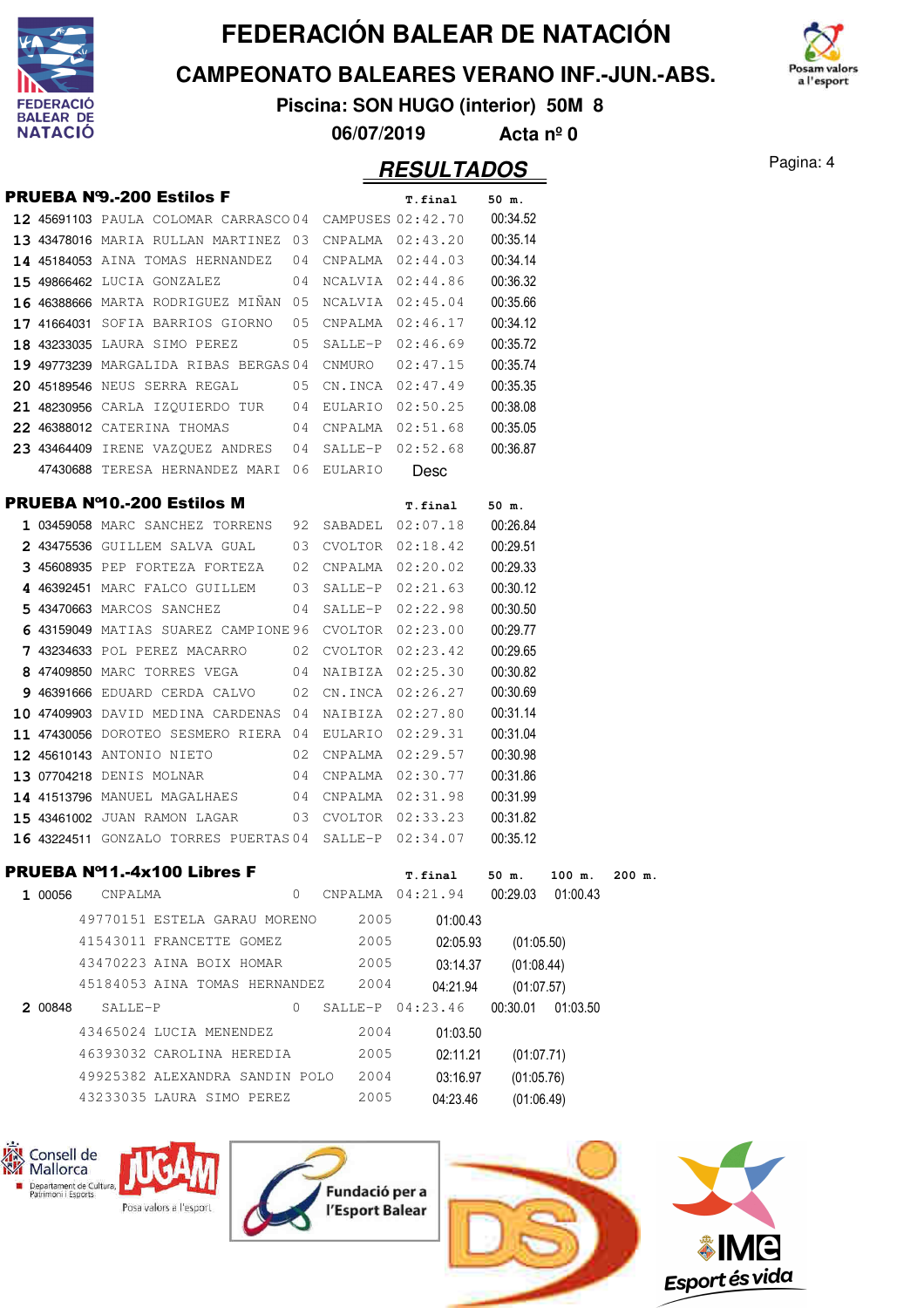

**CAMPEONATO BALEARES VERANO INF.-JUN.-ABS.**



**Piscina: SON HUGO (interior) 50M 8 06/07/2019 Acta nº 0**

|       | PRUEBA Nº11.-4x100 Libres F                                                                                                       |  |         |         |      |          |                     | T.final 50 m. 100 m. | $200$ m. |  |
|-------|-----------------------------------------------------------------------------------------------------------------------------------|--|---------|---------|------|----------|---------------------|----------------------|----------|--|
|       | 3 01243 CN.INCA 0 CN.INCA 04:26.70 00:30.08 01:02.63                                                                              |  |         |         |      |          |                     |                      |          |  |
|       | 43475420 LILIA ARROM LLIZO 2004 01:02.63                                                                                          |  |         |         |      |          |                     |                      |          |  |
|       | 43235046 PAULA GAYA BISQUERRA 2005 02:09.33 (01:06.70)                                                                            |  |         |         |      |          |                     |                      |          |  |
|       | 45696080 CLAUDIA AMENGUAL 2005 03:19.40 (01:10.07)                                                                                |  |         |         |      |          |                     |                      |          |  |
|       | 45189546 NEUS SERRA REGAL 2005                                                                                                    |  |         |         |      |          | 04:26.70 (01:07.30) |                      |          |  |
|       | 4 00877 CVOLTOR 0 CVOLTOR 04:27.72 00:30.95 01:05.12                                                                              |  |         |         |      |          |                     |                      |          |  |
|       | 45691467 MARTA BAÑOS VERA 2005                                                                                                    |  |         |         |      | 01:05.12 |                     |                      |          |  |
|       | 43233296 ANTONIA QUMEI SUREDA 2004                                                                                                |  |         |         |      |          | 02:13.22 (01:08.10) |                      |          |  |
|       | 43477108 NATALIA MARTINEZ 2004 03:21.77 (01:08.55)                                                                                |  |         |         |      |          |                     |                      |          |  |
|       | 78223022 KIARA TORRICO RUIZ 2005                                                                                                  |  |         |         |      |          | 04:27.72 (01:05.95) |                      |          |  |
|       |                                                                                                                                   |  |         |         |      |          |                     |                      |          |  |
|       | 45692981 ELBA RODRIGUEZ GARCIA 2005 01:05.83                                                                                      |  |         |         |      |          |                     |                      |          |  |
|       | 43573918 NADIA CORRADINI 2005 02:14.03 (01:08.20)                                                                                 |  |         |         |      |          |                     |                      |          |  |
|       | 46388666 MARTA RODRIGUEZ MIÑAN 2005 03:23.29 (01:09.26)                                                                           |  |         |         |      |          |                     |                      |          |  |
|       | 43474334 PAULA NADAL CANET 2004                                                                                                   |  |         |         |      |          | 04:34.36 (01:11.07) |                      |          |  |
|       |                                                                                                                                   |  |         |         |      |          |                     |                      |          |  |
|       | PRUEBA Nº12.-4x200 Libres M<br>T.final 50 m. 100 m. 200 m. 400 m.<br>1 00877 CVOLTOR 08:51.44 00:28.96 01:00.72 02:05.53 04:19.20 |  |         |         |      |          |                     |                      |          |  |
|       | 43214090 JOAN SASTRE RODRIGUEZ 2004 02:05.53                                                                                      |  |         |         |      |          |                     |                      |          |  |
|       | 45611016 GERARD SALVADO FORTEZA 2003 04:19.20 (02:13.67)                                                                          |  |         |         |      |          |                     |                      |          |  |
|       | 43473260 RAUL TUDELA MALLEN 2004                                                                                                  |  |         |         |      |          | 06:40.22 (02:21.02) |                      |          |  |
|       | 43475536 GUILLEM SALVA GUAL 2003                                                                                                  |  |         |         |      | 08:51.44 |                     | (02:11.22)           |          |  |
|       | 2 00499 NAIBIZA 08:57.75 00:30.82 01:05.01 02:16.83 04:39.68                                                                      |  |         |         |      |          |                     |                      |          |  |
|       | 47409850 MARC TORRES VEGA 2004                                                                                                    |  |         |         |      | 02:16.83 |                     |                      |          |  |
|       | 47409903 DAVID MEDINA CARDENAS 2004                                                                                               |  |         |         |      |          | 04:39.68 (02:22.85) |                      |          |  |
|       | 47406107 ANGEL ESTEBAN SEGOVIA 2004                                                                                               |  |         |         |      |          | 06:43.13 (02:03.45) |                      |          |  |
|       | 47431841 JOSE ANTONIO ZORNOZA 2003                                                                                                |  |         |         |      | 08:57.75 |                     | (02:14.62)           |          |  |
|       | 3 00848 SALLE-P 09:21.55 00:30.81 01:04.75 02:18.80 04:43.08                                                                      |  |         |         |      |          |                     |                      |          |  |
|       | 43218723 JORDI MAYOL SERRA 2004 02:18.80                                                                                          |  |         |         |      |          |                     |                      |          |  |
|       | 43224511 GONZALO TORRES PUERTAS 2004                                                                                              |  |         |         |      | 04:43.08 |                     | (02:24.28)           |          |  |
|       | 43462984 JAIME ALEMANY CODINA                                                                                                     |  |         | 2004    |      | 07:03.16 |                     | (02:20.08)           |          |  |
|       | 45187556 ARNAU ALCOVER BARBOSA                                                                                                    |  |         | 2004    |      | 09:21.55 |                     | (02:18.39)           |          |  |
| 00056 | CNPALMA                                                                                                                           |  | $\circ$ | CNPALMA | Desc |          |                     |                      |          |  |
|       | 45699211 SAMUEL DIAZ GUERRERO                                                                                                     |  |         | 2003    |      | 02:08.21 |                     |                      |          |  |
|       | 43466374 NESTOR SIQUIER RIPOLL                                                                                                    |  |         | 2004    |      | 04:13.55 |                     | (02:05.34)           |          |  |
|       | 45185608 JOAN VICENS BUJOSA                                                                                                       |  |         | 2003    |      | 06:29.12 |                     | (02:15.57)           |          |  |

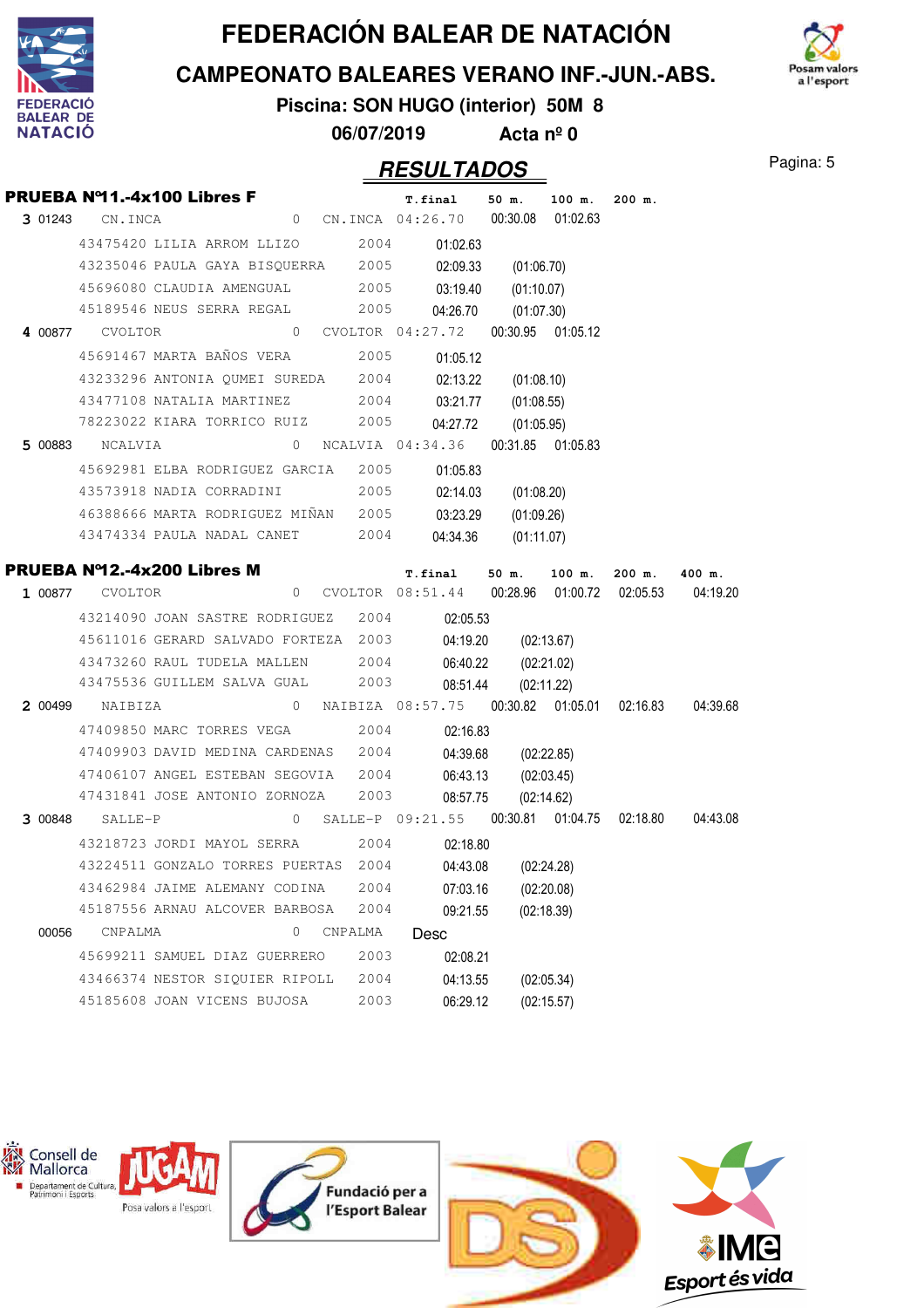

**CAMPEONATO BALEARES VERANO INF.-JUN.-ABS.**



**Piscina: SON HUGO (interior) 50M 8**

**06/07/2019 Acta nº 0**

#### **RESULTADOS** Pagina: 6

|         |                 | PRUEBA Nº13.-4x100 Libres F                              |   |      | T.final 50 m. 100 m.                 |                     |                    | $200$ m.             |                    |
|---------|-----------------|----------------------------------------------------------|---|------|--------------------------------------|---------------------|--------------------|----------------------|--------------------|
|         | 1 00056 CNPALMA |                                                          |   |      | 0 CNPALMA 04:03.23 00:28.45 00:58.62 |                     |                    |                      |                    |
|         |                 | 43213615 AINA HIERRO PUJOL 1998                          |   |      | 00:58.62                             |                     |                    |                      |                    |
|         |                 | 43474750 LUCIA OLIVA VILLANUEVA 2000                     |   |      |                                      | 01:59.93 (01:01.31) |                    |                      |                    |
|         |                 | 45614378 MARIA RUBIO BUJOSA 2002 03:01.94 (01:02.01)     |   |      |                                      |                     |                    |                      |                    |
|         |                 | 78222374 Mª PILAR PERELLO 2000                           |   |      | 04:03.23                             | (01:01.29)          |                    |                      |                    |
|         |                 | 2 00877 CVOLTOR 0 CVOLTOR 04:03.95 00:28.48 00:59.90     |   |      |                                      |                     |                    |                      |                    |
|         |                 | 45614499 LLUCIA MIERAS PIZA 2003                         |   |      | 00:59.90                             |                     |                    |                      |                    |
|         |                 | 43466614 MARTA MARIA GUASP 2004                          |   |      |                                      | 01:59.29 (00:59.39) |                    |                      |                    |
|         |                 | 43466209 ALEJANDRA RUIZ MARTIN 2003                      |   |      |                                      | 03:02.12 (01:02.83) |                    |                      |                    |
|         |                 | 43224606 MARINA BAUZA SEGUI 2003                         |   |      | 04:03.95                             | (01:01.83)          |                    |                      |                    |
|         |                 | 3 00848 SALLE-P 04:04.64 00:28.62 00:59.69               |   |      |                                      |                     |                    |                      |                    |
|         |                 | 49923805 MARTINA MANRESA 2005                            |   |      | 00:59.69                             |                     |                    |                      |                    |
|         |                 | 49868937 CARLA LLABRES PEDRET 2006                       |   |      |                                      | 02:03.08 (01:03.39) |                    |                      |                    |
|         |                 | 43476271 ARIADNA MORA FERRANDIS 2006 03:05.04 (01:01.96) |   |      |                                      |                     |                    |                      |                    |
|         |                 | 45614441 CLAUDIA NUÑEZ LLADO 2005                        |   |      |                                      | 04:04.64 (00:59.60) |                    |                      |                    |
|         |                 | 4 00895 EULARIO 0 EULARIO 04:17.94 00:30.25 01:03.55     |   |      |                                      |                     |                    |                      |                    |
|         |                 | 48199799 ELENA GONZALEZ GUASCH 2005                      |   |      | 01:03.55                             |                     |                    |                      |                    |
|         |                 | 47433311 GLORIA TORRES HUESO 2003                        |   |      |                                      | 02:09.88 (01:06.33) |                    |                      |                    |
|         |                 | 47430688 TERESA HERNANDEZ MARI 2006                      |   |      |                                      | 03:15.39 (01:05.51) |                    |                      |                    |
|         |                 | 47409922 IRENE GARCIA DE DIOS 2005                       |   |      |                                      | 04:17.94 (01:02.55) |                    |                      |                    |
|         |                 | 5 00499 NAIBIZA 0 NAIBIZA 04:19.51 00:30.70 01:05.07     |   |      |                                      |                     |                    |                      |                    |
|         |                 | 48231611 AROHA FLORIT GUNCKEL 2004                       |   |      | 01:05.07                             |                     |                    |                      |                    |
|         |                 | 48198922 MARIA RIERA PRATS 2006                          |   |      |                                      | 02:11.20 (01:06.13) |                    |                      |                    |
|         |                 | 47433047 ALBA PARRA OLIVA 2004                           |   |      |                                      | 03:17.82 (01:06.62) |                    |                      |                    |
|         |                 | 47433057 EVA PARRA OLIVA 2004                            |   |      |                                      | 04:19.51 (01:01.69) |                    |                      |                    |
|         |                 | 6 00883 NCALVIA 04:22.92 00:31.37 01:06.10               |   |      |                                      |                     |                    |                      |                    |
|         |                 | 43232487 LUA RIEDMULLER ALONSO 2005                      |   |      | 01:06.10                             |                     |                    |                      |                    |
|         |                 | 46393703 MARIA BONET CORTES                              |   | 2001 | 02:11.86                             | (01:05.76)          |                    |                      |                    |
|         |                 | 43474348 PAULA JOVER GALLEGO 2003                        |   |      | 03:16.06                             | (01:04.20)          |                    |                      |                    |
|         |                 | 43227870 AINA TORO GARCIA 2002                           |   |      | 04:22.92                             | (01:06.86)          |                    |                      |                    |
|         |                 | <b>PRUEBA Nº14.-4x200 Libres M</b>                       |   |      |                                      |                     |                    |                      |                    |
| 1 00056 | CNPALMA         |                                                          | 0 |      | T.final<br>CNPALMA 08:18.26          | 50 m.<br>00:28.66   | 100 m.<br>00:59.46 | $200$ m.<br>02:03.24 | 400 m.<br>04:11.07 |
|         |                 | 45370094 MARC LLINAS FRAU                                |   | 2001 |                                      |                     |                    |                      |                    |
|         |                 | 43205973 SALVADOR REYNES                                 |   | 2002 | 02:03.24                             |                     |                    |                      |                    |
|         |                 | 45190652 RAUL BERMIN MORAIS                              |   |      | 04:11.07                             |                     | (02:07.83)         |                      |                    |
|         |                 |                                                          |   | 2002 | 06:15.71                             |                     | (02:04.64)         |                      |                    |

43476153 MATEU VENY OLIVER



08:18.26

(02:02.55)

2002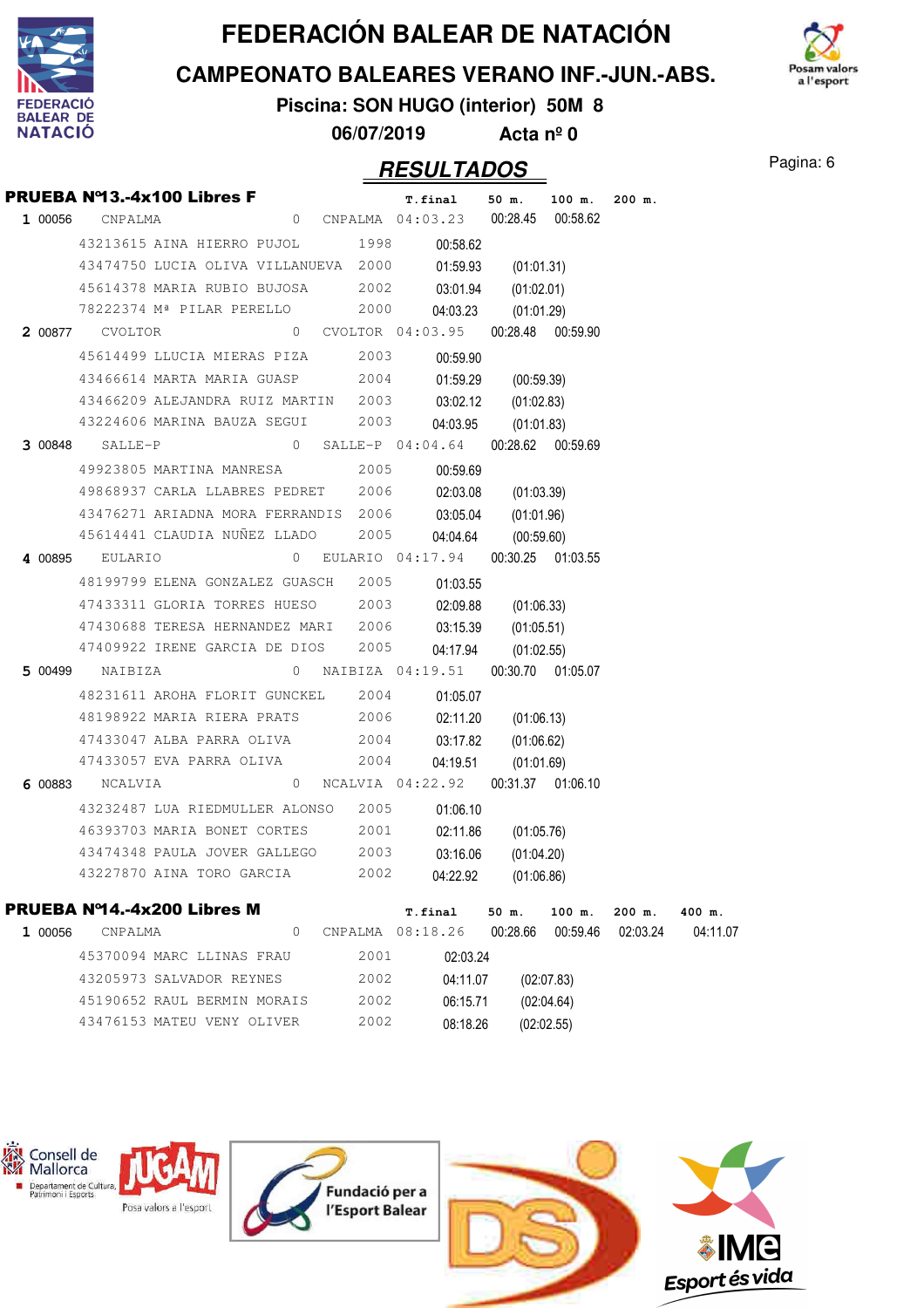





**Piscina: SON HUGO (interior) 50M 8**

**06/07/2019 Acta nº 0**

|         | <b>PRUEBA Nº14.-4x200 Libres M</b><br><b>2</b> 00848 SALLE-P<br><b>2</b> 00848 SALLE-P<br><b>1</b> 08:20.20 00:29.39 01:01.84 02:08.41 04:16.43 |  |   |      |                  |          |            |                    |  |
|---------|-------------------------------------------------------------------------------------------------------------------------------------------------|--|---|------|------------------|----------|------------|--------------------|--|
|         | 46392451 MARC FALCO GUILLEM 2003 02:08.41                                                                                                       |  |   |      |                  |          |            |                    |  |
|         | 46392450 GERARD FALCO GUILLEM 2001 04:16.43 (02:08.02)                                                                                          |  |   |      |                  |          |            |                    |  |
|         | 43470663 MARCOS SANCHEZ 2004 06:21.61 (02:05.18)                                                                                                |  |   |      |                  |          |            |                    |  |
|         | 43473758 ROBERTO GALLEGO 2002 08:20.20 (01:58.59)                                                                                               |  |   |      |                  |          |            |                    |  |
|         | 3 00877 CVOLTOR 08:50.97 00:28.26 01:00.45 02:11.46 04:21.78                                                                                    |  |   |      |                  |          |            |                    |  |
|         | 43482964 ALVARO GONZALEZ JUAN 2002                                                                                                              |  |   |      |                  | 02:11.46 |            |                    |  |
|         | 43216859 RODRIGO CHAVES TEJERO 1995 04:21.78 (02:10.32)                                                                                         |  |   |      |                  |          |            |                    |  |
|         | 43234633 POL PEREZ MACARRO 2002 06:33.73 (02:11.95)                                                                                             |  |   |      |                  |          |            |                    |  |
|         | 43159049 MATIAS SUAREZ CAMPIONE 1996 08:50.97 (02:17.24)                                                                                        |  |   |      |                  |          |            |                    |  |
|         | 4 00895 EULARIO 08:56.80 00:29.61 01:02.82 02:12.41 04:23.94                                                                                    |  |   |      |                  |          |            |                    |  |
|         | 47433311 GLORIA TORRES HUESO 2003 02:12.41                                                                                                      |  |   |      |                  |          |            |                    |  |
|         | 47255846 LUIS-ASHLEY IBAN BAKER 2001 04:23.94 (02:11.53)                                                                                        |  |   |      |                  |          |            |                    |  |
|         | 48231031 NOAH MERTENS SOLANS 2003 06:43.37 (02:19.43)                                                                                           |  |   |      |                  |          |            |                    |  |
|         | 47430056 DOROTEO SESMERO RIERA 2004 08:56.80 (02:13.43)                                                                                         |  |   |      |                  |          |            |                    |  |
|         |                                                                                                                                                 |  |   |      |                  |          |            |                    |  |
|         | <b>PRUEBA Nº15.-4x50 Libres M r.final 50 m. 100 m.</b><br>1 00056 CNPALMA <b>1</b> 00056 CNPALMA 01:41.43 00:25.47 00:50.17                     |  |   |      |                  |          |            |                    |  |
|         |                                                                                                                                                 |  |   |      |                  |          |            |                    |  |
|         | 43205973 SALVADOR REYNES 2002 00:25.47                                                                                                          |  |   |      |                  |          |            |                    |  |
|         | 45370094 MARC LLINAS FRAU 2001 00:50.17 (00:24.70)                                                                                              |  |   |      |                  |          |            |                    |  |
|         | 43478908 ADRIA SARD PUIGROS 2001 01:15.05 (00:24.88)                                                                                            |  |   |      |                  |          |            |                    |  |
|         | 78220544 RAFAEL CEREZO IGNACIO 1997 01:41.43 (00:26.38)                                                                                         |  |   |      |                  |          |            |                    |  |
|         | 2 00848 SALLE-P 01:42.02 00:25.23 00:50.72                                                                                                      |  |   |      |                  |          |            |                    |  |
|         | 43199949 KEVIN RUIZ BIOJO 2002                                                                                                                  |  |   |      |                  | 00:25.23 |            |                    |  |
|         | 43461268 ADRIAN ARMERO CALIZ 1999 00:50.72 (00:25.49)                                                                                           |  |   |      |                  |          |            |                    |  |
|         | 45614440 RAUL NUÑEZ LLADO 2002 01:16.96 (00:26.24)                                                                                              |  |   |      |                  |          |            |                    |  |
|         | 43473758 ROBERTO GALLEGO 2002 01:42.02 (00:25.06)                                                                                               |  |   |      |                  |          |            |                    |  |
|         | 3 01095 CNJAMMA 01:45.33 00:25.86 00:51.43                                                                                                      |  |   |      |                  |          |            |                    |  |
|         | 41749248 BERNAT PONS FLORIT 2003 00:25.86                                                                                                       |  |   |      |                  |          |            |                    |  |
|         | 41749255 ERIK MASSIP MESQUIDA 2001 00:51.43 (00:25.57)                                                                                          |  |   |      |                  |          |            |                    |  |
|         | 41751003 JOAN LLUFRIU SEGUI                                                                                                                     |  |   | 2002 |                  | 01:18.60 | (00:27.17) |                    |  |
|         | 41748202 DANI MARQUES CAIMARIS                                                                                                                  |  |   | 1994 |                  | 01:45.33 | (00:26.73) |                    |  |
| 4 00499 | NAIBIZA                                                                                                                                         |  | 0 |      | NAIBIZA 01:46.19 |          |            | 00:26.90  00:54.04 |  |
|         | 47431841 JOSE ANTONIO ZORNOZA                                                                                                                   |  |   | 2003 |                  | 00:26.90 |            |                    |  |
|         | 47431495 MIOUEL RIERA GARCIA                                                                                                                    |  |   | 2002 |                  | 00:54.04 | (00:27.14) |                    |  |
|         | 47409850 MARC TORRES VEGA                                                                                                                       |  |   | 2004 |                  | 01:20.44 | (00:26.40) |                    |  |
|         | 47409107 ANGEL ESTEBAN                                                                                                                          |  |   | 2004 |                  | 01:46.19 | (00:25.75) |                    |  |

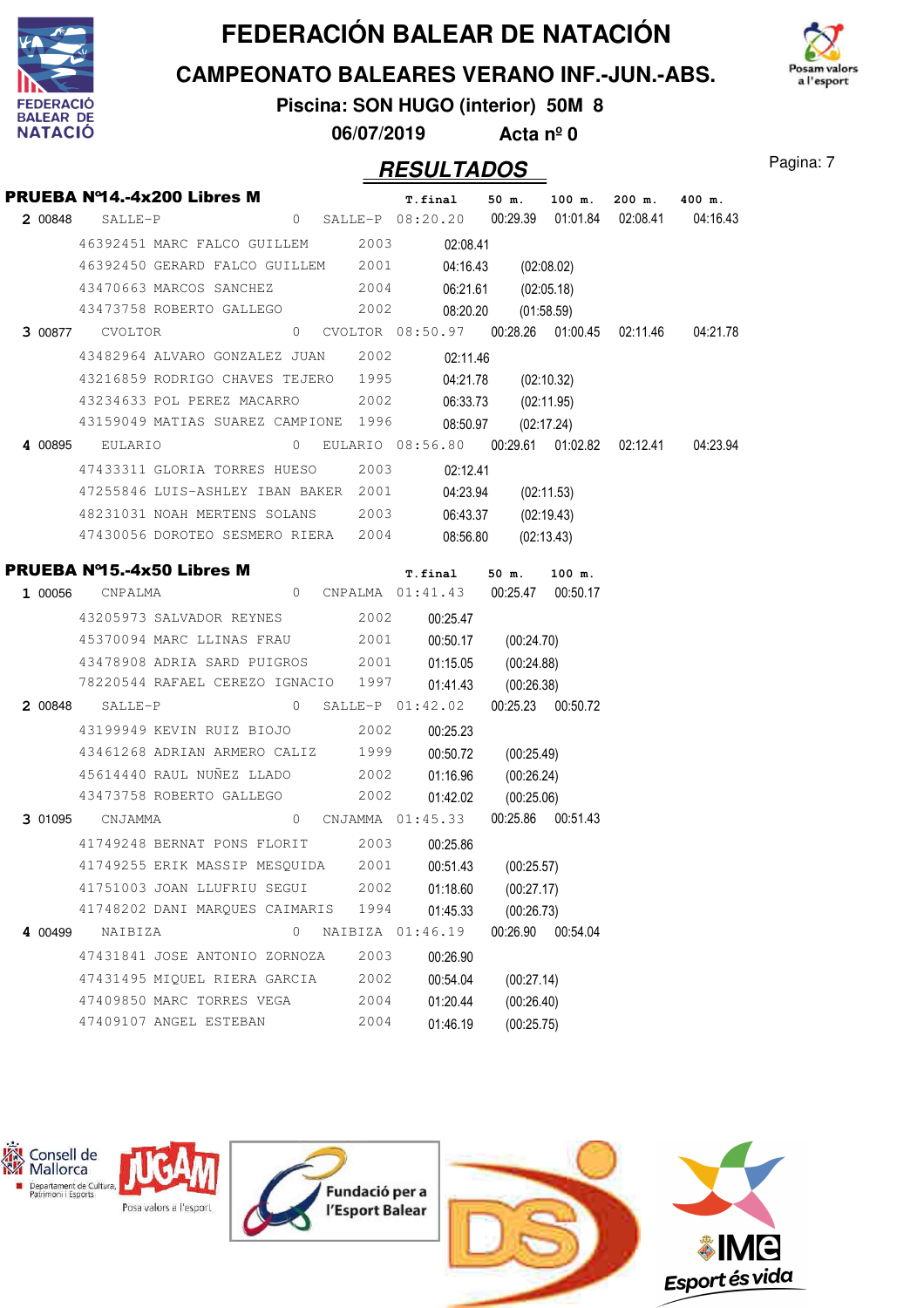

**CAMPEONATO BALEARES VERANO INF.-JUN.-ABS.**

m valors a l'esport

**Piscina: SON HUGO (interior) 50M 8 06/07/2019 Acta nº 0**

|         | <b>PRUEBA Nº15.-4x50 Libres M</b> |  |              |                  | T.final  |          | 50 m.      | 100 m.   |
|---------|-----------------------------------|--|--------------|------------------|----------|----------|------------|----------|
| 5 01243 | CN.INCA                           |  | 0            | CN.INCA          | 01:50.72 |          | 00:27.04   | 00:53.97 |
|         | 46391666 EDUARD CERDA CALVO       |  |              | 2002             |          | 00:27.04 |            |          |
|         | 41584184 ADRIAN COSANO MAS        |  |              | 1996             |          | 00:53.97 | (00:26.93) |          |
|         | 45187227 PERE LLOBERA RAMIS       |  |              | 1994             |          | 01:21.84 | (00:27.87) |          |
|         | 43471880 JORDI CINTA PEREZ        |  |              | 2005             |          | 01:50.72 | (00:28.88) |          |
| 00877   | CVOLTOR                           |  | 0            | <b>CVOLTOR</b>   | Desc     |          |            |          |
| 00895   | EULARIO                           |  | 0            | EULARIO          | Baja     |          |            |          |
|         | PRUEBA Nº16.-4x50 Libres F        |  |              |                  | T.final  |          | 50 m.      | 100 m.   |
| 1 00848 | SALLE-P                           |  | 0            | SALLE-P          | 01:50.71 |          | 00:28.18   | 00:56.25 |
|         | 43465023 LAURA MENENDEZ           |  |              | 2001             |          | 00:28.18 |            |          |
|         | 43465671 MALEN TOMAS MELERO       |  |              | 2001             |          | 00:56.25 | (00:28.07) |          |
|         | 49923805 MARTINA MANRESA          |  |              | 2005             |          | 01:23.57 | (00:27.32) |          |
|         | 45614441 CLAUDIA NUÑEZ LLADO      |  |              | 2005             |          | 01:50.71 | (00:27.14) |          |
| 2 00877 | <b>CVOLTOR</b>                    |  | $\mathbf{0}$ | CVOLTOR          | 01:53.13 |          | 00:28.03   | 00:55.81 |
|         | 43466614 MARTA MARIA GUASP        |  |              | 2004             |          | 00:28.03 |            |          |
|         | 45614499 LLUCIA MIERAS PIZA       |  |              | 2003             |          | 00:55.81 | (00:27.78) |          |
|         | 43466209 ALEJANDRA RUIZ MARTIN    |  |              | 2003             |          | 01:24.27 | (00:28.46) |          |
|         | 43224606 MARINA BAUZA SEGUI       |  |              | 2003             |          | 01:53.13 | (00:28.86) |          |
| 3 00895 | EULARIO                           |  | 0            | EULARIO          | 01:56.38 |          | 00:28.82   | 00:58.24 |
|         | 47409922 IRENE GARCIA DE DIOS     |  |              | 2005             |          | 00:28.82 |            |          |
|         | 47432716 AMAYA TORRES SERRA       |  |              | 2006             |          | 00:58.24 | (00:29.42) |          |
|         | 47430688 TERESA HERNANDEZ MARI    |  |              | 2006             |          | 01:27.78 | (00:29.54) |          |
|         | 48199799 ELENA GONZALEZ GUASCH    |  |              | 2005             |          | 01:56.38 | (00:28.60) |          |
| 4 00499 | NAIBIZA                           |  | 0            | NAIBIZA          | 01:56.57 |          | 00:28.77   | 00:57.83 |
|         | 48231611 AROHA FLORIT GUNCKEL     |  |              | 2004             |          | 00:28.77 |            |          |
|         | 48198922 MARIA RIERA PRATS        |  |              | 2006             |          | 00:57.83 | (00:29.06) |          |
|         | 48199743 SOFIA GARCIA IZQUIERDO   |  |              | 2003             |          | 01:28.03 | (00:30.20) |          |
|         | 47433057 EVA PARRA OLIVA          |  |              | 2004             |          | 01:56.57 | (00:28.54) |          |
| 5 00883 | NCALVIA                           |  | 0            | NCALVIA 01:58.62 |          |          | 00:29.75   | 00:59.27 |
|         | 43232487 LUA RIEDMULLER ALONSO    |  |              | 2005             |          | 00:29.75 |            |          |
|         | 46393703 MARIA BONET CORTES       |  |              | 2001             |          | 00:59.27 | (00:29.52) |          |
|         | 43223467 EMMA SANTOS KOFOD        |  |              | 2002             |          | 01:28.94 | (00:29.67) |          |
|         | 43470581 NEUS REY GARCIA          |  |              | 2002             |          | 01:58.62 | (00:29.68) |          |
| 6 01243 | CN.INCA                           |  | $\mathbf{0}$ | CN.INCA 02:01.39 |          |          | 00:28.73   | 00:58.55 |
|         | 43475420 LILIA ARROM LLIZO        |  |              | 2004             |          | 00:28.73 |            |          |
|         | 43235046 PAULA GAYA BISQUERRA     |  |              | 2005             |          | 00:58.55 | (00:29.82) |          |
|         | 45696080 CLAUDIA AMENGUAL         |  |              | 2005             |          | 01:29.99 | (00:31.44) |          |
|         | 45189546 NEUS SERRA REGAL         |  |              | 2005             |          | 02:01.39 | (00:31.40) |          |







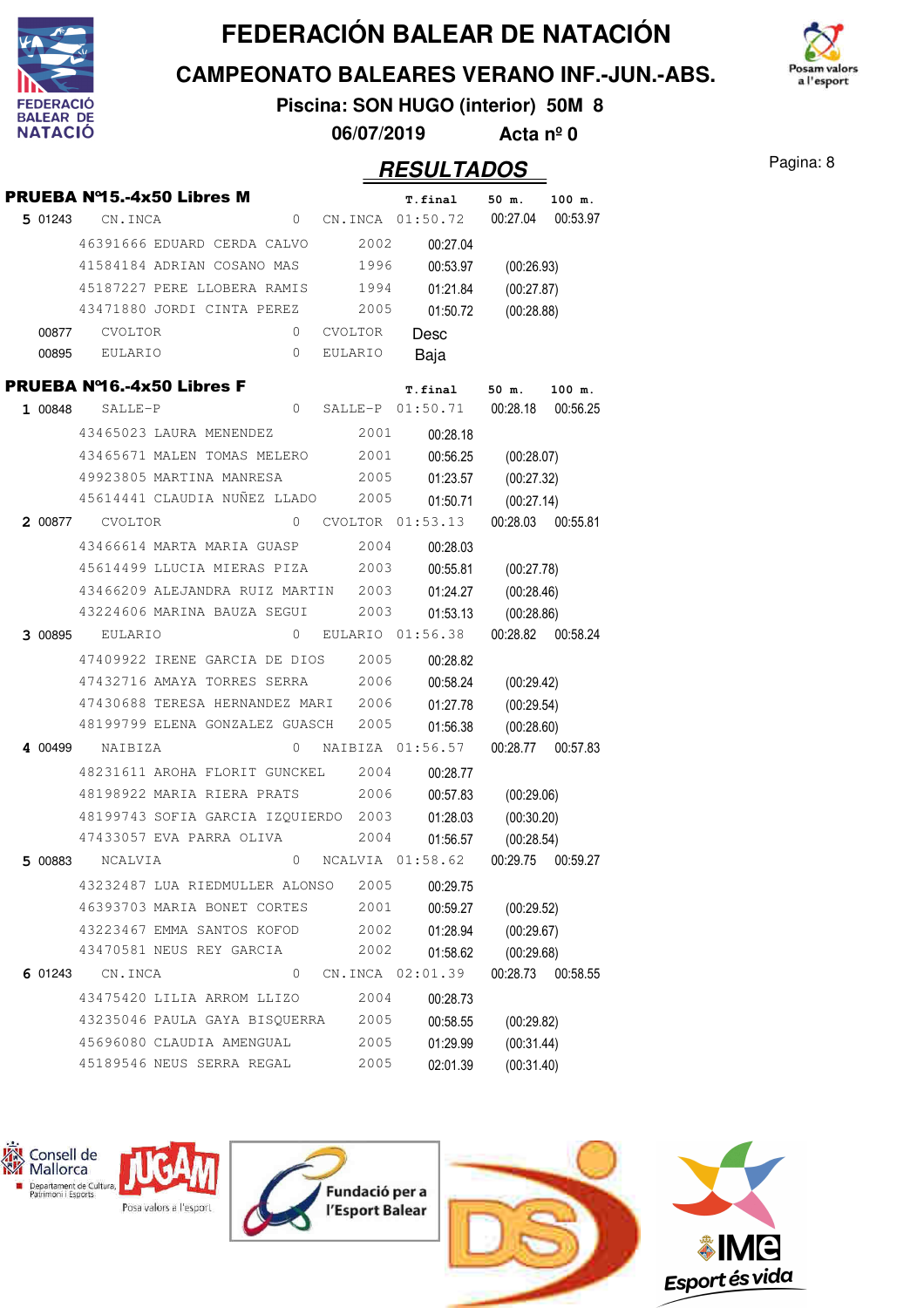

**CAMPEONATO BALEARES VERANO INF.-JUN.-ABS.**

**Piscina: SON HUGO (interior) 50M 8**

**06/07/2019 Acta nº 0**

#### **RESULTADOS** Pagina: 9

n valors a l'esport

|     |       | PRUEBA Nº16.-4x50 Libres F           |              |                   | T.final             | 50 m.    | 100 m.            |
|-----|-------|--------------------------------------|--------------|-------------------|---------------------|----------|-------------------|
|     | 00056 | CNPALMA                              | $\mathbf{0}$ | CNPALMA           | Desc                |          |                   |
|     |       | <b>PRUEBA Nº17.-400 Estilos M</b>    |              |                   | T.final             | 50 m.    | 100 m.            |
|     |       | 1 43475536 GUILLEM SALVA GUAL        | 03           |                   | CVOLTOR 04:55.36    | 00:30.22 | 01:06.04          |
|     |       | 2 45699211 SAMUEL DIAZ GUERRERO      | 03           | CNPALMA           | 04:55.59            | 00:31.33 | 01:06.23          |
|     |       | 3 47255846 LUIS-ASHLEY IBAN BAKER 01 |              | EULARIO           | 05:03.10            | 00:29.96 | 01:06.01          |
|     |       | 4 43159049 MATIAS SUAREZ CAMPIONE 96 |              | CVOLTOR           | 05:04.87            | 00:30.47 | 01:06.85          |
| FC. |       | 49927148 VICTOR FCO. POLO CAPO 06    |              | CAMPUSES 05:11.68 |                     | 00:32.32 | 01:10.24          |
|     |       | 5 43461002 JUAN RAMON LAGAR          | 03           | <b>CVOLTOR</b>    | 05:25.72            | 00:32.39 | 01:11.31          |
|     |       | 6 43224511 GONZALO TORRES PUERTAS 04 |              | SALLE-P           | 05:28.03            | 00:35.14 | 01:17.86          |
|     |       | <b>PRUEBA Nº18.-400 Estilos F</b>    |              |                   | T.final             | 50 m.    | 100 m.            |
|     |       | 1 43478084 MARIA SERRA BONET         | 02           | CNPALMA           | 05:15.78            | 00:32.99 | 01:10.89          |
|     |       | 2 41543010 CARME GOMEZ CAMPINS       | 03           | CNPALMA           | 05:18.71            | 00:33.53 | 01:11.62          |
|     |       | 3 43476271 ARIADNA MORA FERRANDIS06  |              | SALLE-P           | 05:20.08            | 00:33.81 | 01:13.08          |
|     |       | 4 43228048 LUCIA CARLA ELICABE       | 03           | CNPALMA           | 05:20.66            | 00:34.87 | 01:15.17          |
|     |       | 5 01579553 ESTELLA LLUM TONRATH      | 07           |                   | CAMPUSES 05:26.05   | 00:33.03 | 01:10.91          |
|     |       | 6 43465024 LUCIA MENENDEZ            | 04           | SALLE-P           | 05:28.27            | 00:33.35 | 01:13.00          |
| FC. |       | 47432716 AMAYA TORRES SERRA          | 06           | EULARIO           | 05:31.47            | 00:34.55 | 01:14.50          |
|     |       | 7 78223022 KIARA TORRICO RUIZ        | 05           | CVOLTOR           | 05:33.15            | 00:34.03 | 01:14.18          |
|     |       | 8 06922770 IVETA IVANOVA TODOROVA04  |              | CVOLTOR           | 05:40.24            | 00:36.29 | 01:19.22          |
|     |       | 9 43475268 MARTA CHUN ROCA           | 05           | CVOLTOR           | 05:40.25            | 00:36.70 | 01:19.45          |
|     |       | 10 45691103 PAULA COLOMAR CARRASCO04 |              |                   | CAMPUSES 05:45.02   | 00:35.61 | 01:19.28          |
|     |       | 11 43233035 LAURA SIMO PEREZ         | 05           | SALLE-P           | 05:53.58            | 00:35.89 | 01:18.61          |
|     |       | <b>PRUEBA Nº19.-200 Libres M</b>     |              |                   | T.final             | 50 m.    | 100 m.            |
|     |       | 1 03459058 MARC SANCHEZ TORRENS      | 92           | SABADEL           | 01:54.36            | 00:26.43 | 00:55.44          |
|     |       | 2 43473758 ROBERTO GALLEGO           | 02           | SALLE-P           | 01:58.62            | 00:28.39 | 00:59.33          |
|     |       | 3 45187625 SERGI PUIG BLANCO         | 03           | NCALVIA           | 02:01.98            | 00:29.16 | 01:01.21          |
|     |       | 4 43476153 MATEU VENY OLIVER         | 02           | CNPALMA           | 02:02.95            | 00:28.54 | 00:59.89          |
|     |       | 5 45190652 RAUL BERMIN MORAIS        | 02           | CNPALMA           | 02:03.35            | 00:28.89 | 01:00.23          |
|     |       | 6 43470663 MARCOS SANCHEZ            | 04           | SALLE-P           | 02:03.56            | 00:28.32 | 00:59.40          |
| FC  |       | 06410547 ROBIN DAVID AILAN           | 03           | CNPALMA           | 02:06.26            | 00:28.95 | 01:01.61          |
|     |       | 7 43234633 POL PEREZ MACARRO         |              |                   | 02 CVOLTOR 02:07.87 |          | 00:28.82 01:01.74 |
|     |       | 8 43472637 PAU MARTORELL CARDONA 01  |              | CNPALMA 02:09.77  |                     | 00:29.67 | 01:01.34          |
|     |       | 8 45611418 GUILLEM ESTARELLAS DE     | 04           |                   | CAMPUSES 02:09.77   | 00:28.78 | 01:01.24          |
|     |       | 10 46392450 GERARD FALCO GUILLEM     | 01           | SALLE-P           | 02:09.84            | 00:29.56 | 01:01.46          |
|     |       | 11 08541986 KRISZTIAN CSARODAI       | 03           | BESTM             | 02:10.59            | 00:29.84 | 01:02.96          |
|     |       | 12 46391666 EDUARD CERDA CALVO       | 02           |                   | CN.INCA 02:10.87    | 00:29.12 | 01:02.12          |
|     |       | 13 47433490 ALVARO BENITEZ           | 04           |                   | EULARIO 02:11.16    | 00:29.69 | 01:02.69          |
|     |       | 14 47430056 DOROTEO SESMERO RIERA 04 |              | EULARIO           | 02:11.44            | 00:30.40 | 01:04.08          |

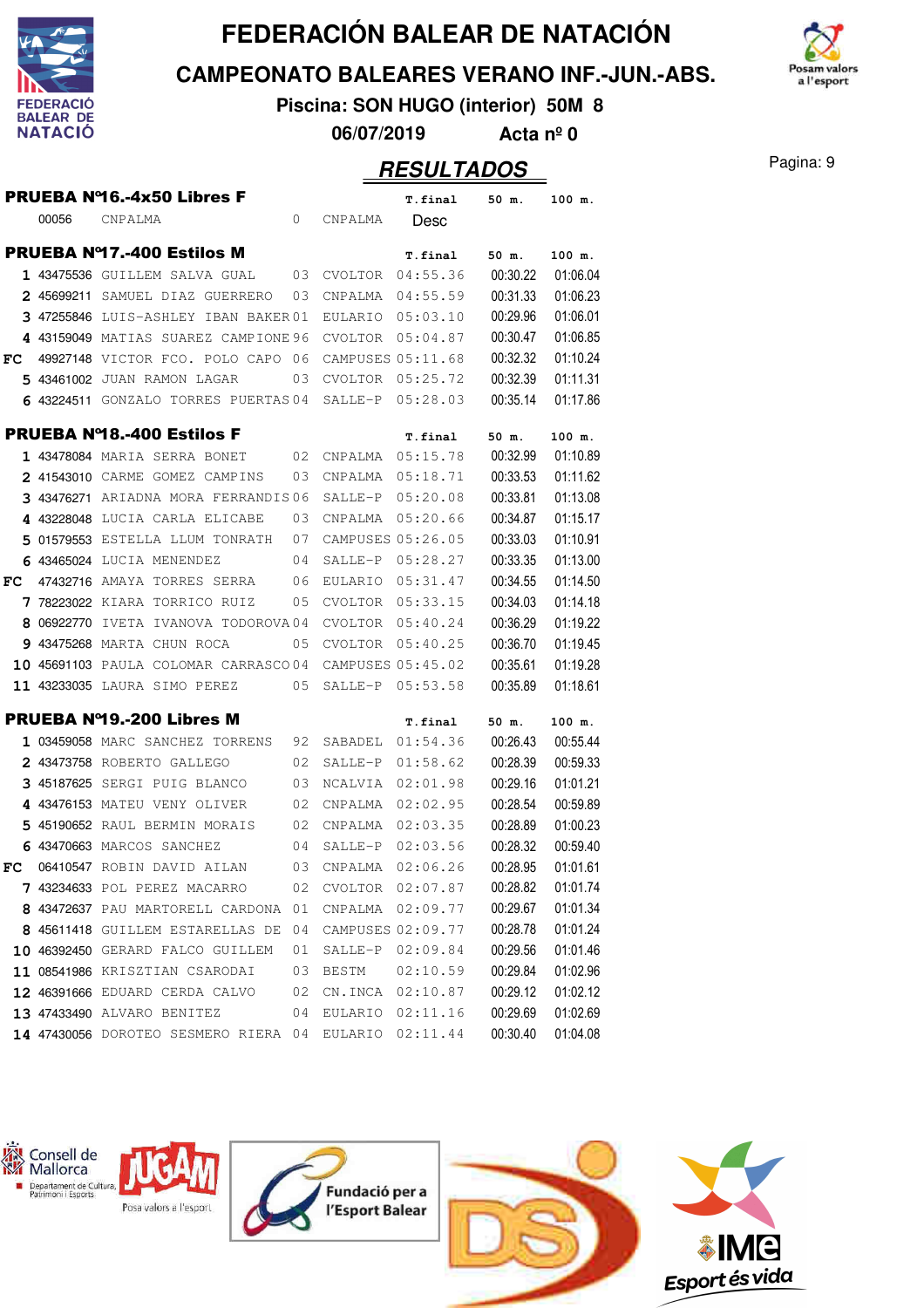

**CAMPEONATO BALEARES VERANO INF.-JUN.-ABS.**



**Piscina: SON HUGO (interior) 50M 8 06/07/2019 Acta nº 0**

|   | PRUEBA Nº19.-200 Libres M             |    |                     | T.final             | 50 m.             | 100 m.   |
|---|---------------------------------------|----|---------------------|---------------------|-------------------|----------|
|   | 15 43482964 ALVARO GONZALEZ JUAN      | 02 | CVOLTOR             | 02:11.47            | 00:29.48          | 01:02.73 |
|   | 16 47431841 JOSE ANTONIO ZORNOZA      | 03 | NAIBIZA             | 02:11.49            | 00:30.35          | 01:04.69 |
|   | 17 41751003 JOAN LLUFRIU SEGUI        | 02 | CNJAMMA             | 02:13.00            | 00:30.04          | 01:03.50 |
|   | 18 46391659 ESTEVE ADELL HORRACH      | 04 | NCALVIA             | 02:13.74            | 00:30.96          | 01:04.89 |
|   | 19 45611016 GERARD SALVADO FORTEZA 03 |    | <b>CVOLTOR</b>      | 02:13.92            | 00:30.87          | 01:04.49 |
|   | 20 45614440 RAUL NUÑEZ LLADO          | 02 | SALLE-P             | 02:13.95            | 00:30.17          | 01:03.95 |
|   | 21 43469427 JOEL LOPEZ RISCO          | 04 | CN.INCA             | 02:15.57            | 00:31.11          | 01:06.09 |
|   | 22 48233533 ANDRES ROMERO PRIETO      | 04 | NAIBIZA             | 02:16.88            | 00:30.19          | 01:04.57 |
|   | 23 43471141 BARTOMEU VERDERA          | 04 |                     | CAMPUSES 02:16.93   | 00:31.66          | 01:06.82 |
|   | 24 43462984 JAIME ALEMANY CODINA      | 04 | SALLE-P             | 02:17.19            | 00:31.32          | 01:05.69 |
|   | 25 45187556 ARNAU ALCOVER BARBOSA     | 04 | SALLE-P             | 02:17.25            | 00:31.63          | 01:07.48 |
|   | 26 43218723 JORDI MAYOL SERRA         | 04 | SALLE-P             | 02:17.48            | 00:32.03          | 01:07.01 |
|   | 27 41513796 MANUEL MAGALHAES          | 04 | CNPALMA             | 02:18.01            | 00:31.33          | 01:06.17 |
|   | 28 43473260 RAUL TUDELA MALLEN        | 04 | CVOLTOR             | 02:21.77            | 00:33.04          | 01:08.50 |
|   | 29 45370094 MARC LLINAS FRAU          | 01 | CNPALMA             | 02:28.26            | 00:26.92          | 00:55.12 |
|   | PRUEBA N'20.-200 Libres F             |    |                     |                     |                   | 100 m.   |
|   | 1 43466614 MARTA MARIA GUASP          | 04 | CVOLTOR             | T.final<br>02:07.19 | 50 m.<br>00:29.83 | 01:02.17 |
|   | 2 45614441 CLAUDIA NUNEZ LLADO        | 05 | SALLE-P             | 02:08.98            | 00:29.95          | 01:02.77 |
|   | 3 45614499 LLUCIA MIERAS PIZA         | 03 | CVOLTOR             | 02:10.77            | 00:30.00          | 01:03.20 |
|   | 4 43474350 MARINA JOVER GALLEGO       | 00 | NCALVIA             | 02:11.75            | 00:30.55          | 01:04.02 |
|   | 5 45614378 MARIA RUBIO BUJOSA         | 02 | CNPALMA             | 02:13.01            | 00:31.58          | 01:05.10 |
| 6 | 49868937 CARLA LLABRES PEDRET         | 06 | SALLE-P             | 02:17.95            | 00:31.94          | 01:07.28 |
|   | <b>7 47433057</b> EVA PARRA OLIVA     | 04 | NAIBIZA             | 02:18.71            | 00:31.33          | 01:06.35 |
|   | 8 43232487 LUA RIEDMULLER ALONSO      | 05 | NCALVIA             | 02:19.95            | 00:32.77          | 01:08.60 |
|   | 9 43460934 MARIA NEUS DELICADO        | 03 | CVOLTOR             | 02:21.18            | 00:31.82          | 01:07.39 |
|   | 10 43467318 GABRIELA VELASCO          | 05 |                     | CAMPUSES 02:22.36   | 00:31.79          | 01:07.10 |
|   | 11 47433311 GLORIA TORRES HUESO       | 03 | EULARIO             | 02:22.44            | 00:32.18          | 01:07.90 |
|   | 12 46393032 CAROLINA HEREDIA          | 05 | SALLE-P             | 02:22.75            | 00:32.51          | 01:09.33 |
|   | 13 45692981 ELBA RODRIGUEZ GARCIA     | 05 | NCALVIA             | 02:23.28            | 00:33.50          | 01:09.76 |
|   | 13 43229623 SARA GIRALDO PEDROTE      | 05 | CAMPUSES 02:23.28   |                     | 00:32.28          | 01:08.30 |
|   | 15 47433047 ALBA PARRA OLIVA          | 04 | NAIBIZA             | 02:23.68            | 00:32.80          | 01:10.15 |
|   | 16 49410260 CLAUDIA BASILIO           |    | 05 EULARIO 02:23.72 |                     | 00:32.48          | 01:09.12 |
|   | 17 43227870 AINA TORO GARCIA          |    | 02 NCALVIA 02:23.77 |                     | 00:34.59          | 01:11.70 |
|   | <b>18 45691467</b> marta baños vera   | 05 |                     | CVOLTOR 02:24.66    | 00:32.75          | 01:08.93 |
|   | 19 49925382 ALEXANDRA SANDIN POLO 04  |    | $SALLE-P$           | 02:24.70            | 00:33.18          | 01:09.74 |
|   | 20 47431861 PAULA ROIG SANJUAN        | 04 | NAIBIZA             | 02:25.72            | 00:32.65          | 01:08.95 |
|   | 21 41664031 SOFIA BARRIOS GIORNO      | 05 |                     | CNPALMA 02:25.83    | 00:33.49          | 01:10.88 |
|   | 22 43224606 MARINA BAUZA SEGUI        | 03 |                     | CVOLTOR 02:26.00    | 00:32.95          | 01:09.97 |
|   | 23 47433213 MARIA RIERA RAMON         | 03 |                     | EULARIO 02:27.07    | 00:33.36          | 01:11.15 |

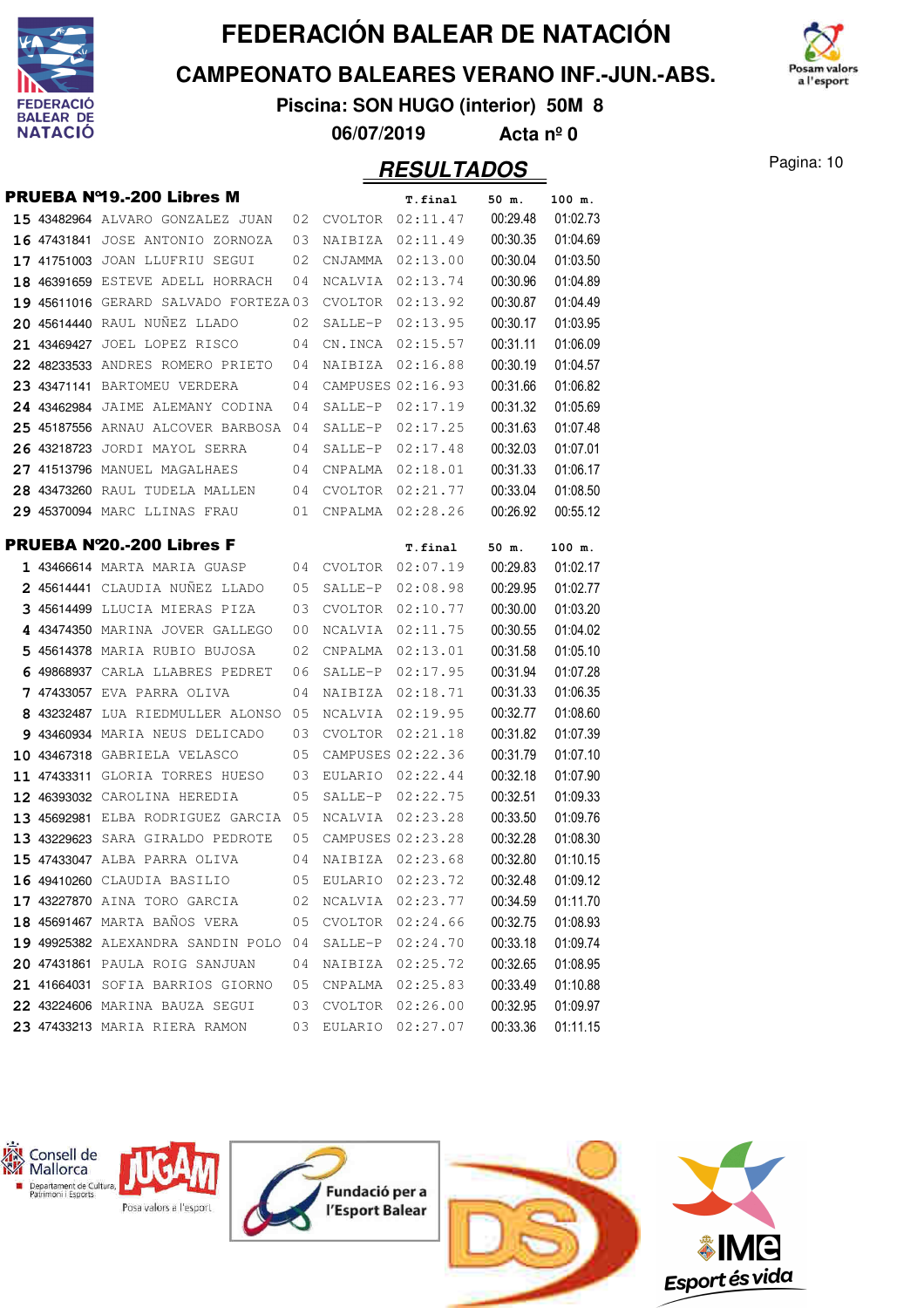

**CAMPEONATO BALEARES VERANO INF.-JUN.-ABS.**

m valors a l'esport

**Piscina: SON HUGO (interior) 50M 8 06/07/2019 Acta nº 0**

#### Pagina: 11 **RESULTADOS**

|  | PRUEBA N'20.-200 Libres F                               |    |                  | T.final             | 50 m.    | 100 m.   |
|--|---------------------------------------------------------|----|------------------|---------------------|----------|----------|
|  |                                                         |    |                  |                     | 00:34.89 | 01:13.29 |
|  | 25 47431743 MARIA JUAN MARI<br>$\overline{05}$          |    |                  | NAIBIZA 02:28.62    | 00:33.73 | 01:11.03 |
|  | 26 46390475 MARIA BARCELO SERRA 04                      |    | LLUCMA           | 02:30.20            | 00:33.53 | 01:11.22 |
|  | $27$ 41620244 JOANA MARIA SASTRE $05$ FELANITX 02:30.29 |    |                  |                     | 00:33.94 | 01:12.87 |
|  | 28 48199743 SOFIA GARCIA IZOUIERDO03 NAIBIZA 02:31.80   |    |                  |                     | 00:33.96 | 01:11.90 |
|  | 49607602 AINA SALA RODRIGUEZ                            | 01 | CNPALMA          | Desc                |          |          |
|  | PRUEBA Nº21.-100 Mariposa M                             |    |                  | T.final             | 50 m.    |          |
|  | 1 45185810 SANTIAGO SALES LLINAS 99                     |    | CVOLTOR          | 00:58.83            | 00:27.19 |          |
|  | 2 47406107 ANGEL ESTEBAN SEGOVIA 04                     |    | NAIBIZA          | 00:59.68            | 00:27.98 |          |
|  | 3 43478908 ADRIA SARD PUIGROS                           | 01 |                  | CNPALMA 01:00.89    | 00:28.75 |          |
|  | 4 43214090 JOAN SASTRE RODRIGUEZ 04                     |    |                  | CVOLTOR 01:01.31    | 00:28.70 |          |
|  | 5 46392451 MARC FALCO GUILLEM                           | 03 | SALLE-P          | 01:01.65            | 00:29.22 |          |
|  | 6 41749248 BERNAT PONS FLORIT 03                        |    |                  | CNJAMMA 01:02.99    | 00:29.28 |          |
|  | 7 45608935 PEP FORTEZA FORTEZA 02                       |    |                  | CNPALMA 01:03.94    | 00:29.44 |          |
|  | 8 45190652 RAUL BERMIN MORAIS 02                        |    |                  | CNPALMA 01:04.98    | 00:30.02 |          |
|  | 9 06410547 ROBIN DAVID AILAN 03                         |    | CNPALMA          | 01:05.46            | 00:30.28 |          |
|  | 10 43466374 NESTOR SIQUIER RIPOLL 04                    |    |                  | CNPALMA 01:06.34    | 00:30.98 |          |
|  | 11 45185608 JOAN VICENS BUJOSA 03                       |    |                  | CNPALMA 01:07.71    | 00:30.69 |          |
|  | 12 07704218 DENIS MOLNAR                                | 04 | CNPALMA 01:10.31 |                     | 00:32.71 |          |
|  | 13 43210593 DAVID DEL VALLE MARIN 03 CAMPUSES 01:11.30  |    |                  |                     | 00:30.44 |          |
|  | 45186192 JERONI BARRERA ESTADES 04                      |    | NCALVIA          | Baja                |          |          |
|  | PRUEBA Nº22.-100 Mariposa F                             |    |                  | T.final             | 50 m.    |          |
|  | 1 43213615 AINA HIERRO PUJOL                            |    |                  | 98 CNPALMA 01:00.50 | 00:28.29 |          |
|  | 2 43474750 LUCIA OLIVA VILLANUEVA00 CNPALMA 01:04.91    |    |                  |                     | 00:30.24 |          |
|  | 3 43465671 MALEN TOMAS MELERO                           | 01 | SALLE-P          | 01:06.85            | 00:31.59 |          |
|  | 4 43474350 MARINA JOVER GALLEGO                         | 00 | NCALVIA          | 01:08.86            | 00:32.64 |          |
|  | 5 46394473 NEREA CASTAÑER NOGUERA 03                    |    | CVOLTOR          | 01:09.26            | 00:32.88 |          |
|  | 6 43466209 ALEJANDRA RUIZ MARTIN 03                     |    |                  | CVOLTOR 01:09.39    | 00:32.30 |          |
|  | 7 49770151 ESTELA GARAU MORENO                          | 05 |                  | CNPALMA 01:09.75    | 00:32.56 |          |
|  | 8 45187152 AITANA ROMAN ANDUJAR                         | 02 | CNPALMA          | 01:10.33            | 00:32.47 |          |
|  | 9 47409922 IRENE GARCIA DE DIOS                         | 05 | EULARIO          | 01:11.27            | 00:32.56 |          |
|  | 10 41664004 AINA GARCIA VIVES                           | 03 | SALLE-P          | 01:11.60            | 00:32.60 |          |
|  | 11 43573918 NADIA CORRADINI                             | 05 | NCALVIA          | 01:12.40            | 00:33.56 |          |
|  | 12 43205846 MARTA TORRENS CALVO                         | 98 | CNPALMA          | 01:12.84            | 00:29.57 |          |
|  | 13 48199799 ELENA GONZALEZ GUASCH                       | 05 | EULARIO          | 01:12.93            | 00:32.21 |          |
|  | 13 47430688 TERESA HERNANDEZ MARI                       | 06 | EULARIO          | 01:12.93            | 00:32.95 |          |
|  | 15 41543011 FRANCETTE GOMEZ                             | 05 | CNPALMA          | 01:13.10            | 00:33.71 |          |
|  | 16 45184053 AINA TOMAS HERNANDEZ                        | 04 | CNPALMA          | 01:14.72            | 00:34.39 |          |

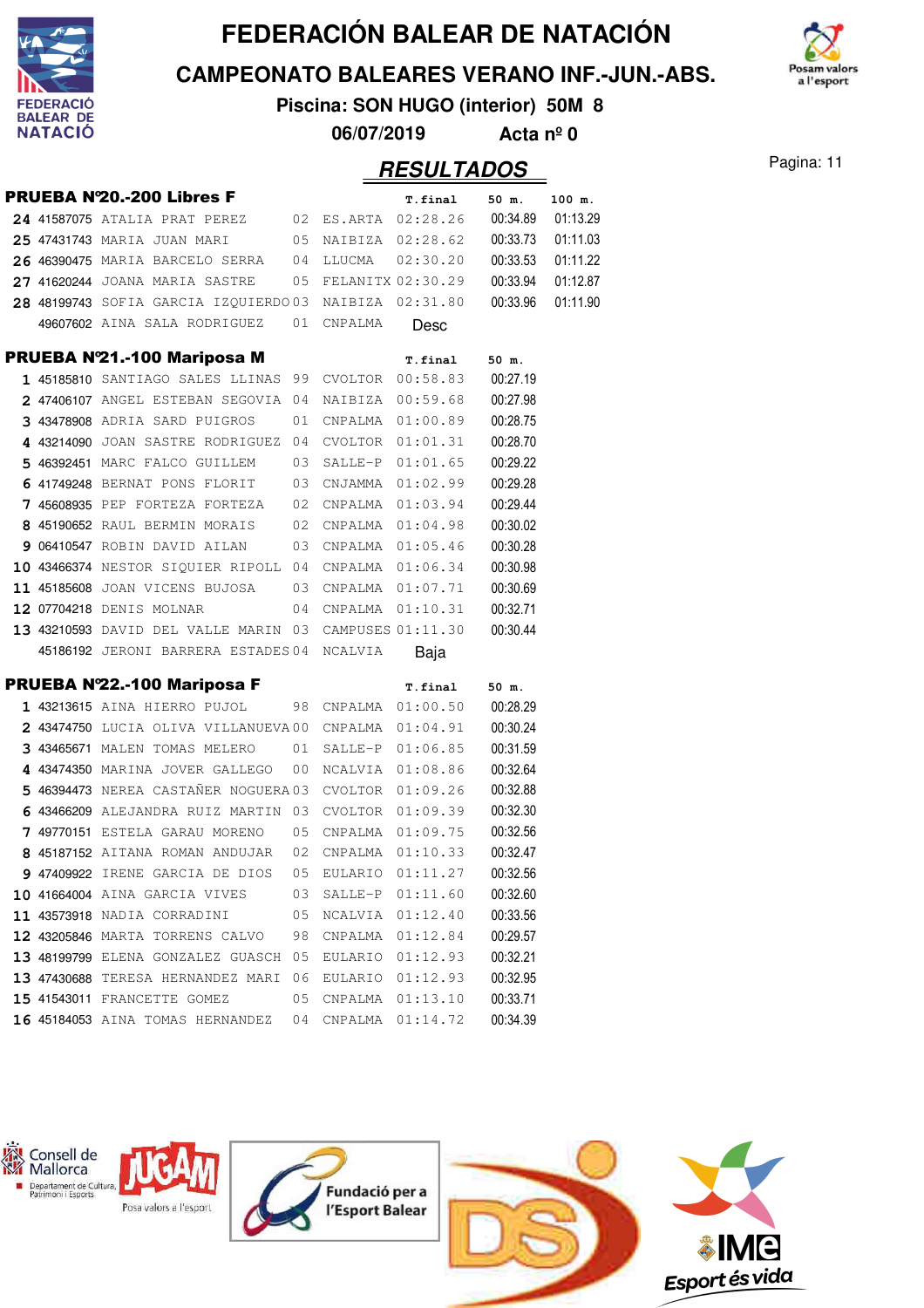

**CAMPEONATO BALEARES VERANO INF.-JUN.-ABS.**

**Piscina: SON HUGO (interior) 50M 8**



**Pagina: 12** Pagina: 12

|  |                                                                                          |    |         | <i><b>RESULTADOS</b></i>      |          |  |
|--|------------------------------------------------------------------------------------------|----|---------|-------------------------------|----------|--|
|  | PRUEBA Nº22.-100 Mariposa F                                                              |    |         | T.final                       | 50 m.    |  |
|  | 17 46388666 MARTA RODRIGUEZ MIÑAN 05 NCALVIA $01:14.86$ 00:35.08                         |    |         |                               |          |  |
|  | 18 45614381 MARTA RUBIO BUJOSA 05 CNPALMA 01:14.99 00:34.57                              |    |         |                               |          |  |
|  | <b>19 45189546</b> NEUS SERRA REGAL                                                      |    |         | 05 CN. INCA 01:15.37 00:35.46 |          |  |
|  | $20$ 49773239 MARGALIDA RIBAS BERGAS 04 CNMURO $01:16.60$                                |    |         |                               | 00:35.49 |  |
|  | PRUEBA Nº23.-50 Espalda M                                                                |    |         | T.final                       |          |  |
|  | 1 09509445 ILLIAN JOHN WALL                                                              |    |         |                               |          |  |
|  | 2 43216859 RODRIGO CHAVES TEJERO 95 CVOLTOR 00:30.45                                     |    |         |                               |          |  |
|  | 3 43459955 PABLO NAVAS ACEITUNO 02 CVOLTOR 00:30.51                                      |    |         |                               |          |  |
|  | 4 43198413 JOEL TRETT OLIVER 02 CNPALMA 00:30.93                                         |    |         |                               |          |  |
|  | 5 41584184 ADRIAN COSANO MAS 96 CN.INCA 00:31.29                                         |    |         |                               |          |  |
|  | 6 45185608 JOAN VICENS BUJOSA 03 CNPALMA 00:32.35                                        |    |         |                               |          |  |
|  | PRUEBA Nº24.-50 Espalda F                                                                |    |         | T.final                       |          |  |
|  | 1 49923805 MARTINA MANRESA 05                                                            |    |         | SALLE-P 00:31.38              |          |  |
|  | 2 43228977 CLAUDIA ALVAREZ                                                               |    |         | 02 CNPALMA 00:32.54           |          |  |
|  | 3 47408731 CLAUDIA MANUEL SORIANO 03 CVOLTOR 00:32.73                                    |    |         |                               |          |  |
|  | 4 41619127 MARINA CAPO MARQUEZ 98 CNMURO 00:33.09                                        |    |         |                               |          |  |
|  | 5 48231611 AROHA FLORIT GUNCKEL 04 NAIBIZA 00:33.41                                      |    |         |                               |          |  |
|  | 6 78222374 Mª PILAR PERELLO                                                              |    |         | 00 CNPALMA 00:33.65           |          |  |
|  | 7 47430688 TERESA HERNANDEZ MARI 06 EULARIO 00:34.44                                     |    |         |                               |          |  |
|  | 8 41622760 ANGELS MARTI GINARD 06 ES.ARTA 00:34.61                                       |    |         |                               |          |  |
|  | 9 43223467 EMMA SANTOS KOFOD 02 NCALVIA 00:35.35                                         |    |         |                               |          |  |
|  | 10 47433213 MARIA RIERA RAMON 03 EULARIO 00:35.53                                        |    |         |                               |          |  |
|  | 11 46393703 MARIA BONET CORTES 01 NCALVIA 00:35.69                                       |    |         |                               |          |  |
|  | PRUEBA Nº25.-50 Braza M                                                                  |    |         | T.final                       |          |  |
|  | 1 43461268 ADRIAN ARMERO CALIZ 99 SALLE-P 00:30.64                                       |    |         |                               |          |  |
|  | 2 43183969 CARLOS GOMARIZ GAYA 92 CVOLTOR 00:30.81                                       |    |         |                               |          |  |
|  | 3 78220544 RAFAEL CEREZO IGNACIO 97 CNPALMA 00:31.47                                     |    |         |                               |          |  |
|  | 4 43199949 KEVIN RUIZ BIOJO                                                              | 02 | SALLE-P | 00:32.66                      |          |  |
|  | 5 41748202 DANI MARQUES CAIMARIS 94                                                      |    |         | CNJAMMA 00:32.79              |          |  |
|  | 6 43471880 JORDI CINTA PEREZ                                                             | 05 |         | CN.INCA 00:33.10              |          |  |
|  | <b>7 47431495</b> MIQUEL RIERA GARCIA                                                    | 02 |         | NAIBIZA 00:33.32              |          |  |
|  | 8 41749255 ERIK MASSIP MESQUIDA 01                                                       |    |         | CNJAMMA 00:33.49              |          |  |
|  | 9 45187227 PERE LLOBERA RAMIS                                                            |    |         | 94 CN.INCA 00:33.93           |          |  |
|  | 10 43159049 MATIAS SUAREZ CAMPIONE 96 CVOLTOR 00:34.60                                   |    |         |                               |          |  |
|  | PRUEBA Nº26.-50 Braza F                                                                  |    |         | T.final                       |          |  |
|  | $\texttt{FC}$ 43213615 AINA HIERRO PUJOL $\qquad \quad$ 98 <code>CNPALMA</code> 00:34.54 |    |         |                               |          |  |
|  | 1 43475420 LILIA ARROM LLIZO 04 CN.INCA 00:34.68                                         |    |         |                               |          |  |

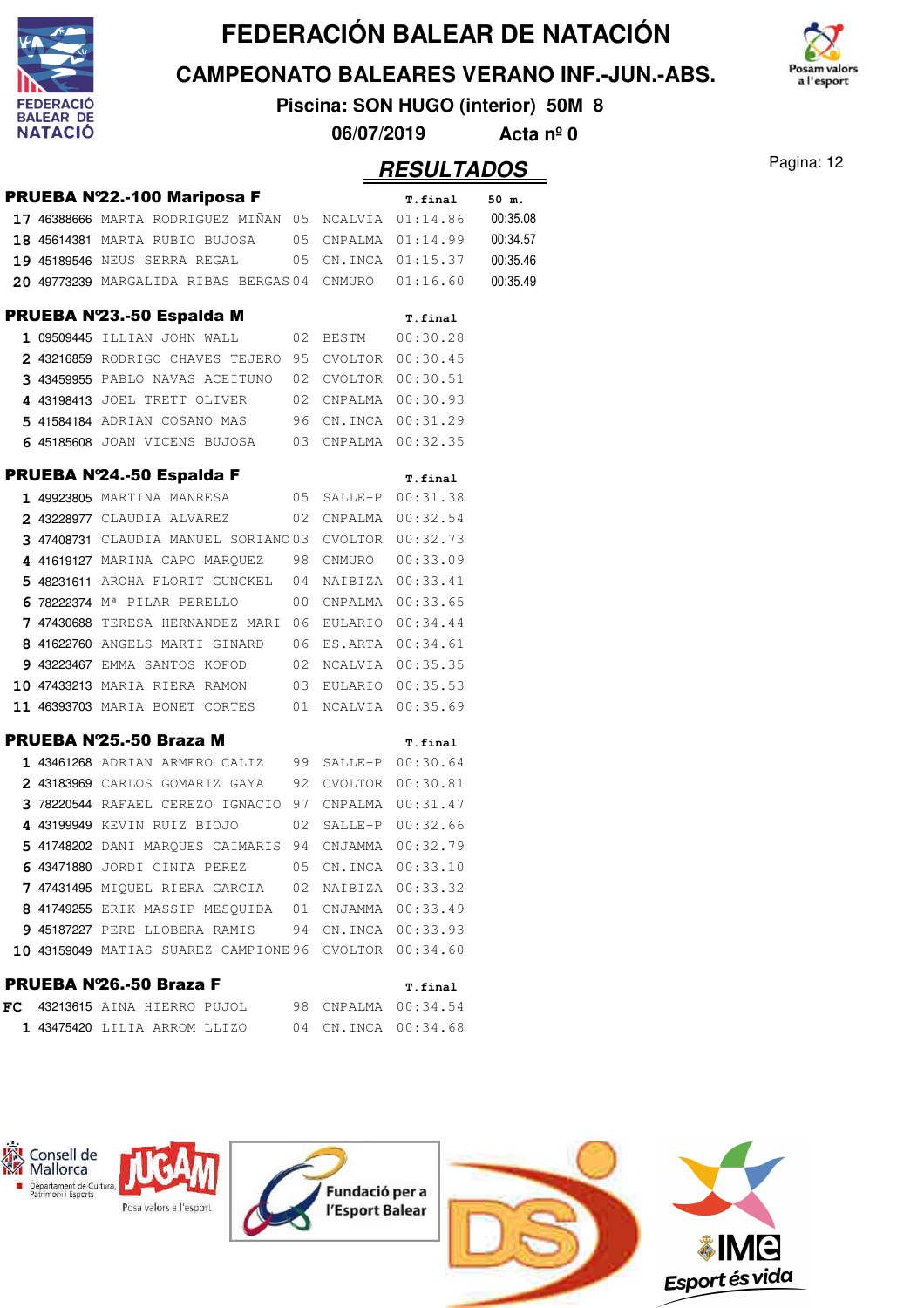

**CAMPEONATO BALEARES VERANO INF.-JUN.-ABS.**



**Piscina: SON HUGO (interior) 50M 8**

**06/07/2019 Acta nº 0**

#### Pagina: 13 **RESULTADOS**

|         |                        |                                                     |          |                     | <i><b>RESULTADOS</b></i> |            |                   |        |
|---------|------------------------|-----------------------------------------------------|----------|---------------------|--------------------------|------------|-------------------|--------|
|         |                        | PRUEBA Nº26.-50 Braza F                             |          |                     | T.final                  |            |                   |        |
|         |                        | 2 43235046 PAULA GAYA BISOUERRA 05 CN.INCA 00:36.38 |          |                     |                          |            |                   |        |
|         |                        | 3 41543010 CARME GOMEZ CAMPINS 03                   |          | CNPALMA 00:37.35    |                          |            |                   |        |
|         |                        | 4 43223998 JARA PUERTAS PUYOL 03 SALLE-P 00:37.69   |          |                     |                          |            |                   |        |
|         |                        | 5 43475268 MARTA CHUN ROCA                          |          | 05 CVOLTOR 00:38.30 |                          |            |                   |        |
|         |                        | 6 43470223 AINA BOIX HOMAR 05 CNPALMA 00:39.30      |          |                     |                          |            |                   |        |
|         |                        | PRUEBA Nº27.-4x100 Libres M                         |          |                     | <b>T.final</b>           | 50 m.      | 100 m.            | 200 m. |
| 1 00056 | CNPALMA                |                                                     | 0        |                     | CNPALMA 03:54.59         |            | 00:28.32 00:58.49 |        |
|         |                        | 43466374 NESTOR SIQUIER RIPOLL 2004                 |          |                     | 00:58.49                 |            |                   |        |
|         |                        | 45185608 JOAN VICENS BUJOSA                         |          | 2003                | 01:59.11                 | (01:00.62) |                   |        |
|         |                        | 45699211 SAMUEL DIAZ GUERRERO 2003                  |          |                     | 02:58.67                 | (00:59.56) |                   |        |
|         |                        | 06410547 ROBIN DAVID AILAN 2003                     |          |                     | 03:54.59                 | (00:55.92) |                   |        |
|         | <b>2 00499</b> NAIBIZA |                                                     | $\Omega$ |                     | NAIBIZA 03:57.82         | 00:28.61   | 00:59.83          |        |
|         |                        | 47409850 MARC TORRES VEGA                           |          | 2004                | 00:59.83                 |            |                   |        |
|         |                        | ANDRES ROMERO                                       |          | $\Omega$            | 02:01.20                 | (01:01.37) |                   |        |
|         |                        | 47431841 JOSE ANTONIO ZORNOZA 2003                  |          |                     | 03:02.74                 | (01:01.54) |                   |        |
|         |                        | 47406107 ANGEL ESTEBAN SEGOVIA 2004                 |          |                     | 03:57.82                 | (00:55.08) |                   |        |
|         | 3 00877 CVOLTOR        |                                                     | 0        |                     | CVOLTOR 03:59.40         |            | 00:27.35 00:56.80 |        |
|         |                        | 43214090 JOAN SASTRE RODRIGUEZ 2004                 |          |                     | 00:56.80                 |            |                   |        |
|         |                        | 45611016 GERARD SALVADO FORTEZA 2003                |          |                     | 01:58.13                 | (01:01.33) |                   |        |
|         |                        | 43473260 RAUL TUDELA MALLEN                         |          | 2004                | 03:01.54                 | (01:03.41) |                   |        |
|         |                        | 43475536 GUILLEM SALVA GUAL                         |          | 2003                | 03:59.40                 | (00:57.86) |                   |        |
| 4 00848 | SALLE-P                |                                                     | 0        |                     | SALLE-P 04:12.14         |            | 00:29.52 01:02.95 |        |
|         |                        | 43462984 JAIME ALEMANY CODINA 2004                  |          |                     | 01:02.95                 |            |                   |        |
|         |                        | 43218723 JORDI MAYOL SERRA 2004                     |          |                     | 02:05.65                 | (01:02.70) |                   |        |
|         |                        | 43477418 SERGI QUETGLAS                             |          | 2003                | 03:09.54                 | (01:03.89) |                   |        |
|         |                        | 45187556 ARNAU ALCOVER BARBOSA 2004                 |          |                     | 04:12.14                 | (01:02.60) |                   |        |
|         |                        |                                                     |          |                     |                          |            |                   |        |
|         |                        | PRUEBA N'28.-4x100 Libres M                         |          |                     | T.final                  | 50 m.      | 100 m.            | 200 m. |
| 1 00056 | CNPALMA                |                                                     | 0        |                     | CNPALMA 03:42.90         | 00:26.92   | 00:55.05          |        |
|         |                        | 45370094 MARC LLINAS FRAU                           |          | 2001                | 00:55.05                 |            |                   |        |
|         |                        | 43205973 SALVADOR REYNES                            |          | 2002                | 01:51.14                 | (00:56.09) |                   |        |
|         |                        | 45190652 RAUL BERMIN MORAIS                         |          | 2002                | 02:47.30                 | (00:56.16) |                   |        |
|         |                        | 43478908 ADRIA SARD PUIGROS                         |          | 2001                | 03:42.90                 | (00:55.60) |                   |        |
| 2 00877 | <b>CVOLTOR</b>         |                                                     | 0        |                     | CVOLTOR 03:46.33         | 00:27.14   | 00:56.54          |        |
|         |                        | 43213329 SERGIO FUSTER POORE                        |          | 1999                | 00:56.54                 |            |                   |        |
|         |                        | 43234633 POL PEREZ MACARRO                          |          | 2002                | 01:53.86                 | (00:57.32) |                   |        |
|         |                        | 45185810 SANTIAGO SALES LLINAS                      |          | 1999                | 02:49.30                 | (00:55.44) |                   |        |
|         |                        | 43459955 PABLO NAVAS ACEITUNO                       |          | 2002                | 03:46.33                 | (00:57.03) |                   |        |
|         |                        |                                                     |          |                     |                          |            |                   |        |

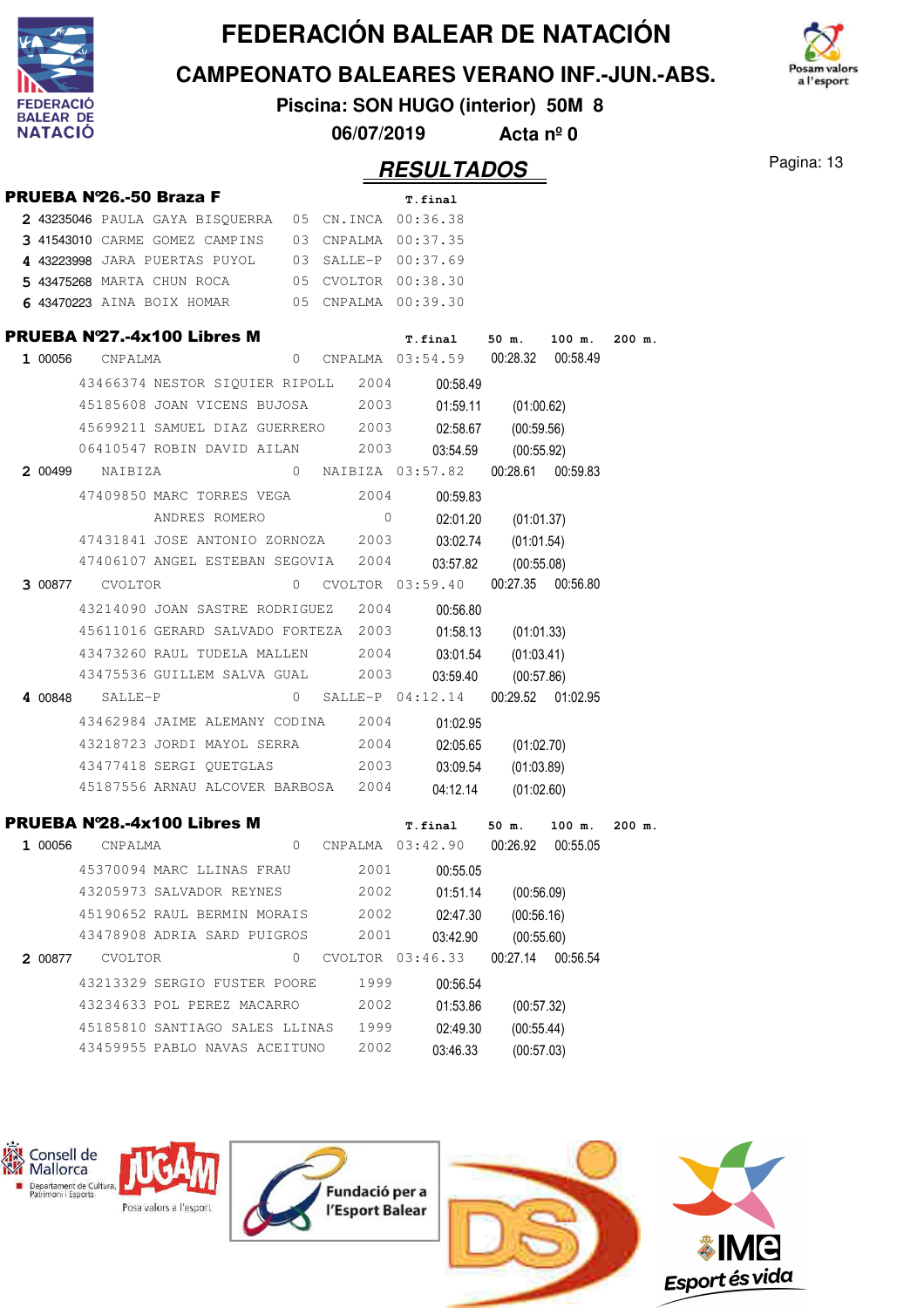

**CAMPEONATO BALEARES VERANO INF.-JUN.-ABS.**



**Piscina: SON HUGO (interior) 50M 8 06/07/2019 Acta nº 0**

### Pagina: 14 **RESULTADOS**

|         |                 | PRUEBA N°28.-4x100 Libres M                              |   |      | T.final                                | 50 m.               | 100 m.            | $200$ m. |
|---------|-----------------|----------------------------------------------------------|---|------|----------------------------------------|---------------------|-------------------|----------|
|         | 3 00848 SALLE-P | 0 SALLE-P 04:02.28 00:29.84 01:03.77                     |   |      |                                        |                     |                   |          |
|         |                 | 43199949 KEVIN RUIZ BIOJO 2002 01:03.77                  |   |      |                                        |                     |                   |          |
|         |                 | 43470663 MARCOS SANCHEZ 2004 02:01.45 (00:57.68)         |   |      |                                        |                     |                   |          |
|         |                 | 46392450 GERARD FALCO GUILLEM 2001 02:59.45              |   |      |                                        | (00:58.00)          |                   |          |
|         |                 | 43473758 ROBERTO GALLEGO 2002                            |   |      | 04:02.28                               | (01:02.83)          |                   |          |
|         |                 | 4 00895 EULARIO 0 EULARIO 04:04.98 00:29.02 01:00.82     |   |      |                                        |                     |                   |          |
|         |                 | 47433490 ALVARO BENITEZ 2004                             |   |      | 01:00.82                               |                     |                   |          |
|         |                 | 47430056 DOROTEO SESMERO RIERA 2004                      |   |      |                                        | 02:02.84 (01:02.02) |                   |          |
|         |                 | 48231031 NOAH MERTENS SOLANS 2003 03:02.86 (01:00.02)    |   |      |                                        |                     |                   |          |
|         |                 | 47255846 LUIS-ASHLEY IBAN BAKER 2001                     |   |      |                                        | 04:04.98 (01:02.12) |                   |          |
|         |                 | PRUEBA Nº29.-4x50 Estilos F                              |   |      | T.final 50 m. 100 m.                   |                     |                   |          |
|         |                 | 1 00056 CNPALMA 02:02.60 00:32.51 01:06.81               |   |      |                                        |                     |                   |          |
|         |                 | 43228977 CLAUDIA ALVAREZ 2002 00:32.51                   |   |      |                                        |                     |                   |          |
|         |                 | 43213615 AINA HIERRO PUJOL 1998 01:06.81 (00:34.30)      |   |      |                                        |                     |                   |          |
|         |                 | 43474750 LUCIA OLIVA VILLANUEVA 2000 01:35.39 (00:28.58) |   |      |                                        |                     |                   |          |
|         |                 | 49770151 ESTELA GARAU MORENO 2005 02:02.60               |   |      |                                        | (00:27.21)          |                   |          |
|         |                 | 2 00877 CVOLTOR 02:04.58 00:30.77 01:06.07               |   |      |                                        |                     |                   |          |
|         |                 | 43466614 MARTA MARIA GUASP 2004 00:30.77                 |   |      |                                        |                     |                   |          |
|         |                 | 43466209 ALEJANDRA RUIZ MARTIN 2003 01:06.07 (00:35.30)  |   |      |                                        |                     |                   |          |
|         |                 | 45614499 LLUCIA MIERAS PIZA 2003 01:36.48                |   |      |                                        | (00:30.41)          |                   |          |
|         |                 | 43224606 MARINA BAUZA SEGUI 2003                         |   |      |                                        | 02:04.58 (00:28.10) |                   |          |
|         | 3 00848 SALLE-P |                                                          |   |      | 0 SALLE-P $02:05.55$ 00:31.38 01:08.70 |                     |                   |          |
|         |                 | 49923805 MARTINA MANRESA 2005 00:31.38                   |   |      |                                        |                     |                   |          |
|         |                 | 43223998 JARA PUERTAS PUYOL 2003 01:08.70 (00:37.32)     |   |      |                                        |                     |                   |          |
|         |                 | 43465671 MALEN TOMAS MELERO 2001 01:38.06                |   |      |                                        | (00:29.36)          |                   |          |
|         |                 | 43465023 LAURA MENENDEZ 2001 02:05.55 (00:27.49)         |   |      |                                        |                     |                   |          |
|         |                 | 4 00895 EULARIO 0 EULARIO 02:11.36 00:33.86 01:10.35     |   |      |                                        |                     |                   |          |
|         |                 | 47433311 GLORIA TORRES HUESO 2003 00:33.86               |   |      |                                        |                     |                   |          |
|         |                 | 48199799 ELENA GONZALEZ GUASCH 2005 01:10.35 (00:36.49)  |   |      |                                        |                     |                   |          |
|         |                 | 47432716 AMAYA TORRES SERRA                              |   | 2006 | 01:42.38                               | (00:32.03)          |                   |          |
|         |                 | 47409922 IRENE GARCIA DE DIOS                            |   | 2005 | 02:11.36                               | (00:28.98)          |                   |          |
| 5 01243 | CN.INCA         |                                                          | 0 |      | CN. INCA 02:15.40                      |                     | 00:37.03 01:13.66 |          |
|         |                 | 45696080 CLAUDIA AMENGUAL                                |   | 2005 | 00:37.03                               |                     |                   |          |
|         |                 | 43235046 PAULA GAYA BISQUERRA                            |   | 2005 | 01:13.66                               | (00:36.63)          |                   |          |
|         |                 | 45189546 NEUS SERRA REGAL                                |   | 2005 | 01:47.40                               | (00:33.74)          |                   |          |
|         |                 | 43475420 LILIA ARROM LLIZO                               |   | 2004 | 02:15.40                               | (00:28.00)          |                   |          |

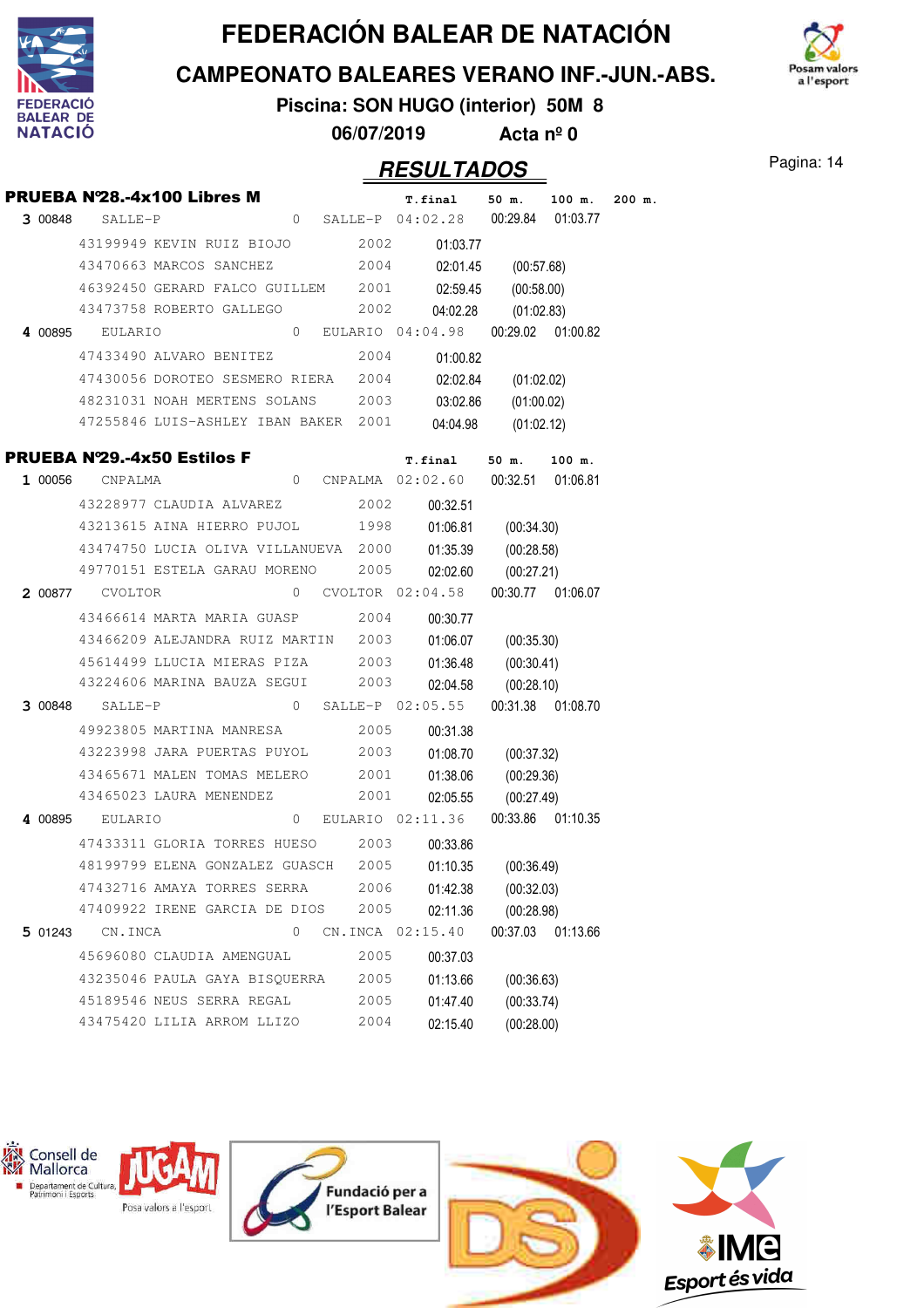

**CAMPEONATO BALEARES VERANO INF.-JUN.-ABS.**

m valors a l'esport

**Piscina: SON HUGO (interior) 50M 8 06/07/2019 Acta nº 0**

|         |                 | PRUEBA Nº29.-4x50 Estilos F        |          |         |      | T.final          | 50 m.      | 100 m.            |
|---------|-----------------|------------------------------------|----------|---------|------|------------------|------------|-------------------|
| 6 00499 | NAIBIZA         |                                    | $\circ$  |         |      | NAIBIZA 02:18.23 | 00:37.60   | 01:18.27          |
|         |                 | 47433047 ALBA PARRA OLIVA          |          |         | 2004 | 00:37.60         |            |                   |
|         |                 | 47433057 EVA PARRA OLIVA           |          |         | 2004 | 01:18.27         | (00:40.67) |                   |
|         |                 | 48231611 AROHA FLORIT GUNCKEL      |          |         | 2004 | 01:48.76         | (00:30.49) |                   |
|         |                 | 48198922 MARIA RIERA PRATS         |          |         | 2006 | 02:18.23         | (00:29.47) |                   |
| 00883   | NCALVIA         |                                    | $\Omega$ | NCALVIA |      | Desc             |            |                   |
|         |                 | <b>PRUEBA N°30.-4x50 Estilos M</b> |          |         |      | T.final          | $50$ m.    | 100 m.            |
| 1 00877 | CVOLTOR         |                                    | $\circ$  |         |      | CVOLTOR 01:50.74 | 00:29.68   | 01:00.41          |
|         |                 | 43216859 RODRIGO CHAVES TEJERO     |          |         | 1995 | 00:29.68         |            |                   |
|         |                 | 43183969 CARLOS GOMARIZ GAYA       |          |         | 1992 | 01:00.41         | (00:30.73) |                   |
|         |                 | 43213329 SERGIO FUSTER POORE       |          |         | 1999 | 01:26.19         | (00:25.78) |                   |
|         |                 | 45185810 SANTIAGO SALES LLINAS     |          |         | 1999 | 01:50.74         | (00:24.55) |                   |
|         | 2 00056 CNPALMA |                                    | $\Omega$ |         |      | CNPALMA 01:53.77 | 00:31.09   | 01:02.07          |
|         |                 | 43476153 MATEU VENY OLIVER         |          |         | 2002 | 00:31.09         |            |                   |
|         |                 | 78220544 RAFAEL CEREZO IGNACIO     |          |         | 1997 | 01:02.07         | (00:30.98) |                   |
|         |                 | 43478908 ADRIA SARD PUIGROS        |          |         | 2001 | 01:29.07         | (00:27.00) |                   |
|         |                 | 43205973 SALVADOR REYNES           |          |         | 2002 | 01:53.77         | (00:24.70) |                   |
| 3 00848 | SALLE-P         |                                    | 0        | SALLE-P |      | 01:54.23         |            | 00:31.73 01:01.30 |
|         |                 | 43470663 MARCOS SANCHEZ            |          |         | 2004 | 00:31.73         |            |                   |
|         |                 | 43461268 ADRIAN ARMERO CALIZ       |          |         | 1999 | 01:01.30         | (00:29.57) |                   |
|         |                 | 43199949 KEVIN RUIZ BIOJO          |          |         | 2002 | 01:28.25         | (00:26.95) |                   |
|         |                 | 43473758 ROBERTO GALLEGO           |          |         | 2002 | 01:54.23         | (00:25.98) |                   |
| 4 01095 | CNJAMMA         |                                    | 0        |         |      | CNJAMMA 01:58.98 |            | 00:31.91 01:03.89 |
|         |                 | 41749255 ERIK MASSIP MESOUIDA      |          |         | 2001 | 00:31.91         |            |                   |
|         |                 | 41748202 DANI MARQUES CAIMARIS     |          |         | 1994 | 01:03.89         | (00:31.98) |                   |
|         |                 | 41749248 BERNAT PONS FLORIT        |          |         | 2003 | 01:31.65         | (00:27.76) |                   |
|         |                 | 41751003 JOAN LLUFRIU SEGUI        |          |         | 2002 | 01:58.98         | (00:27.33) |                   |
| 5 00499 | NAIBIZA         |                                    | $\circ$  |         |      | NAIBIZA 02:00.60 | 00:33.03   | 01:06.69          |
|         |                 | 47431841 JOSE ANTONIO ZORNOZA      |          |         | 2003 | 00:33.03         |            |                   |
|         |                 | 47431495 MIQUEL RIERA GARCIA       |          |         | 2002 | 01:06.69         | (00:33.66) |                   |
|         |                 | 47406107 ANGEL ESTEBAN SEGOVIA     |          |         | 2004 | 01:33.51         | (00:26.82) |                   |
|         |                 | 47409850 MARC TORRES VEGA          |          |         | 2004 | 02:00.60         | (00:27.09) |                   |
| 6 01243 | CN.INCA         |                                    | 0        |         |      | CN.INCA 02:00.61 | 00:32.60   | 01:05.71          |
|         |                 | 43471880 JORDI CINTA PEREZ         |          |         | 2005 | 00:32.60         |            |                   |
|         |                 | 45187227 PERE LLOBERA RAMIS        |          |         | 1994 | 01:05.71         | (00:33.11) |                   |
|         |                 | 43170898 JOSEP ANTONI MASCARO      |          |         | 1989 | 01:33.94         | (00:28.23) |                   |
|         |                 | 46391666 EDUARD CERDA CALVO        |          |         | 2002 | 02:00.61         | (00:26.67) |                   |

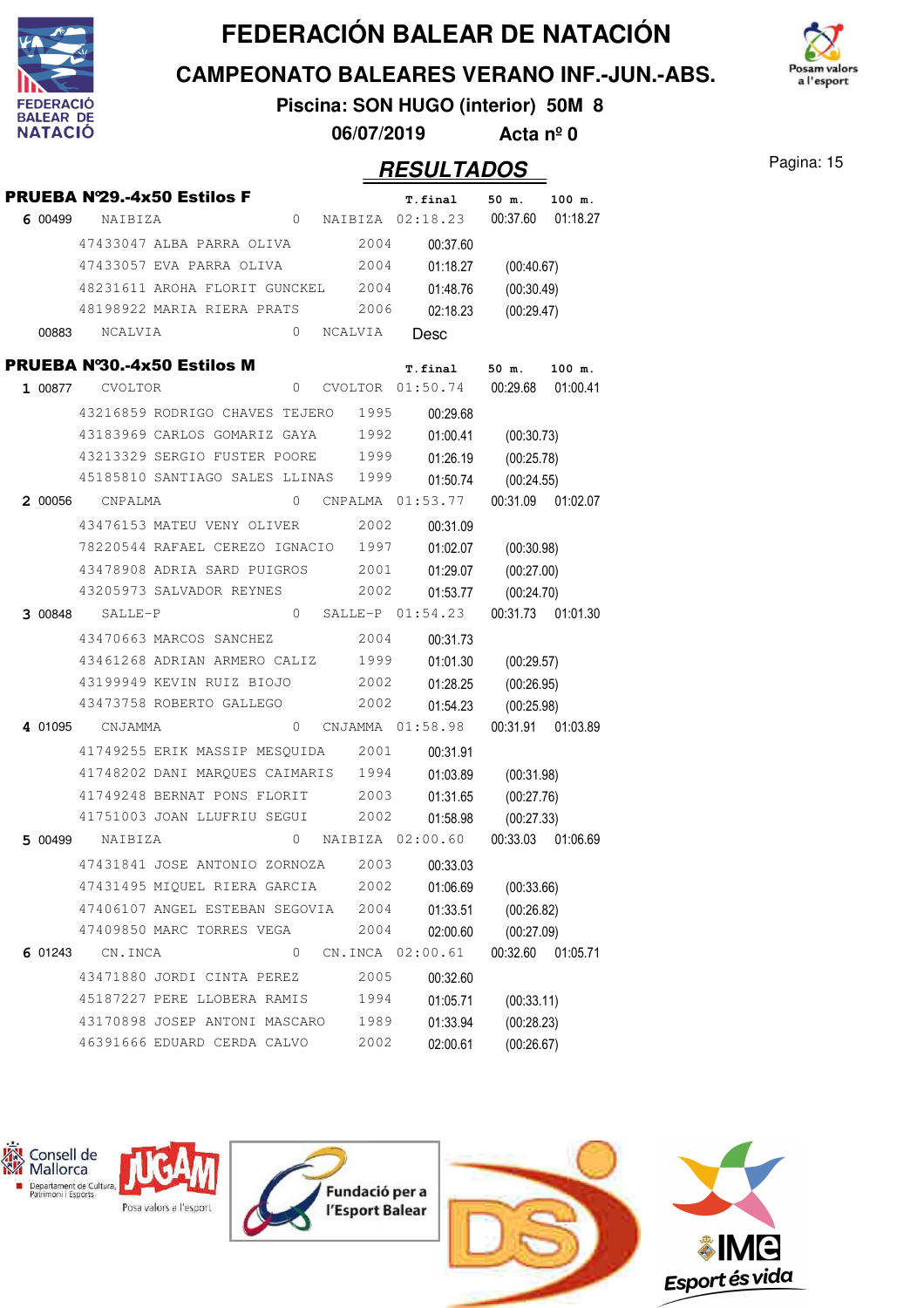





**Piscina: SON HUGO (interior) 50M 8**

**06/07/2019 Acta nº 0**

|       | PRUEBA Nº30.-4x50 Estilos M                                                     |    |                | T.final             | 50 m.    | 100 m.   |                   |          |          |
|-------|---------------------------------------------------------------------------------|----|----------------|---------------------|----------|----------|-------------------|----------|----------|
| 00895 | EULARIO                                                                         |    | 0 EULARIO Baja |                     |          |          |                   |          |          |
|       | PRUEBA N°31.-1500 Libres F                                                      |    |                | T.final             | 50 m.    | 100 m.   | $200$ m.          | 400 m.   | 800 m.   |
|       | 1 43232487 LUA RIEDMULLER ALONSO 05 NCALVIA 19:05.14 00:33.51 01:11.15 02:27.60 |    |                |                     |          |          |                   | 05:00.79 | 10:07.75 |
|       | <b>PRUEBA N°32.-1500 Libres M</b>                                               |    |                | T.final             | 50 m.    | 100 m.   | $200$ m.          | 400 m.   | 800 m.   |
|       | 1 47255846 LUIS-ASHLEY IBAN BAKER01 EULARIO 17:41.82                            |    |                |                     | 00:30.81 | 01:04.90 | 02:15.00          | 04:37.13 | 09:20.84 |
|       | 2 49927148 VICTOR FCO. POLO CAPO 06 CAMPUSES 17:54.68                           |    |                |                     | 00:31.08 | 01:05.61 | 02:15.79          | 04:37.12 | 09:26.53 |
|       | 3 47430056 DOROTEO SESMERO RIERA 04 EULARIO 17:59.90                            |    |                |                     | 00:31.48 | 01:05.94 | 02:17.17          | 04:41.46 | 09:32.82 |
|       | 4 43170898 JOSEP ANTONI MASCARO                                                 | 89 |                | CN.INCA 18:21.77    | 00:30.14 | 01:04.59 | 02:15.17          | 04:42.57 | 09:41.74 |
|       | 5 46391659 ESTEVE ADELL HORRACH 04                                              |    |                | NCALVIA 18:31.58    | 00:32.06 | 01:07.27 | 02:20.80          | 04:49.54 | 09:48.01 |
|       | 6 43218723 JORDI MAYOL SERRA 04 SALLE-P 18:43.66                                |    |                |                     | 00:32.78 | 01:09.61 | 02:24.77          | 04:54.93 | 09:53.71 |
|       | 7 46390428 ALEX FERNANDEZ GOMEZ 03 CN.INCA 19:12.57                             |    |                |                     | 00:33.07 |          | 01:09.44 02:24.87 | 04:56.61 | 10:04.99 |
|       | PRUEBA Nº33.-100 Braza F                                                        |    |                | T.final             | 50 m.    |          |                   |          |          |
|       | FC 43213615 AINA HIERRO PUJOL 98 CNPALMA 01:15.05                               |    |                |                     | 00:35.48 |          |                   |          |          |
|       | 1 43475420 LILIA ARROM LLIZO                                                    |    |                | 04 CN.INCA 01:17.32 | 00:36.50 |          |                   |          |          |
|       | 2 43235046 PAULA GAYA BISQUERRA 05 CN.INCA 01:18.66                             |    |                |                     | 00:36.85 |          |                   |          |          |
|       | 3 41543010 CARME GOMEZ CAMPINS 03 CNPALMA 01:18.83                              |    |                |                     | 00:37.93 |          |                   |          |          |
|       | 4 43478084 MARIA SERRA BONET 02                                                 |    |                | CNPALMA 01:19.11    | 00:37.63 |          |                   |          |          |
|       | 5 48199799 ELENA GONZALEZ GUASCH 05                                             |    |                | EULARIO 01:21.14    | 00:37.81 |          |                   |          |          |
|       | 6 43475268 MARTA CHUN ROCA<br>$\sim$ 0.5                                        |    |                | CVOLTOR 01:22.18    | 00:38.42 |          |                   |          |          |
|       | $743223998$ JARA PUERTAS PUYOL $03$ SALLE-P $01:22.21$                          |    |                |                     | 00:38.17 |          |                   |          |          |
|       | 8 45691103 PAULA COLOMAR CARRASCO04 CAMPUSES 01:23.22                           |    |                |                     | 00:38.79 |          |                   |          |          |
|       | 9 06922770 IVETA IVANOVA TODOROVA04 CVOLTOR 01:23.35                            |    |                |                     | 00:39.24 |          |                   |          |          |
|       | 10 47432716 AMAYA TORRES SERRA 06 EULARIO 01:23.41                              |    |                |                     | 00:40.04 |          |                   |          |          |
|       | 11 43470223 AINA BOIX HOMAR 05 CNPALMA 01:24.17                                 |    |                |                     | 00:39.57 |          |                   |          |          |
|       | 12 45184053 AINA TOMAS HERNANDEZ 04 CNPALMA 01:24.22                            |    |                |                     | 00:39.55 |          |                   |          |          |
|       | 13 43477108 NATALIA MARTINEZ                                                    |    |                | 04 CVOLTOR 01:26.58 | 00:41.90 |          |                   |          |          |
|       | 14 49773239 MARGALIDA RIBAS BERGAS 04                                           |    | CNMURO         | 01:26.79            | 00:39.99 |          |                   |          |          |
|       | 15 45696080 CLAUDIA AMENGUAL                                                    |    |                | 05 CN.INCA 01:27.68 | 00:41.41 |          |                   |          |          |
|       | <b>16 43474348</b> PAULA JOVER GALLEGO 03 NCALVIA 01:27.87                      |    |                |                     | 00:41.29 |          |                   |          |          |
|       | 17 43464409 IRENE VAZQUEZ ANDRES                                                |    |                | 04 SALLE-P 01:29.90 | 00:42.37 |          |                   |          |          |
|       | 43478016 MARIA RULLAN MARTINEZ 03 CNPALMA                                       |    |                | Desc                |          |          |                   |          |          |
|       | PRUEBA Nº34.-100 Braza M                                                        |    |                | T.final             | 50 m.    |          |                   |          |          |
|       | 1 43461268 ADRIAN ARMERO CALIZ                                                  | 99 |                | SALLE-P 01:07.28    | 00:31.14 |          |                   |          |          |
|       | 2 78220544 RAFAEL CEREZO IGNACIO 97                                             |    |                | CNPALMA  01:08.51   | 00:31.83 |          |                   |          |          |
|       | 3 43466374 NESTOR SIOUIER RIPOLL 04                                             |    |                | CNPALMA 01:10.82    | 00:33.52 |          |                   |          |          |
|       | 4 43471880 JORDI CINTA PEREZ                                                    |    |                | 05 CN.INCA 01:12.51 | 00:33.69 |          |                   |          |          |
|       | 5 47409850 MARC TORRES VEGA                                                     |    |                | 04 NAIBIZA 01:12.71 | 00:34.11 |          |                   |          |          |

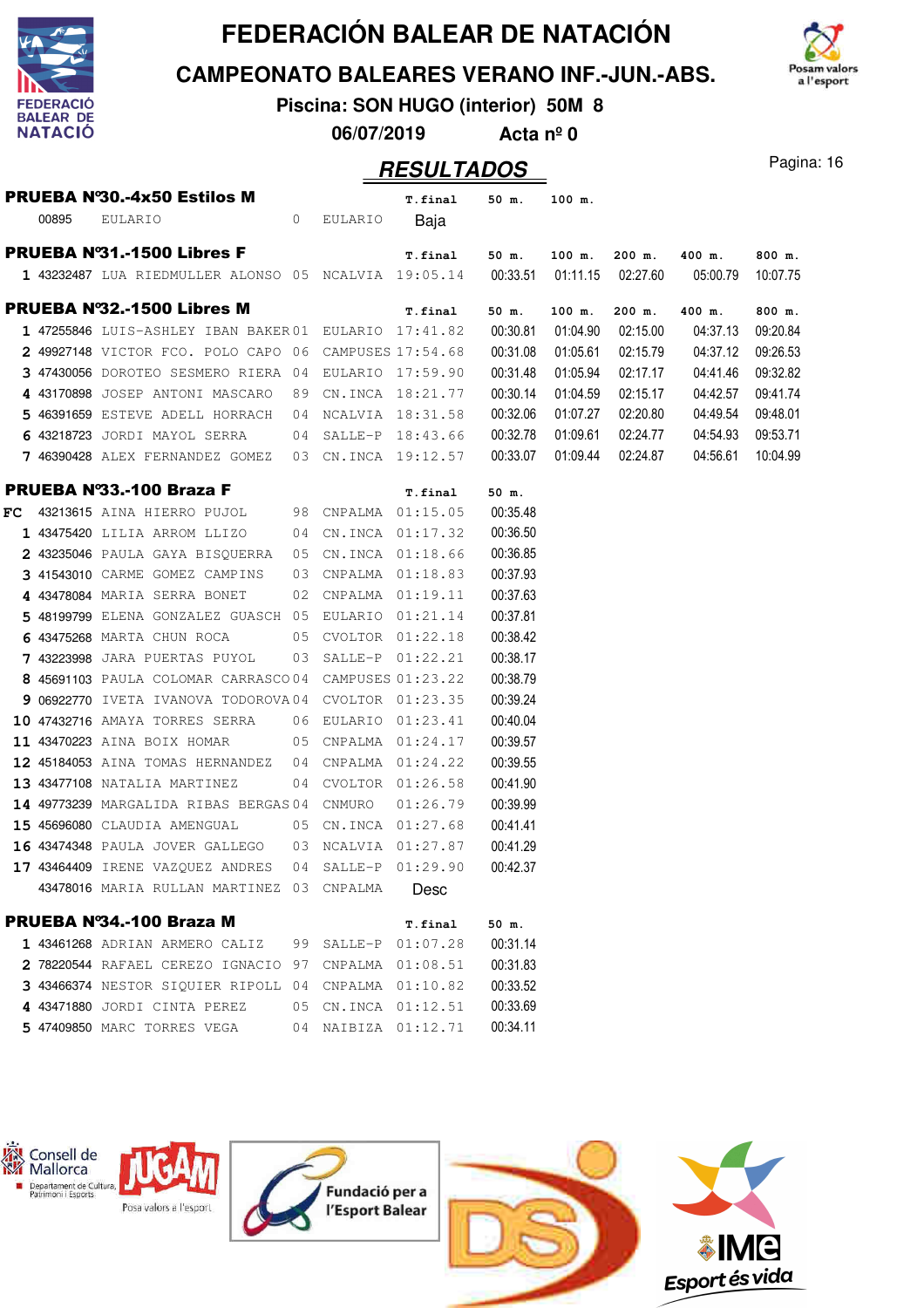

**CAMPEONATO BALEARES VERANO INF.-JUN.-ABS.**



**Piscina: SON HUGO (interior) 50M 8**

**06/07/2019 Acta nº 0**

|    |                                                          |    |                     | .                                     |          |          |
|----|----------------------------------------------------------|----|---------------------|---------------------------------------|----------|----------|
|    | <b>PRUEBA Nº34.-100 Braza M</b>                          |    |                     | T.final                               | 50 m.    |          |
|    | 6 47431495 MIQUEL RIERA GARCIA 02 NAIBIZA 01:14.09       |    |                     |                                       | 00:34.48 |          |
|    | 7 41749255 ERIK MASSIP MESQUIDA 01 CNJAMMA 01:14.24      |    |                     |                                       | 00:34.29 |          |
|    | 8 46392450 GERARD FALCO GUILLEM                          | 01 |                     | SALLE-P 01:14.96                      | 00:35.54 |          |
|    | 9 48231031 NOAH MERTENS SOLANS                           |    |                     | 03 EULARIO 01:15.42                   | 00:35.44 |          |
|    | 10 46391666 EDUARD CERDA CALVO 02 CN.INCA 01:15.56       |    |                     |                                       | 00:35.10 |          |
|    | 11 43471141 BARTOMEU VERDERA 04 CAMPUSES 01:16.37        |    |                     |                                       | 00:35.66 |          |
|    | 12 43477418 SERGI QUETGLAS 03                            |    |                     | SALLE-P 01:18.03                      | 00:36.04 |          |
|    | 13 47409903 DAVID MEDINA CARDENAS 04                     |    |                     | NAIBIZA 01:18.16                      | 00:35.97 |          |
|    | 14 45610143 ANTONIO NIETO 02                             |    |                     |                                       | 00:36.80 |          |
|    | 15 07704218 DENIS MOLNAR                                 |    | 04 CNPALMA 01:18.99 |                                       | 00:37.94 |          |
|    | 16 43198413 JOEL TRETT OLIVER 02 CNPALMA 01:19.21        |    |                     |                                       | 00:37.17 |          |
|    | $17$ 45614675 ALVARO MIRO JURADO $04$ CVOLTOR $01:19.56$ |    |                     |                                       | 00:37.74 |          |
|    | 18 45187227 PERE LLOBERA RAMIS 94 CN.INCA 01:20.82       |    |                     |                                       | 00:37.31 |          |
|    | 43475536 GUILLEM SALVA GUAL 03 CVOLTOR                   |    |                     | Desc                                  |          |          |
|    | <b>PRUEBA N°35.-200 Espalda F</b>                        |    |                     | T.final                               | 50 m.    | 100 m.   |
|    | 1 43466614 MARTA MARIA GUASP 04 CVOLTOR 02:19.03         |    |                     |                                       | 00:33.27 | 01:08.27 |
|    | 2 49923805 MARTINA MANRESA 05 SALLE-P 02:23.53           |    |                     |                                       | 00:33.86 | 01:08.62 |
|    | 3 43228977 CLAUDIA ALVAREZ 02 CNPALMA 02:29.13           |    |                     |                                       | 00:34.39 | 01:12.85 |
|    | 4 01579553 ESTELLA LLUM TONRATH 07                       |    |                     | CAMPUSES 02:29.69                     | 00:34.68 | 01:12.72 |
|    | 5 43466209 ALEJANDRA RUIZ MARTIN 03 CVOLTOR 02:31.36     |    |                     |                                       | 00:35.07 | 01:13.92 |
|    | 6 47433311 GLORIA TORRES HUESO 03 EULARIO 02:33.03       |    |                     |                                       | 00:35.65 | 01:14.69 |
| FC | 78222374 Mª PILAR PERELLO<br>$\sim$ 00                   |    |                     | CNPALMA 02:33.13                      | 00:35.42 | 01:14.39 |
|    | <b>7 43228048</b> LUCIA CARLA ELICABE                    | 03 |                     | CNPALMA 02:33.66                      | 00:37.05 | 01:15.73 |
|    | 8 45692981 ELBA RODRIGUEZ GARCIA 05                      |    |                     | NCALVIA 02:35.13                      | 00:36.56 | 01:15.08 |
|    | 9 43465024 LUCIA MENENDEZ                                |    | 04 SALLE-P 02:35.30 |                                       | 00:35.25 | 01:13.98 |
|    | 10 43232487 LUA RIEDMULLER ALONSO 05 NCALVIA 02:40.75    |    |                     |                                       | 00:38.89 | 01:19.45 |
|    | 11 49866462 LUCIA GONZALEZ 04 NCALVIA 02:41.65           |    |                     |                                       | 00:37.84 | 01:18.05 |
|    | 12 48230956 CARLA IZQUIERDO TUR 04 EULARIO 02:42.04      |    |                     |                                       | 00:39.21 | 01:20.62 |
|    | 13 49410260 CLAUDIA BASILIO 05 EULARIO 02:44.28          |    |                     |                                       | 00:37.93 | 01:20.06 |
|    | PRUEBA Nº36.-200 Espalda M                               |    |                     | T.final                               | 50 m.    | 100 m.   |
|    | 1 43476153 MATEU VENY OLIVER                             |    |                     | 02 CNPALMA 02:20.63 00:33.72 01:09.53 |          |          |
|    | 2 45608935 PEP FORTEZA FORTEZA                           | 02 | CNPALMA             | 02:20.94                              | 00:33.06 | 01:10.16 |
|    | 3 09509445 ILLIAN JOHN WALL                              | 02 | BESTM               | 02:26.29                              | 00:34.07 | 01:11.48 |
|    | 4 43461489 TONI FRAU SIQUIER                             | 02 | CVOLTOR             | 02:29.72                              | 00:33.75 | 01:11.23 |
|    | 5 43210593 DAVID DEL VALLE MARIN 03                      |    |                     | CAMPUSES 02:30.13                     | 00:33.54 | 01:11.39 |
|    | 6 43224511 GONZALO TORRES PUERTAS 04                     |    | SALLE-P             | 02:31.92                              | 00:35.10 | 01:13.78 |
|    | 7 47433490 ALVARO BENITEZ                                | 04 |                     | EULARIO 02:34.91                      | 00:35.62 | 01:14.91 |

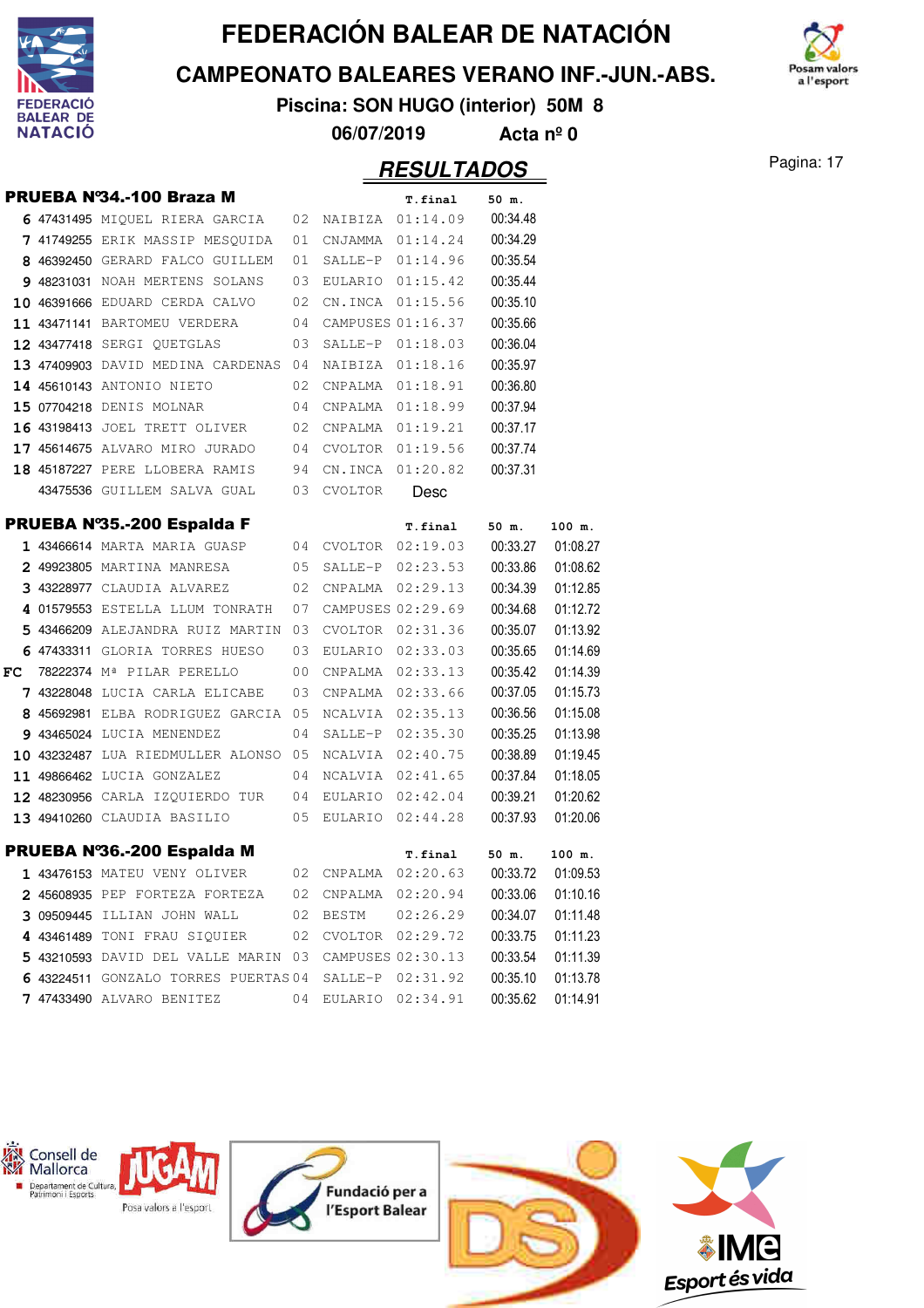

**CAMPEONATO BALEARES VERANO INF.-JUN.-ABS.**



**Piscina: SON HUGO (interior) 50M 8**

**06/07/2019 Acta nº 0**

|    |                                             |    |                      | .                  |          |
|----|---------------------------------------------|----|----------------------|--------------------|----------|
|    | <b>PRUEBA Nº37.-100 Libres F</b>            |    |                      | T.final            | 50 m.    |
|    | <b>1 43213615</b> AINA HIERRO PUJOL 98      |    |                      | CNPALMA 00:58.84   | 00:29.04 |
|    | 2 45614441 CLAUDIA NUNEZ LLADO              | 05 | SALLE-P              | 00:59.73           | 00:29.33 |
|    | 3 49770151 ESTELA GARAU MORENO 05           |    | CNPALMA              | 01:00.06           | 00:29.17 |
| FC | 43474350 MARINA JOVER GALLEGO               | 00 | NCALVIA              | 01:01.79           | 00:30.17 |
|    | 4 47409922 IRENE GARCIA DE DIOS 05          |    |                      | EULARIO 01:02.36   | 00:30.05 |
|    | 5 43465023 LAURA MENENDEZ                   | 01 |                      | $SALLE-P 01:02.41$ | 00:29.65 |
|    | 6 43476271 ARIADNA MORA FERRANDIS06         |    | SALLE-P              | 01:02.47           | 00:30.34 |
|    | <b>7 45614378</b> MARIA RUBIO BUJOSA        | 02 | CNPALMA              | 01:02.55           | 00:30.00 |
|    | 8 49607602 AINA SALA RODRIGUEZ 01           |    | CNPALMA              | 01:02.75           | 00:29.99 |
|    | 9 49868937 CARLA LLABRES PEDRET             | 06 | SALLE-P              | 01:02.77           | 00:30.35 |
|    | 10 47433057 EVA PARRA OLIVA                 | 04 | NAIBIZA 01:02.95     |                    | 00:29.89 |
|    | 11 48231611 AROHA FLORIT GUNCKEL 04         |    | NAIBIZA              | 01:03.33           | 00:30.07 |
| FC | $\sim$ 04<br>43475420 LILIA ARROM LLIZO     |    | CN.INCA              | 01:03.42           | 00:30.50 |
|    | 12 43467318 GABRIELA VELASCO                | 05 | CAMPUSES 01:04.00    |                    | 00:30.34 |
|    | 13 48198922 MARIA RIERA PRATS 06            |    | NAIBIZA 01:04.24     |                    | 00:30.68 |
|    | 14 43216860 MARIA CHAVES TEJERO             | 00 | CVOLTOR              | 01:04.53           | 00:30.82 |
|    | 14 43223264 NATALIA DURAHO LOZANO 01        |    | CVOLTOR              | 01:04.53           | 00:30.51 |
|    | 16 41543011 FRANCETTE GOMEZ                 | 05 | CNPALMA              | 01:04.79           | 00:31.28 |
|    | 17 45691467 MARTA BAÑOS VERA                | 05 | CVOLTOR $01:04.94$   |                    | 00:30.86 |
|    | 18 43224606 MARINA BAUZA SEGUI<br>03        |    | CVOLTOR              | 01:05.14           | 00:30.69 |
|    | <b>19 43461267</b> PATRICIA ARMERO CALIZ 99 |    | SALLE-P              | 01:05.25           | 00:31.20 |
|    | <b>20 43460934 MARIA NEUS DELICADO</b> 03   |    |                      | CVOLTOR 01:05.55   | 00:31.32 |
|    | 21 43465671 MALEN TOMAS MELERO              | 01 |                      | SALLE-P 01:05.62   | 00:30.85 |
|    | 22 43223467 EMMA SANTOS KOFOD 02            |    | NCALVIA              | 01:05.74           | 00:31.37 |
|    | 23 47433047 ALBA PARRA OLIVA                | 04 | NAIBIZA              | 01:05.87           | 00:31.24 |
| FC | 47430688 TERESA HERNANDEZ MARI 06           |    | EULARIO              | 01:05.92           | 00:31.88 |
|    | 24 41664004 AINA GARCIA VIVES               | 03 | SALLE-P              | 01:06.06           | 00:31.58 |
| FC | 43235046 PAULA GAYA BISOUERRA               | 05 |                      | CN.INCA 01:06.10   | 00:32.25 |
|    | 25 49925382 ALEXANDRA SANDIN POLO 04        |    | SALLE-P              | 01:06.16           | 00:31.51 |
|    | 26 45187152 AITANA ROMAN ANDUJAR            | 02 |                      | CNPALMA 01:06.21   | 00:31.85 |
|    | 27 43229623 SARA GIRALDO PEDROTE            |    | 05 CAMPUSES 01:06.68 |                    | 00:31.62 |
|    | 28 43470581 NEUS REY GARCIA                 | 02 | NCALVIA              | 01:06.87           | 00:32.12 |
|    | 29 45614381 MARTA RUBIO BUJOSA              | 05 | CNPALMA              | 01:06.88           | 00:31.96 |
|    | 30 78223022 KIARA TORRICO RUIZ              | 05 | CVOLTOR              | 01:07.10           | 00:32.57 |
|    | 31 46393032 CAROLINA HEREDIA                | 05 |                      | SALLE-P 01:07.26   | 00:31.80 |
|    | 32 46394473 NEREA CASTAÑER NOGUERA 03       |    | CVOLTOR              | 01:07.32           | 00:32.66 |
|    | 33 43227870 AINA TORO GARCIA                | 02 | NCALVIA              | 01:07.37           | 00:32.24 |
|    | 34 41664031 SOFIA BARRIOS GIORNO            | 05 | CNPALMA              | 01:07.41           | 00:32.35 |
|    | 35 43218056 ELISABET Mª JAUME               | 03 | MASTBAL              | 01:07.43           | 00:32.48 |
|    | 36 46390475 MARIA BARCELO SERRA             | 04 | LLUCMA               | 01:07.56           | 00:32.23 |
|    |                                             |    |                      |                    |          |

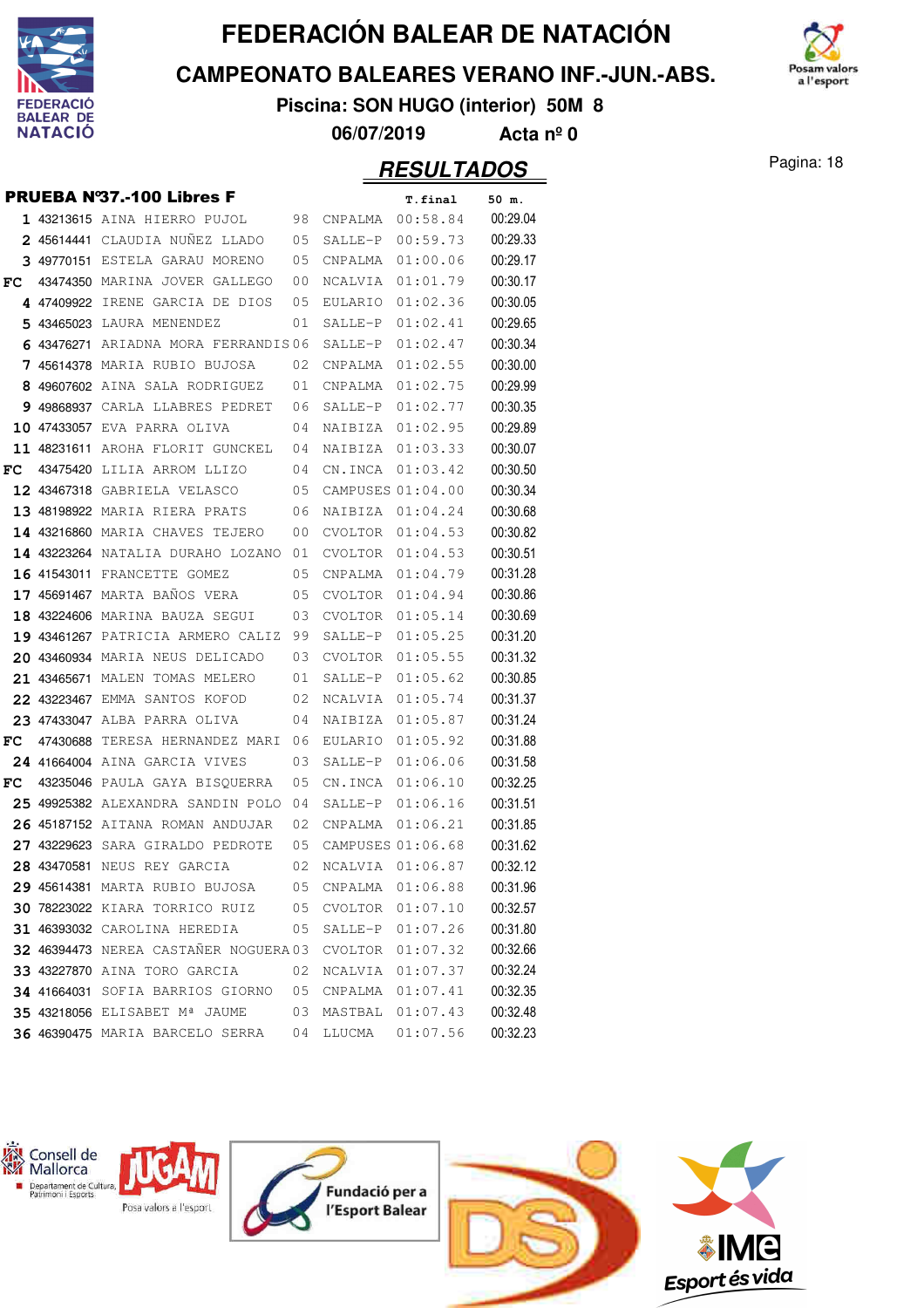

#### **CAMPEONATO BALEARES VERANO INF.-JUN.-ABS.**



**Piscina: SON HUGO (interior) 50M 8**

**06/07/2019 Acta nº 0**

#### Pagina: 19 **RESULTADOS**

| <b>PRUEBA Nº37.-100 Libres F</b><br>37 43470223 AINA BOIX HOMAR<br><b>38 43233035 LAURA SIMO PEREZ</b><br>39 43477699 NEREA GONZALEZ ALARCON 02<br>40 43205846 MARTA TORRENS CALVO<br>41 45189546 NEUS SERRA REGAL<br>42 43573918 NADIA CORRADINI<br>42 47431861 PAULA ROIG SANJUAN<br>44 47431743 MARIA JUAN MARI<br>45 43233296 ANTONIA OUMEI SUREDA<br>46 09137071<br>EMMA LYDIA NAPIER<br>47 43477108 NATALIA MARTINEZ<br>48 48230956 CARLA IZQUIERDO TUR<br>49 46388666 MARTA RODRIGUEZ MINAN<br>50 45696080<br>CLAUDIA AMENGUAL | 05<br>05<br>98<br>05<br>05<br>04<br>05<br>04<br>04<br>04<br>04<br>05<br>05 | CNPALMA<br>SALLE-P<br>CNPALMA<br>CNPALMA<br>CN.INCA<br>NCALVIA<br>NAIBIZA<br>NAIBIZA<br>CVOLTOR<br>LLUCMA<br>CVOLTOR<br>EULARIO<br>NCALVIA | T.final<br>01:07.70<br>01:07.71<br>01:07.78<br>01:07.85<br>01:07.90<br>01:07.95<br>01:07.95<br>01:08.06<br>01:08.63<br>01:08.64<br>01:09.14<br>01:09.38 | 50 m.<br>00:31.88<br>00:32.43<br>00:32.72<br>00:28.63<br>00:33.27<br>00:32.87<br>00:32.57<br>00:32.62<br>00:33.17<br>00:33.39<br>00:34.15<br>00:35.00 |
|---------------------------------------------------------------------------------------------------------------------------------------------------------------------------------------------------------------------------------------------------------------------------------------------------------------------------------------------------------------------------------------------------------------------------------------------------------------------------------------------------------------------------------------|----------------------------------------------------------------------------|--------------------------------------------------------------------------------------------------------------------------------------------|---------------------------------------------------------------------------------------------------------------------------------------------------------|-------------------------------------------------------------------------------------------------------------------------------------------------------|
|                                                                                                                                                                                                                                                                                                                                                                                                                                                                                                                                       |                                                                            |                                                                                                                                            |                                                                                                                                                         |                                                                                                                                                       |
|                                                                                                                                                                                                                                                                                                                                                                                                                                                                                                                                       |                                                                            |                                                                                                                                            |                                                                                                                                                         |                                                                                                                                                       |
|                                                                                                                                                                                                                                                                                                                                                                                                                                                                                                                                       |                                                                            |                                                                                                                                            |                                                                                                                                                         |                                                                                                                                                       |
|                                                                                                                                                                                                                                                                                                                                                                                                                                                                                                                                       |                                                                            |                                                                                                                                            |                                                                                                                                                         |                                                                                                                                                       |
|                                                                                                                                                                                                                                                                                                                                                                                                                                                                                                                                       |                                                                            |                                                                                                                                            |                                                                                                                                                         |                                                                                                                                                       |
|                                                                                                                                                                                                                                                                                                                                                                                                                                                                                                                                       |                                                                            |                                                                                                                                            |                                                                                                                                                         |                                                                                                                                                       |
|                                                                                                                                                                                                                                                                                                                                                                                                                                                                                                                                       |                                                                            |                                                                                                                                            |                                                                                                                                                         |                                                                                                                                                       |
|                                                                                                                                                                                                                                                                                                                                                                                                                                                                                                                                       |                                                                            |                                                                                                                                            |                                                                                                                                                         |                                                                                                                                                       |
|                                                                                                                                                                                                                                                                                                                                                                                                                                                                                                                                       |                                                                            |                                                                                                                                            |                                                                                                                                                         |                                                                                                                                                       |
|                                                                                                                                                                                                                                                                                                                                                                                                                                                                                                                                       |                                                                            |                                                                                                                                            |                                                                                                                                                         |                                                                                                                                                       |
|                                                                                                                                                                                                                                                                                                                                                                                                                                                                                                                                       |                                                                            |                                                                                                                                            |                                                                                                                                                         |                                                                                                                                                       |
|                                                                                                                                                                                                                                                                                                                                                                                                                                                                                                                                       |                                                                            |                                                                                                                                            |                                                                                                                                                         |                                                                                                                                                       |
|                                                                                                                                                                                                                                                                                                                                                                                                                                                                                                                                       |                                                                            |                                                                                                                                            |                                                                                                                                                         |                                                                                                                                                       |
|                                                                                                                                                                                                                                                                                                                                                                                                                                                                                                                                       |                                                                            |                                                                                                                                            | 01:10.14                                                                                                                                                | 00:34.17                                                                                                                                              |
|                                                                                                                                                                                                                                                                                                                                                                                                                                                                                                                                       |                                                                            | CN.INCA                                                                                                                                    | 01:11.47                                                                                                                                                | 00:34.38                                                                                                                                              |
| 78222374 Mª PILAR PERELLO                                                                                                                                                                                                                                                                                                                                                                                                                                                                                                             | 00                                                                         | CNPALMA                                                                                                                                    | Baja                                                                                                                                                    |                                                                                                                                                       |
| 41620244 JOANA MARIA SASTRE                                                                                                                                                                                                                                                                                                                                                                                                                                                                                                           | 05                                                                         | FELANITX                                                                                                                                   | Baja                                                                                                                                                    |                                                                                                                                                       |
| <b>PRUEBA Nº38.-100 Libres M</b>                                                                                                                                                                                                                                                                                                                                                                                                                                                                                                      |                                                                            |                                                                                                                                            | T.final                                                                                                                                                 | 50 m.                                                                                                                                                 |
| 1 03459058 MARC SANCHEZ TORRENS                                                                                                                                                                                                                                                                                                                                                                                                                                                                                                       | 92                                                                         | SABADEL                                                                                                                                    | 00:52.49                                                                                                                                                | 00:25.43                                                                                                                                              |
| 2 43473758 ROBERTO GALLEGO                                                                                                                                                                                                                                                                                                                                                                                                                                                                                                            | 02                                                                         | SALLE-P                                                                                                                                    | 00:53.74                                                                                                                                                | 00:26.20                                                                                                                                              |
| 3 45187625 SERGI PUIG BLANCO                                                                                                                                                                                                                                                                                                                                                                                                                                                                                                          | 03                                                                         | NCALVIA                                                                                                                                    | 00:54.09                                                                                                                                                | 00:25.93                                                                                                                                              |
| 4 45370094 MARC LLINAS FRAU                                                                                                                                                                                                                                                                                                                                                                                                                                                                                                           | 01                                                                         | CNPALMA                                                                                                                                    | 00:54.60                                                                                                                                                | 00:26.62                                                                                                                                              |
| 5 47406107 ANGEL ESTEBAN SEGOVIA                                                                                                                                                                                                                                                                                                                                                                                                                                                                                                      | 04                                                                         | NAIBIZA                                                                                                                                    | 00:55.72                                                                                                                                                | 00:26.56                                                                                                                                              |
| 6 41749248 BERNAT PONS FLORIT                                                                                                                                                                                                                                                                                                                                                                                                                                                                                                         | 03                                                                         | CNJAMMA                                                                                                                                    | 00:56.02                                                                                                                                                | 00:27.03                                                                                                                                              |
| 7 45190652 RAUL BERMIN MORAIS                                                                                                                                                                                                                                                                                                                                                                                                                                                                                                         | 02                                                                         | CNPALMA                                                                                                                                    | 00:56.27                                                                                                                                                | 00:27.25                                                                                                                                              |
| 8 06410547 ROBIN DAVID AILAN                                                                                                                                                                                                                                                                                                                                                                                                                                                                                                          | 03                                                                         | CNPALMA                                                                                                                                    | 00:56.32                                                                                                                                                | 00:26.90                                                                                                                                              |
| 9 43199949 KEVIN RUIZ BIOJO                                                                                                                                                                                                                                                                                                                                                                                                                                                                                                           | 02                                                                         | SALLE-P                                                                                                                                    | 00:56.43                                                                                                                                                | 00:26.38                                                                                                                                              |
| 10 43478908 ADRIA SARD PUIGROS                                                                                                                                                                                                                                                                                                                                                                                                                                                                                                        | 01                                                                         | CNPALMA                                                                                                                                    | 00:56.59                                                                                                                                                | 00:27.25                                                                                                                                              |
| 11 43214090<br>JOAN SASTRE RODRIGUEZ                                                                                                                                                                                                                                                                                                                                                                                                                                                                                                  | 04                                                                         | CVOLTOR                                                                                                                                    | 00:56.65                                                                                                                                                | 00:27.50                                                                                                                                              |
| 12 43234633 POL PEREZ MACARRO                                                                                                                                                                                                                                                                                                                                                                                                                                                                                                         | 02                                                                         | <b>CVOLTOR</b>                                                                                                                             | 00:57.22                                                                                                                                                | 00:27.46                                                                                                                                              |
| 13 43459955 PABLO NAVAS ACEITUNO                                                                                                                                                                                                                                                                                                                                                                                                                                                                                                      | 02                                                                         | CVOLTOR                                                                                                                                    | 00:57.32                                                                                                                                                | 00:27.80                                                                                                                                              |
| 14 46392450 GERARD FALCO GUILLEM                                                                                                                                                                                                                                                                                                                                                                                                                                                                                                      | 01                                                                         | SALLE-P                                                                                                                                    | 00:57.80                                                                                                                                                | 00:28.12                                                                                                                                              |
| 15 78220544 RAFAEL CEREZO IGNACIO 97                                                                                                                                                                                                                                                                                                                                                                                                                                                                                                  |                                                                            | CNPALMA                                                                                                                                    | 00:58.04                                                                                                                                                | 00:28.06                                                                                                                                              |
| 16 43470663 MARCOS SANCHEZ                                                                                                                                                                                                                                                                                                                                                                                                                                                                                                            | 04                                                                         | SALLE-P                                                                                                                                    | 00:58.18                                                                                                                                                | 00:27.93                                                                                                                                              |
| 17 43205973 SALVADOR REYNES                                                                                                                                                                                                                                                                                                                                                                                                                                                                                                           | 02                                                                         | CNPALMA                                                                                                                                    | 00:58.57                                                                                                                                                | 00:27.27                                                                                                                                              |
| 18 43482964 ALVARO GONZALEZ JUAN                                                                                                                                                                                                                                                                                                                                                                                                                                                                                                      | 02                                                                         |                                                                                                                                            | CVOLTOR 00:58.60                                                                                                                                        | 00:27.71                                                                                                                                              |
| 19 43472637 PAU MARTORELL CARDONA                                                                                                                                                                                                                                                                                                                                                                                                                                                                                                     | 01                                                                         | CNPALMA                                                                                                                                    | 00:58.82                                                                                                                                                | 00:28.07                                                                                                                                              |
| 20 45611418 GUILLEM ESTARELLAS DE                                                                                                                                                                                                                                                                                                                                                                                                                                                                                                     | 04                                                                         |                                                                                                                                            | CAMPUSES 00:58.86                                                                                                                                       | 00:27.98                                                                                                                                              |
| 21 08541986 KRISZTIAN CSARODAI                                                                                                                                                                                                                                                                                                                                                                                                                                                                                                        | 03                                                                         | BESTM                                                                                                                                      | 00:59.27                                                                                                                                                | 00:27.94                                                                                                                                              |
| 22 47431841 JOSE ANTONIO ZORNOZA                                                                                                                                                                                                                                                                                                                                                                                                                                                                                                      | 03                                                                         | NAIBIZA                                                                                                                                    | 00:59.83                                                                                                                                                | 00:28.82                                                                                                                                              |

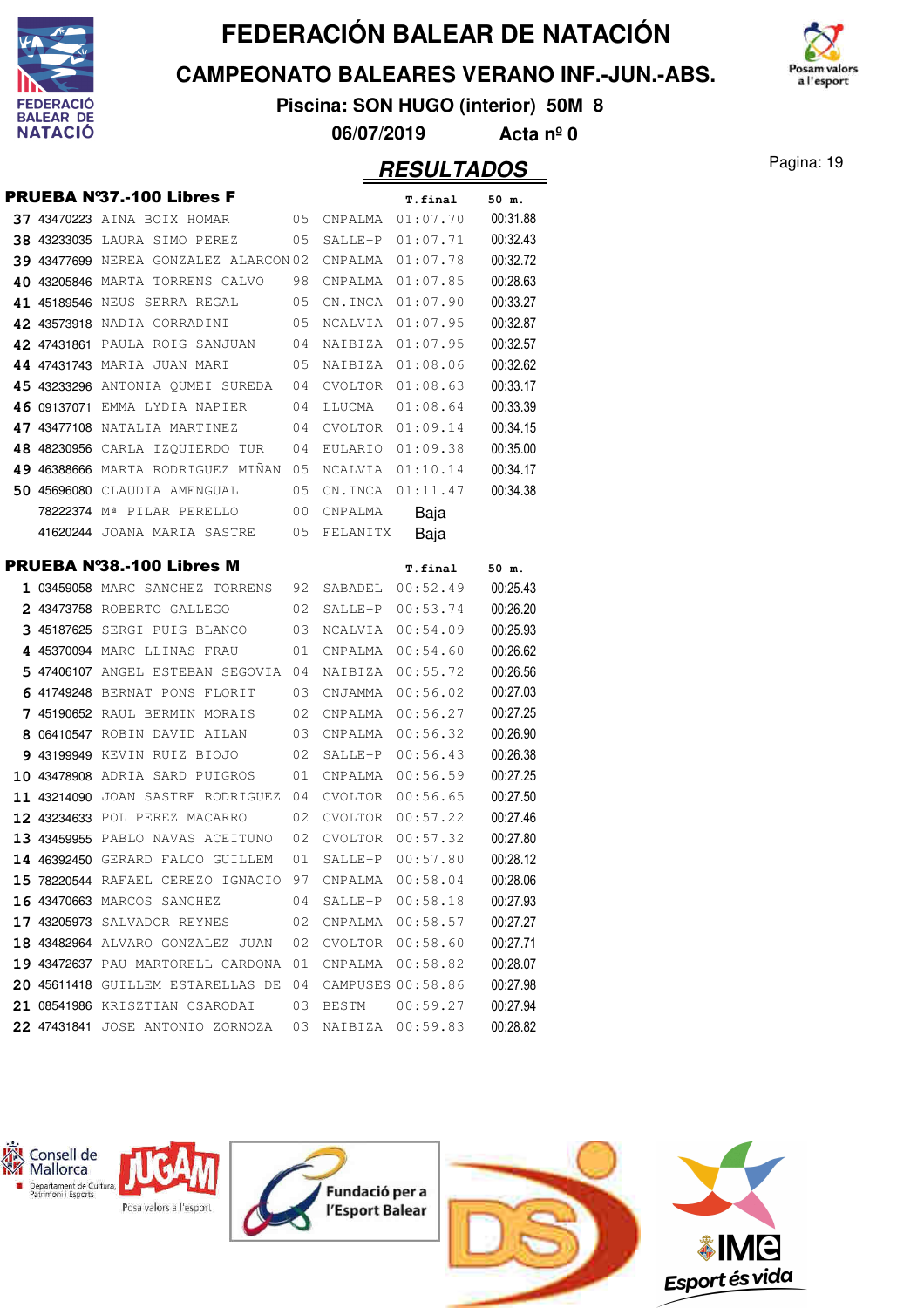

#### **CAMPEONATO BALEARES VERANO INF.-JUN.-ABS.**



**Piscina: SON HUGO (interior) 50M 8**

**06/07/2019 Acta nº 0**

|         | <b>PRUEBA N°38.-100 Libres M</b>                      |    |            | T.final                                       | 50 m.               |            |          |          |
|---------|-------------------------------------------------------|----|------------|-----------------------------------------------|---------------------|------------|----------|----------|
|         | 23 45614440 RAUL NUÑEZ LLADO                          |    |            | 02 SALLE-P 00:59.86                           | 00:28.55            |            |          |          |
|         | 24 09509445 ILLIAN JOHN WALL                          |    | 02 BESTM   | 00:59.92                                      | 00:28.73            |            |          |          |
|         | 25 41751003 JOAN LLUFRIU SEGUI                        |    | 02 CNJAMMA | 01:00.20                                      | 00:29.24            |            |          |          |
|         | 26 45610143 ANTONIO NIETO                             |    | 02 CNPALMA | 01:01.33                                      | 00:29.48            |            |          |          |
|         | 27 47409903 DAVID MEDINA CARDENAS 04 NAIBIZA 01:01.42 |    |            |                                               | 00:29.10            |            |          |          |
|         | 28 41573980 ALEJANDRO SEGRERA                         | 02 |            | FELANITX 01:01.53                             | 00:28.66            |            |          |          |
|         | 29 45611016 GERARD SALVADO FORTEZA 03                 |    |            | CVOLTOR 01:01.57                              | 00:30.01            |            |          |          |
|         | 30 41513796 MANUEL MAGALHAES                          |    |            | 04 CNPALMA 01:01.59                           | 00:29.08            |            |          |          |
|         | 31 45187556 ARNAU ALCOVER BARBOSA 04 SALLE-P 01:01.69 |    |            |                                               | 00:30.45            |            |          |          |
|         | <b>32 43471141 BARTOMEU VERDERA</b>                   |    |            | 04 CAMPUSES 01:01.72                          | 00:29.60            |            |          |          |
|         | 33 43462984 JAIME ALEMANY CODINA                      | 04 | SALLE-P    | 01:01.82                                      | 00:29.29            |            |          |          |
|         | 34 48231031 NOAH MERTENS SOLANS                       | 03 | EULARIO    | 01:01.85                                      | 00:29.42            |            |          |          |
|         | 35 43469427 JOEL LOPEZ RISCO                          | 04 |            | CN.INCA 01:02.03                              | 00:29.95            |            |          |          |
|         | <b>36 48233533 ANDRES ROMERO PRIETO</b>               | 04 |            | NAIBIZA 01:02.09                              | 00:29.49            |            |          |          |
|         | 37 43463950 ALEJANDRO ARIAS GOMILA04                  |    | LLUCMA     | 01:02.77                                      | 00:29.73            |            |          |          |
|         | 38 46390428 ALEX FERNANDEZ GOMEZ                      | 03 |            | CN.INCA 01:03.07                              | 00:29.91            |            |          |          |
|         | 39 03764732 IVAN TEVZADZE                             |    |            | 03 FELANITX 01:03.10                          | 00:29.78            |            |          |          |
|         | 40 09303721 ROBERT NAPIER                             | 03 | LLUCMA     | 01:03.43                                      | 00:30.52            |            |          |          |
|         | 41 41748793 BIEL LLORENS SERVERA 04                   |    |            | CNJAMMA 01:03.63                              | 00:29.86            |            |          |          |
|         | 42 41622632 JORGE GONZALEZ                            | 04 | ES.ARTA    | 01:03.90                                      | 00:29.92            |            |          |          |
|         | 43 41618327 JESUS SANSALONI FLORES 04 ES.ARTA         |    |            | 01:04.12                                      | 00:31.21            |            |          |          |
|         | 44 43218723 JORDI MAYOL SERRA                         | 04 |            | SALLE-P 01:04.67                              | 00:30.35            |            |          |          |
|         | 45 46391659 ESTEVE ADELL HORRACH                      | 04 | NCALVIA    | 01:05.29                                      | 00:31.41            |            |          |          |
|         | 46 00389839 GEORGE SANYER-NESS                        | 04 | NATAMAO    | 01:05.35                                      | 00:30.92            |            |          |          |
|         | 43476153 MATEU VENY OLIVER                            | 02 | CNPALMA    | Baja                                          |                     |            |          |          |
|         | 45186192 JERONI BARRERA ESTADES 04 NCALVIA            |    |            | Baja                                          |                     |            |          |          |
|         | 43217054 NACHO MAYOL SOTO                             | 01 | SALLE-P    | Baja                                          |                     |            |          |          |
|         | 46392451 MARC FALCO GUILLEM                           | 03 | SALLE-P    | Baja                                          |                     |            |          |          |
|         | 45699211 SAMUEL DIAZ GUERRERO                         |    | 03 CNPALMA | Baja                                          |                     |            |          |          |
|         | <b>PRUEBA Nº39.-4x200 Libres F</b>                    |    |            | T.final                                       | 50 m.               | 100 m.     | $200$ m. | 400 m.   |
| 1 00848 | SALLE-P                                               | 0  | SALLE-P    | 09:34.70                                      | 00:32.47            | 01:07.92   | 02:20.70 | 04:49.02 |
|         | 43465024 LUCIA MENENDEZ                               |    | 2004       | 02:20.70                                      |                     |            |          |          |
|         | 43233035 LAURA SIMO PEREZ                             |    | 2005       | 04:49.02                                      | (02:28.32)          |            |          |          |
|         | 46393032 CAROLINA HEREDIA                             |    | 2005       | 07:13.80                                      | (02:24.78)          |            |          |          |
|         | 49925382 ALEXANDRA SANDIN POLO                        |    | 2004       | 09:34.70                                      |                     | (02:20.90) |          |          |
| 2 00056 | CNPALMA                                               |    |            | 0 CNPALMA 09:35.09 00:30.66 01:05.97 02:18.10 |                     |            |          | 04:45.63 |
|         | 49770151 ESTELA GARAU MORENO                          |    | 2005       | 02:18.10                                      |                     |            |          |          |
|         | 41543011 FRANCETTE GOMEZ                              |    | 2005       | 04:45.63                                      |                     | (02:27.53) |          |          |
|         | 45614381 MARTA RUBIO BUJOSA                           |    | 2005       |                                               |                     |            |          |          |
|         | 41664031 SOFIA BARRIOS GIORNO                         |    | 2005       |                                               | 07:10.21 (02:24.58) |            |          |          |
|         |                                                       |    |            | 09:35.09                                      |                     | (02:24.88) |          |          |
|         |                                                       |    |            |                                               |                     |            |          |          |





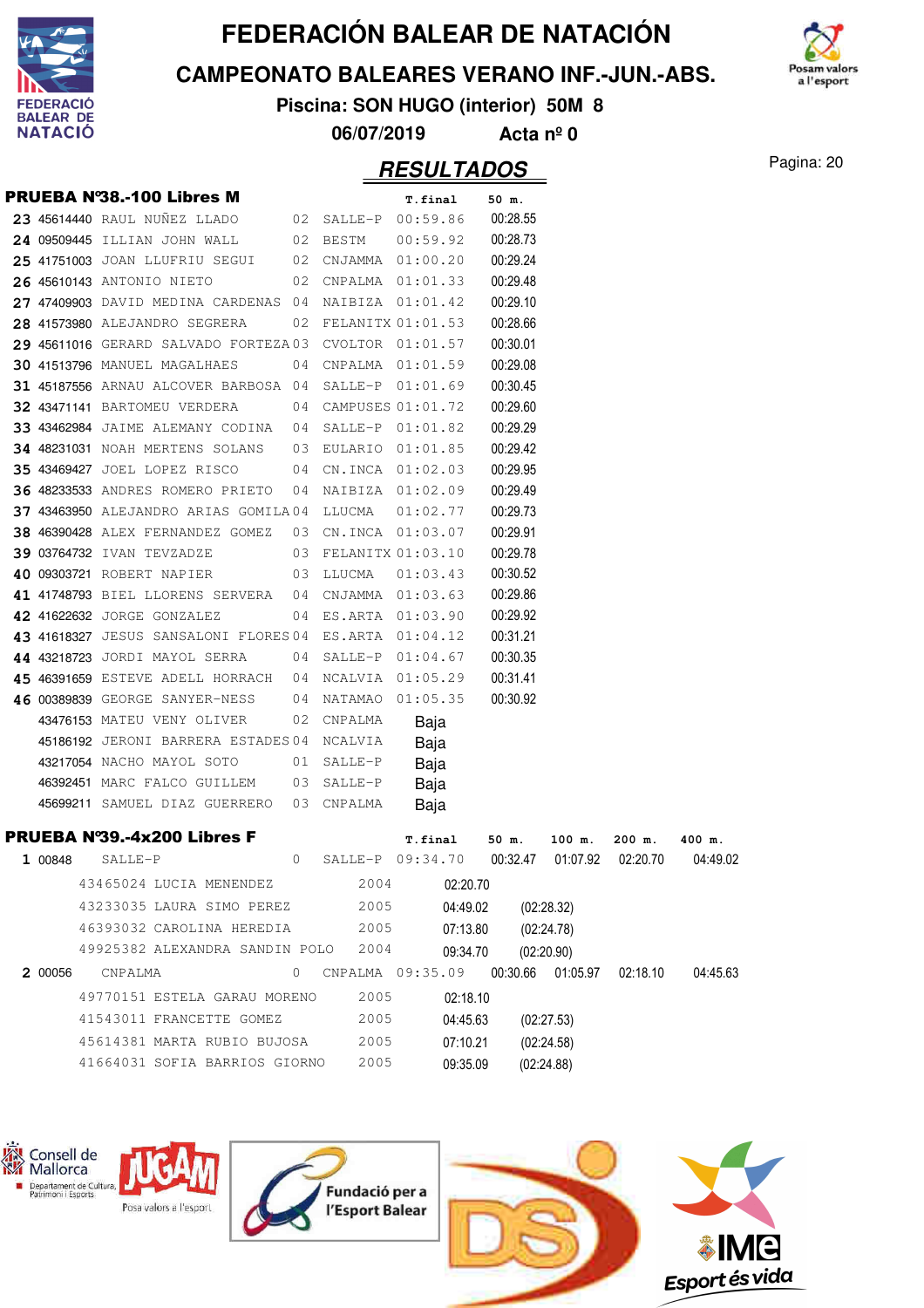





**Piscina: SON HUGO (interior) 50M 8**

**06/07/2019 Acta nº 0**

### Pagina: 21 **RESULTADOS**

|         | PRUEBA Nº39.-4x200 Libres F                        |                |  |      | T.final |          | $50 \text{ m}$ . | 100 m.     | $200$ m.                                      | 400 m.                                                     |
|---------|----------------------------------------------------|----------------|--|------|---------|----------|------------------|------------|-----------------------------------------------|------------------------------------------------------------|
| 3 00877 | <b>CVOLTOR</b>                                     |                |  |      |         |          |                  |            | 02:21.99                                      | 04:50.03                                                   |
|         | 78223022 KIARA TORRICO RUIZ                        |                |  | 2005 |         | 02:21.99 |                  |            |                                               |                                                            |
|         | 06922770 IVETA IVANOVA TODOROVA 2004               |                |  |      |         | 04:50.03 |                  | (02:28.04) |                                               |                                                            |
|         | 45691467 MARTA BAÑOS VERA                          |                |  | 2005 |         | 07:14.01 |                  | (02:23.98) |                                               |                                                            |
|         | 43475268 MARTA CHUN ROCA 2005                      |                |  |      |         | 09:39.92 |                  | (02:25.91) |                                               |                                                            |
|         | PRUEBA Nº40.-4x200 Libres F                        |                |  |      |         |          | $T. final$ 50 m. | 100 m.     | $200$ m.                                      | 400 m.                                                     |
| 1 00056 | CNPALMA                                            |                |  |      |         |          |                  |            | 0 CNPALMA 08:53.89 00:30.39 01:03.26 02:08.09 | 04:24.82                                                   |
|         | 43213615 AINA HIERRO PUJOL 1998                    |                |  |      |         | 02:08.09 |                  |            |                                               |                                                            |
|         | 49607602 AINA SALA RODRIGUEZ 2001                  |                |  |      |         | 04:24.82 |                  | (02:16.73) |                                               |                                                            |
|         | 78222374 Mª PILAR PERELLO 2000                     |                |  |      |         | 06:40.27 |                  | (02:15.45) |                                               |                                                            |
|         | 45614378 MARIA RUBIO BUJOSA                        |                |  | 2002 |         | 08:53.89 |                  | (02:13.62) |                                               |                                                            |
|         | 2 00877 CVOLTOR                                    |                |  |      |         |          |                  |            |                                               |                                                            |
|         | 45614499 LLUCIA MIERAS PIZA                        |                |  | 2003 |         | 02:11.32 |                  |            |                                               |                                                            |
|         | 43224606 MARINA BAUZA SEGUI                        |                |  | 2003 |         | 04:28.92 |                  | (02:17.60) |                                               |                                                            |
|         | 43466209 ALEJANDRA RUIZ MARTIN 2003                |                |  |      |         | 06:49.46 |                  | (02:20.54) |                                               |                                                            |
|         | 43466614 MARTA MARIA GUASP                         |                |  | 2004 |         | 08:58.52 |                  | (02:09.06) |                                               |                                                            |
|         | 3 00848 SALLE-P                                    | $\overline{0}$ |  |      |         |          |                  |            |                                               | SALLE-P 09:00.71 00:30.32 01:03.96 02:15.92 04:37.17       |
|         | 49923805 MARTINA MANRESA                           |                |  | 2005 |         | 02:15.92 |                  |            |                                               |                                                            |
|         | 49868937 CARLA LLABRES PEDRET                      |                |  | 2006 |         | 04:37.17 |                  | (02:21.25) |                                               |                                                            |
|         | 43476271 ARIADNA MORA FERRANDIS 2006               |                |  |      |         | 06:49.73 |                  | (02:12.56) |                                               |                                                            |
|         | 45614441 CLAUDIA NUÑEZ LLADO                       |                |  | 2005 |         | 09:00.71 |                  | (02:10.98) |                                               |                                                            |
|         | 4 00895 EULARIO                                    |                |  |      |         |          |                  |            |                                               |                                                            |
|         | 47433311 GLORIA TORRES HUESO                       |                |  | 2003 |         | 02:20.40 |                  |            |                                               |                                                            |
|         | 48199799 ELENA GONZALEZ GUASCH                     |                |  | 2005 |         | 04:42.52 |                  | (02:22.12) |                                               |                                                            |
|         | 47432716 AMAYA TORRES SERRA                        |                |  | 2006 |         | 07:04.30 |                  | (02:21.78) |                                               |                                                            |
|         | 47409922 IRENE GARCIA DE DIOS                      |                |  | 2005 |         | 09:22.06 |                  | (02:17.76) |                                               |                                                            |
|         | <b>5 00883</b> NCALVIA                             |                |  |      |         |          |                  |            |                                               | 0 NCALVIA 09:24.01  00:32.87  01:09.18  02:23.18  04:49.15 |
|         | 43232487 LUA RIEDMULLER ALONSO                     |                |  | 2005 |         | 02:23.18 |                  |            |                                               |                                                            |
|         | 43474348 PAULA JOVER GALLEGO                       |                |  | 2003 |         | 04:49.15 |                  | (02:25.97) |                                               |                                                            |
|         | 43474350 MARINA JOVER GALLEGO                      |                |  | 2000 |         | 06:59.50 |                  | (02:10.35) |                                               |                                                            |
|         | 43227870 AINA TORO GARCIA                          |                |  | 2002 |         | 09:24.01 |                  | (02:24.51) |                                               |                                                            |
|         | <b>PRUEBA Nº41.-50 Libres F</b>                    |                |  |      | T.final |          |                  |            |                                               |                                                            |
|         | 1 JONESIE ATNA UTEDRO DUITOI - 00 CNDATMA 00.07 E1 |                |  |      |         |          |                  |            |                                               |                                                            |

| T 49219019 aina hiekko fujul                         |  | 98 UNPALMA UUIZI.DI       |
|------------------------------------------------------|--|---------------------------|
| 2 49923805 MARTINA MANRESA                           |  | $0.5$ SALLE-P $0.0:27.72$ |
| 3 43465023 LAURA MENENDEZ                            |  | $01$ SALLE-P $00:27.99$   |
| 4 43474750 LUCIA OLIVA VILLANUEVA00 CNPALMA 00:28.19 |  |                           |

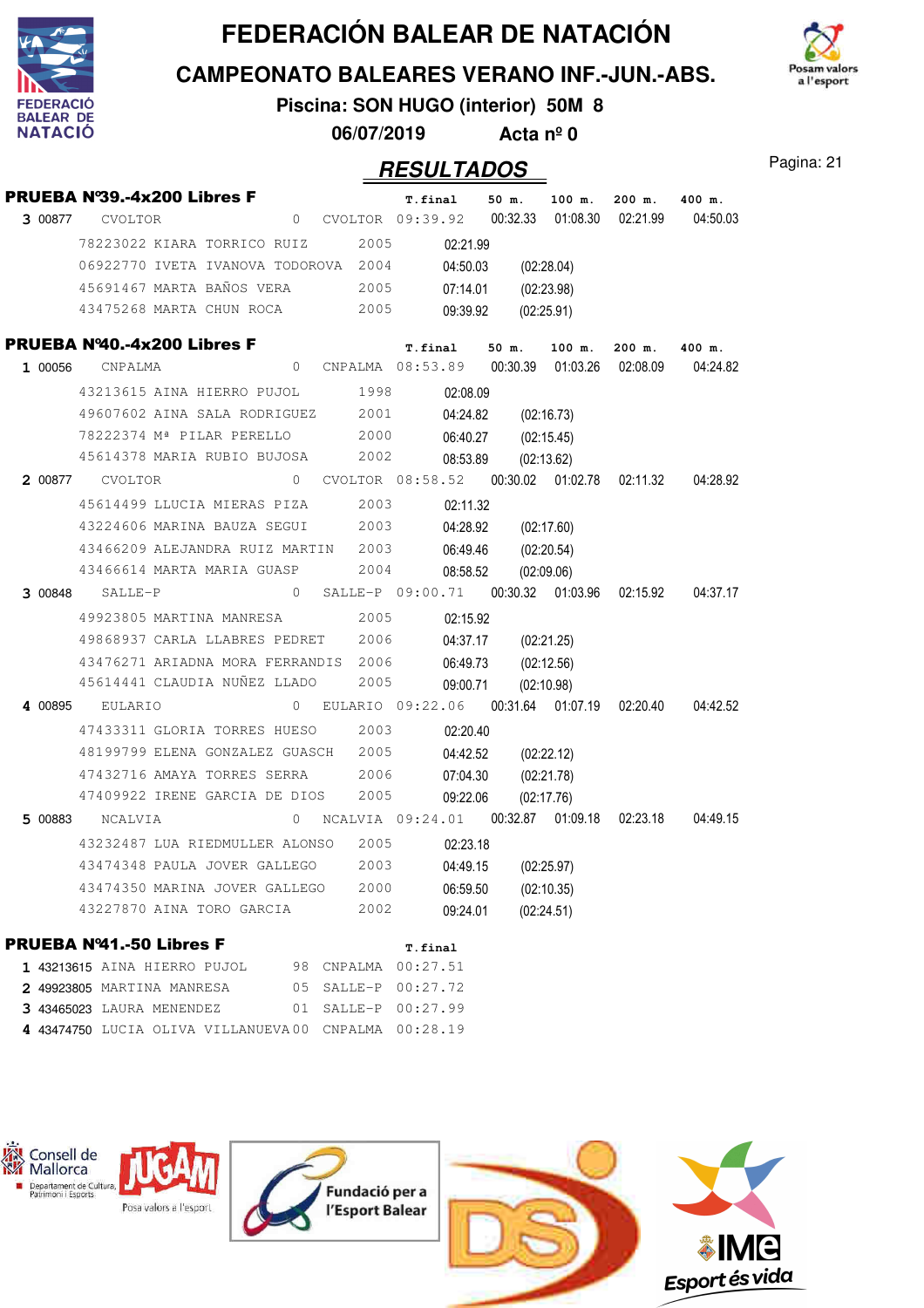

W

# **FEDERACIÓN BALEAR DE NATACIÓN**

**CAMPEONATO BALEARES VERANO INF.-JUN.-ABS.**



**Piscina: SON HUGO (interior) 50M 8**

**06/07/2019 Acta nº 0**

#### **TADOS** Pagina: 22

|    |             |                                                                             |      | ,,,,,,,,,,                            |                      |
|----|-------------|-----------------------------------------------------------------------------|------|---------------------------------------|----------------------|
|    |             |                                                                             |      |                                       | <i><b>RESULT</b></i> |
|    |             | <b>PRUEBA Nº41.-50 Libres F</b>                                             |      |                                       | T.final              |
|    |             | 4 49770151 ESTELA GARAU MORENO 05                                           |      | CNPALMA                               | 00:28.19             |
|    |             | 6 43466614 MARTA MARIA GUASP                                                | 04   | CVOLTOR                               | 00:28.23             |
|    |             | <b>7 45614499</b> LLUCIA MIERAS PIZA 03                                     |      | CVOLTOR                               | 00:28.48             |
|    |             | 8 43465671 MALEN TOMAS MELERO<br>$\begin{array}{ccc} & & 0 & 1 \end{array}$ |      | SALLE-P                               | 00:28.73             |
|    |             | 9 48231611 AROHA FLORIT GUNCKEL 04                                          |      | NAIBIZA                               | 00:28.83             |
|    |             | 10 43475420 LILIA ARROM LLIZO 04                                            |      | CN.INCA                               | 00:28.84             |
|    |             | <b>11 78222374</b> Mª PILAR PERELLO 00                                      |      | CNPALMA                               | 00:28.97             |
|    |             | 12 43205846 MARTA TORRENS CALVO 98                                          |      | CNPALMA                               | 00:29.07             |
|    |             | 13 43224606 MARINA BAUZA SEGUI 03                                           |      | CVOLTOR                               | 00:29.22             |
|    |             | 14 43465024 LUCIA MENENDEZ                                                  | 04   | SALLE-P                               | 00:29.28             |
|    |             | <b>15 43223264</b> NATALIA DURAHO LOZANO 01                                 |      | CVOLTOR                               | 00:29.31             |
|    |             | 16 45614378 MARIA RUBIO BUJOSA<br>02                                        |      | CNPALMA                               | 00:29.33             |
|    |             | 17 48198922 MARIA RIERA PRATS 06                                            |      | NAIBIZA                               | 00:29.44             |
|    |             | <b>18 43228977</b> CLAUDIA ALVAREZ                                          | 02   | CNPALMA                               | 00:29.46             |
|    |             | <b>19 43467318</b> gabriela velasco                                         | - 05 | CAMPUSES 00:29.50                     |                      |
|    |             | 20 49868937 CARLA LLABRES PEDRET 06                                         |      | SALLE-P                               | 00:29.63             |
|    | 21 47433057 | 0 <sub>4</sub><br>EVA PARRA OLIVA                                           |      | NAIBIZA                               | 00:29.66             |
|    |             | 22 49607602 AINA SALA RODRIGUEZ<br>01                                       |      | CNPALMA                               | 00:29.71             |
|    |             | <b>23 43461267</b> PATRICIA ARMERO CALIZ                                    | 99   | SALLE-P                               | 00:29.74             |
|    |             | 24 43466209 ALEJANDRA RUIZ MARTIN                                           | 03   | <b>CVOLTOR</b>                        | 00:29.82             |
|    |             | 25 43216860 MARIA CHAVES TEJERO                                             | 00   | CVOLTOR                               | 00:29.86             |
|    |             | FC 41543010 CARME GOMEZ CAMPINS                                             | 03   | CNPALMA                               | 00:29.93             |
|    |             | 26 47408731 CLAUDIA MANUEL SORIANO 03                                       |      | CVOLTOR                               | 00:30.26             |
|    |             | 27 43223467 EMMA SANTOS KOFOD 02                                            |      | NCALVIA                               | 00:30.33             |
|    |             | 28 45184053 AINA TOMAS HERNANDEZ 04                                         |      | CNPALMA                               | 00:30.34             |
|    |             | 29 47433213 MARIA RIERA RAMON<br>03                                         |      | EULARIO                               | 00:30.49             |
|    |             | <b>30 45691467 MARTA BANOS VERA</b>                                         | 05   | <b>CVOLTOR</b>                        | 00:30.56             |
|    |             | 31 45187152 AITANA ROMAN ANDUJAR 02                                         |      | CNPALMA                               | 00:30.61             |
| FC |             | 43235046 PAULA GAYA BISQUERRA 05                                            |      | CN.INCA                               | 00:30.65             |
|    |             | 32 43218056 ELISABET Mª JAUME 03                                            |      | MASTBAL                               | 00:30.72             |
|    |             | <b>32 48199743</b> SOFIA GARCIA IZQUIERDO 03                                |      | NAIBIZA 00:30.72                      |                      |
|    |             | 34 43470581 NEUS REY GARCIA<br><b>35 43229623</b> SARA GIRALDO PEDROTE 05   | 02   | NCALVIA 00:30.77<br>CAMPUSES 00:30.79 |                      |
|    |             | 36 46390475 MARIA BARCELO SERRA 04                                          |      | LLUCMA  00:30.84                      |                      |
|    |             | 37 41664031 SOFIA BARRIOS GIORNO 05 CNPALMA 00:30.95                        |      |                                       |                      |
|    |             | <b>38 43573918</b> NADIA CORRADINI 05                                       |      | NCALVIA 00:31.07                      |                      |
|    |             | 39 45692981 ELBA RODRIGUEZ GARCIA 05                                        |      | NCALVIA 00:31.13                      |                      |
|    |             | 39 43460934 MARIA NEUS DELICADO 03                                          |      | CVOLTOR 00:31.13                      |                      |
|    |             | 41 49925382 ALEXANDRA SANDIN POLO 04                                        |      | SALLE-P 00:31.33                      |                      |
|    |             | 42 49866462 LUCIA GONZALEZ                                                  | 04   | NCALVIA 00:31.38                      |                      |
|    |             |                                                                             |      |                                       |                      |
|    |             |                                                                             |      |                                       |                      |

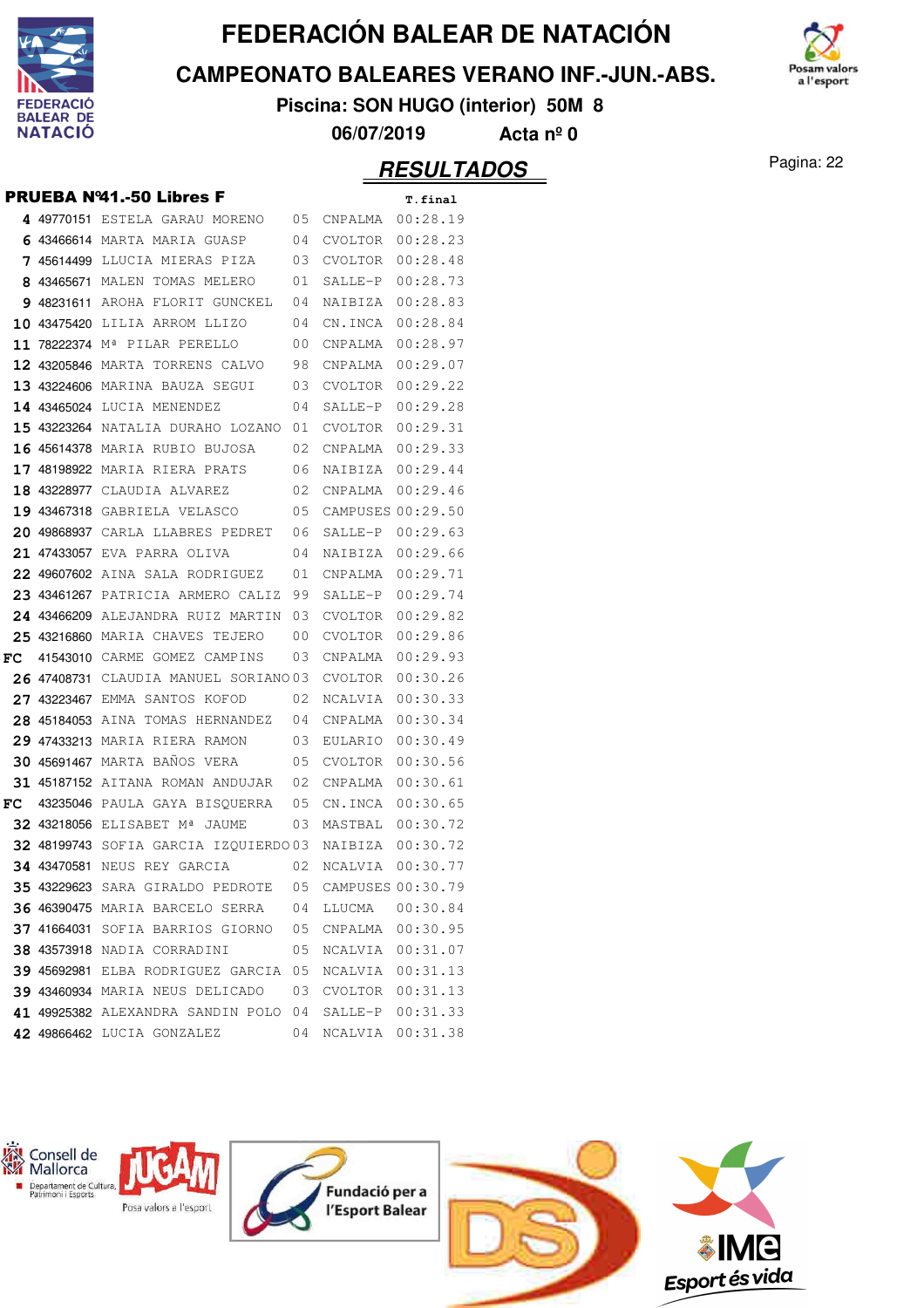

**CAMPEONATO BALEARES VERANO INF.-JUN.-ABS.**



**Piscina: SON HUGO (interior) 50M 8**

**06/07/2019 Acta nº 0**

#### Pagina: 23 **RESULTADOS**

|    |                                            |    |                   | nejulih  |
|----|--------------------------------------------|----|-------------------|----------|
|    | <b>PRUEBA Nº41.-50 Libres F</b>            |    |                   | T.final  |
|    | 43 41750392 JUDITH FEDELICH                | 05 | CNJAMMA 00:31.52  |          |
|    | 44 49773239 MARGALIDA RIBAS BERGAS 04      |    | CNMURO            | 00:31.55 |
|    | 45 43470223 AINA BOIX HOMAR                | 05 | CNPALMA 00:31.59  |          |
|    | 46 41662125 AINA MARIANO SALOM 03          |    | CVOLTOR 00:31.69  |          |
|    | 46 47431743 MARIA JUAN MARI                | 05 | NAIBIZA           | 00:31.69 |
|    | 48 09137071 EMMA LYDIA NAPIER              | 04 | LLUCMA            | 00:31.84 |
|    | 49 45696080 CLAUDIA AMENGUAL               | 05 | CN.INCA           | 00:32.01 |
|    | 50 43233296 ANTONIA QUMEI SUREDA           | 04 | CVOLTOR           | 00:32.46 |
|    | <b>51 47431861</b> PAULA ROIG SANJUAN      | 04 | NAIBIZA           | 00:32.61 |
|    | <b>52 41747857 MAR COMELLAS</b>            | 05 | CNJAMMA 00:33.08  |          |
|    | 41587333 MAGDALENA MUELAS RIGO 04 FELANITX |    |                   | Desc     |
|    | <b>PRUEBA Nº42.-50 Libres M</b>            |    |                   | T.final  |
|    | 1 45370094 MARC LLINAS FRAU                | 01 | CNPALMA 00:25.00  |          |
|    | 2 45185810 SANTIAGO SALES LLINAS 99        |    | CVOLTOR 00:25.09  |          |
|    | 3 43199949 KEVIN RUIZ BIOJO                | 02 | SALLE-P           | 00:25.12 |
|    | 4 45187625 SERGI PUIG BLANCO               | 03 | NCALVIA           | 00:25.29 |
|    | 5 43478908 ADRIA SARD PUIGROS              | 01 | CNPALMA           | 00:25.56 |
|    | 6 06410547 ROBIN DAVID AILAN               | 03 | CNPALMA           | 00:25.61 |
|    | 7 43213329 SERGIO FUSTER POORE             | 99 | CVOLTOR           | 00:25.72 |
|    | 8 43205973 SALVADOR REYNES                 | 02 | CNPALMA 00:25.74  |          |
|    | 9 41749248 BERNAT PONS FLORIT              | 03 | CNJAMMA 00:25.90  |          |
|    | <b>10 41749255</b> ERIK MASSIP MESQUIDA    | 01 | CNJAMMA 00:26.13  |          |
|    | 11 41572288 PEDRO JUAN VIVES               | 92 | FELANITX 00:26.28 |          |
|    | 12 43459955 PABLO NAVAS ACEITUNO           | 02 | CVOLTOR 00:26.33  |          |
| FC | 78220544 RAFAEL CEREZO IGNACIO             | 97 | CNPALMA           | 00:26.38 |
|    | 13 43214090 JOAN SASTRE RODRIGUEZ          | 04 | CVOLTOR           | 00:26.44 |
|    | 14 45185608 JOAN VICENS BUJOSA             | 03 | CNPALMA           | 00:26.52 |
|    | 15 43234633 POL PEREZ MACARRO              | 02 | CVOLTOR           | 00:26.63 |
|    | <b>16 45608935</b> PEP FORTEZA FORTEZA     | 02 | CNPALMA           | 00:26.76 |
|    | <b>16 43482964</b> ALVARO GONZALEZ JUAN 02 |    | CVOLTOR           | 00:26.76 |
|    | <b>18 46392450</b> GERARD FALCO GUILLEM    | 01 | SALLE-P           | 00:26.77 |
|    | 19 47431841 JOSE ANTONIO ZORNOZA           | 03 | NAIBIZA           | 00:26.94 |
|    | 20 47431495 MIQUEL RIERA GARCIA            | 02 | NAIBIZA 00:26.99  |          |
|    | 21 43472637 PAU MARTORELL CARDONA 01       |    | CNPALMA 00:27.05  |          |
|    | 22 47409850 MARC TORRES VEGA               | 04 | NAIBIZA 00:27.17  |          |
|    | 23 43198413 JOEL TRETT OLIVER              | 02 | CNPALMA 00:27.38  |          |
|    | 24 48231031 NOAH MERTENS SOLANS            | 03 | EULARIO           | 00:27.44 |
|    | 25 08541986 KRISZTIAN CSARODAI             | 03 | BESTM             | 00:27.78 |
|    | 26 47409903 DAVID MEDINA CARDENAS 04       |    | NAIBIZA 00:27.85  |          |

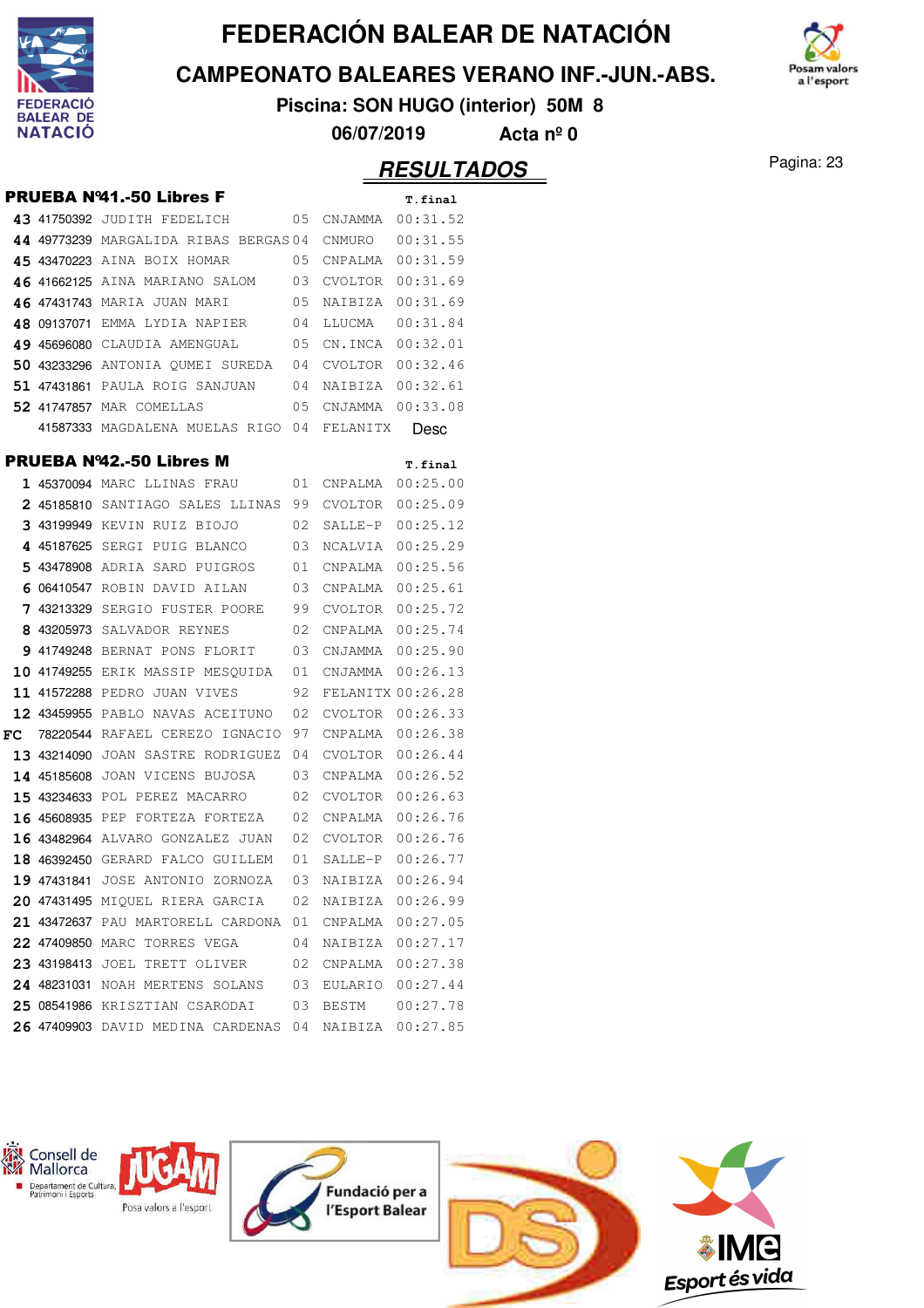

**CAMPEONATO BALEARES VERANO INF.-JUN.-ABS.**



**Piscina: SON HUGO (interior) 50M 8**

**06/07/2019 Acta nº 0**

#### Pagina: 24 **RESULTADOS**

|    | <b>PRUEBA Nº42.-50 Libres M</b>                                         |                     | T.final              |          |          |
|----|-------------------------------------------------------------------------|---------------------|----------------------|----------|----------|
|    | 27 45610143 ANTONIO NIETO 02 CNPALMA 00:27.86                           |                     |                      |          |          |
|    | 28 41751003 JOAN LLUFRIU SEGUI 02 CNJAMMA 00:27.97                      |                     |                      |          |          |
|    | 29 45614440 RAUL NUÑEZ LLADO 02 SALLE-P 00:27.98                        |                     |                      |          |          |
|    | 30 43463950 ALEJANDRO ARIAS GOMILA04 LLUCMA 00:28.16                    |                     |                      |          |          |
|    | 31 00389839 GEORGE SANYER-NESS 04 NATAMAO 00:28.31                      |                     |                      |          |          |
|    | 32 41573980 ALEJANDRO SEGRERA 02 FELANITX 00:28.33                      |                     |                      |          |          |
|    | 33 41513796 MANUEL MAGALHAES 04 CNPALMA 00:28.41                        |                     |                      |          |          |
|    | 34 43469427 JOEL LOPEZ RISCO 04 CN.INCA 00:28.52                        |                     |                      |          |          |
|    | 35 46390428 ALEX FERNANDEZ GOMEZ 03 CN.INCA 00:28.59                    |                     |                      |          |          |
|    | 36 45187556 ARNAU ALCOVER BARBOSA 04 SALLE-P 00:28.61                   |                     |                      |          |          |
|    | 37 03764732 IVAN TEVZADZE 603 FELANITX 00:28.65                         |                     |                      |          |          |
|    | 38 43462984 JAIME ALEMANY CODINA 04 SALLE-P 00:28.72                    |                     |                      |          |          |
|    | 39 48233533 ANDRES ROMERO PRIETO 04 NAIBIZA 00:28.79                    |                     |                      |          |          |
|    | 40 43473260 RAUL TUDELA MALLEN 04 CVOLTOR 00:29.21                      |                     |                      |          |          |
|    | 41 41618327 JESUS SANSALONI FLORES 04 ES.ARTA 00:29.29                  |                     |                      |          |          |
|    | 41 41622632 JORGE GONZALEZ 04 ES.ARTA 00:29.29                          |                     |                      |          |          |
|    | 43 41748793 BIEL LLORENS SERVERA 04 CNJAMMA 00:29.34                    |                     |                      |          |          |
|    | 45186192 JERONI BARRERA ESTADES 04 NCALVIA Baja                         |                     |                      |          |          |
|    | 43217054 NACHO MAYOL SOTO 01 SALLE-P                                    |                     | Baja                 |          |          |
|    | 43473758 ROBERTO GALLEGO 02 SALLE-P Baja                                |                     |                      |          |          |
|    | 43210593 DAVID DEL VALLE MARIN 03 CAMPUSES                              |                     | Baja                 |          |          |
|    |                                                                         |                     |                      |          |          |
|    |                                                                         |                     |                      |          |          |
|    | PRUEBA Nº43.-200 Mariposa F                                             |                     | T.final 50 m. 100 m. |          |          |
|    | 1 46394473 NEREA CASTAÑER NOGUERA 03 CVOLTOR 02:31.47 00:33.92 01:12.10 |                     |                      |          |          |
|    | 2 43478084 MARIA SERRA BONET 02 CNPALMA 02:34.21 00:33.53 01:11.76      |                     |                      |          |          |
|    | 3 47432716 AMAYA TORRES SERRA 06 EULARIO 02:36.44 00:34.88 01:14.63     |                     |                      |          |          |
|    | 4 41664004 AINA GARCIA VIVES 03 SALLE-P 02:38.93 00:35.57 01:15.97      |                     |                      |          |          |
|    | 5 46388666 MARTA RODRIGUEZ MIÑAN 05 NCALVIA 02:40.56                    |                     |                      | 00:34.86 | 01:14.02 |
|    | 6 45189546 NEUS SERRA REGAL 05 CN.INCA 02:44.74                         |                     |                      | 00:35.78 | 01:17.70 |
|    | 46388012 CATERINA THOMAS 04 CNPALMA Desc                                |                     |                      |          |          |
|    | PRUEBA Nº44.-200 Mariposa M                                             |                     | T.final              | 50 m.    | 100 m.   |
|    | 1 45699211 SAMUEL DIAZ GUERRERO 03 CNPALMA 02:12.41 00:30.30 01:03.95   |                     |                      |          |          |
|    | 2 46392451 MARC FALCO GUILLEM                                           | 03 SALLE-P 02:12.48 |                      | 00:30.56 | 01:04.80 |
|    | 3 47406107 ANGEL ESTEBAN SEGOVIA 04 NAIBIZA 02:13.04                    |                     |                      | 00:30.23 | 01:03.82 |
|    | 4 43214090 JOAN SASTRE RODRIGUEZ 04 CVOLTOR 02:18.53                    |                     |                      | 00:30.98 | 01:06.10 |
|    | 5 45611418 GUILLEM ESTARELLAS DE 04 CAMPUSES 02:19.89                   |                     |                      | 00:31.06 | 01:06.61 |
| FC | 49927148 VICTOR FCO. POLO CAPO 06 CAMPUSES 02:33.55                     |                     |                      | 00:33.25 | 01:11.71 |

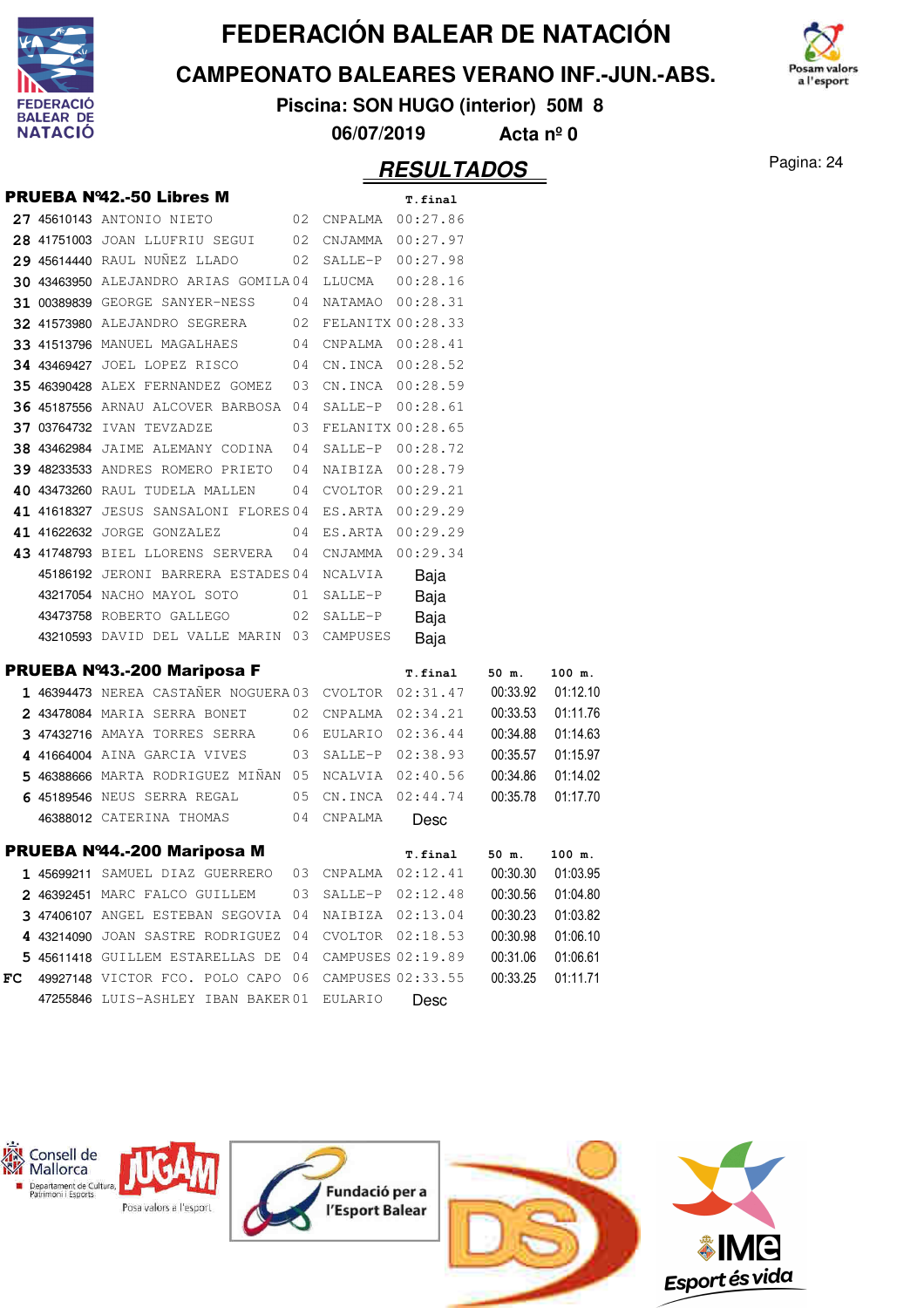

**CAMPEONATO BALEARES VERANO INF.-JUN.-ABS.**



**Piscina: SON HUGO (interior) 50M 8 06/07/2019 Acta nº 0**

#### Pagina: 25 **RESULTADOS**

|  | <b>PRUEBA Nº45.-400 Libres F</b>            |    |           | T.final           | 50 m.    | 100 m.   | 200 m.   |
|--|---------------------------------------------|----|-----------|-------------------|----------|----------|----------|
|  | 1 43474350 MARINA JOVER GALLEGO             | 00 |           | NCALVIA 04:28.81  | 00:31.51 | 01:05.48 | 02:13.95 |
|  | 2 45614441 CLAUDIA NUÑEZ LLADO              | 05 | SALLE-P   | 04:29.36          | 00:30.37 | 01:03.96 | 02:12.67 |
|  | 3 43476271 ARIADNA MORA FERRANDIS06         |    |           | SALLE-P 04:33.35  | 00:31.38 | 01:06.16 | 02:16.07 |
|  | 4 45614378 MARIA RUBIO BUJOSA               | 02 |           | CNPALMA 04:38.45  | 00:32.18 | 01:07.12 | 02:18.95 |
|  | 5 43228048 LUCIA CARLA ELICABE              | 03 |           | CNPALMA 04:39.71  | 00:33.34 | 01:08.86 | 02:19.24 |
|  | 6 01579553 ESTELLA LLUM TONRATH             | 07 |           | CAMPUSES 04:46.07 | 00:31.95 | 01:08.28 | 02:21.51 |
|  | 7 47433311 GLORIA TORRES HUESO              | 03 | EULARIO   | 04:49.36          | 00:32.27 | 01:08.08 | 02:21.80 |
|  | 8 47433057 EVA PARRA OLIVA                  | 04 |           | NAIBIZA 04:51.05  | 00:32.93 | 01:08.54 | 02:22.67 |
|  | 9 47409922 IRENE GARCIA DE DIOS             | 05 |           | EULARIO 04:53.45  | 00:32.12 | 01:08.98 | 02:24.91 |
|  | 10 78223022 KIARA TORRICO RUIZ              | 05 |           | CVOLTOR 04:55.38  | 00:33.50 | 01:10.04 | 02:25.15 |
|  | 11 43460934 MARIA NEUS DELICADO             | 03 |           | CVOLTOR 04:56.50  | 00:33.80 | 01:11.53 | 02:27.09 |
|  | 12 46393032 CAROLINA HEREDIA                | 05 |           | SALLE-P 04:57.82  | 00:33.70 | 01:11.29 | 02:28.29 |
|  | 13 43229623 SARA GIRALDO PEDROTE            | 05 |           | CAMPUSES 04:57.85 | 00:33.57 | 01:09.89 | 02:25.36 |
|  | 14 47433047 ALBA PARRA OLIVA                | 04 | NAIBIZA   | 04:57.92          | 00:32.83 | 01:09.70 | 02:26.51 |
|  | 15 49410260 CLAUDIA BASILIO                 | 05 | EULARIO   | 05:00.18          | 00:33.51 | 01:10.45 | 02:26.67 |
|  | 16 43227870 AINA TORO GARCIA                | 02 | NCALVIA   | 05:01.89          | 00:34.55 | 01:12.30 | 02:29.15 |
|  | 17 48199799 ELENA GONZALEZ GUASCH 05        |    |           | EULARIO 05:02.12  | 00:33.09 | 01:09.22 | 02:25.66 |
|  | 18 49925382 ALEXANDRA SANDIN POLO 04        |    | SALLE-P   | 05:02.79          | 00:34.85 | 01:12.97 | 02:30.32 |
|  | 19 41587075 ATALIA PRAT PEREZ               | 02 |           | ES.ARTA 05:04.33  | 00:35.00 | 01:13.29 | 02:30.49 |
|  | 20 43223998 JARA PUERTAS PUYOL              | 03 | $SALLE-P$ | 05:05.15          | 00:34.67 | 01:12.77 | 02:30.48 |
|  | 21 45614381 MARTA RUBIO BUJOSA              | 05 |           | CNPALMA 05:06.38  | 00:33.82 | 01:12.12 | 02:30.48 |
|  | 22 41543011 FRANCETTE GOMEZ                 | 05 |           | CNPALMA 05:06.41  | 00:33.05 | 01:10.53 | 02:29.53 |
|  | 23 41620244 JOANA MARIA SASTRE              | 05 |           | FELANITX 05:06.97 | 00:34.11 | 01:12.70 | 02:31.76 |
|  | 24 47433213 MARIA RIERA RAMON               | 03 | EULARIO   | 05:10.40          | 00:34.84 | 01:14.13 | 02:33.27 |
|  | 25 47431743 MARIA JUAN MARI                 | 05 |           | NAIBIZA 05:13.14  | 00:33.34 | 01:11.79 | 02:31.97 |
|  | PRUEBA Nº46.-400 Libres M                   |    |           | T.final           | 50 m.    | 100 m.   | 200 m.   |
|  | 1 03459058 MARC SANCHEZ TORRENS             | 92 |           | SABADEL 04:03.15  | 00:27.43 | 00:57.82 | 01:59.16 |
|  | 2 43473758 ROBERTO GALLEGO                  | 02 |           | SALLE-P 04:10.50  | 00:28.69 | 01:00.36 | 02:03.99 |
|  | 3 46392451 MARC FALCO GUILLEM               | 03 | SALLE-P   | 04:19.99          | 00:30.79 | 01:04.13 | 02:10.64 |
|  | 4 43470663 MARCOS SANCHEZ                   | 04 | SALLE-P   | 04:23.77          | 00:29.67 | 01:02.53 | 02:10.78 |
|  | 5 45370094 MARC LLINAS FRAU                 | 01 |           | CNPALMA 04:29.41  | 00:30.62 | 01:04.22 | 02:12.49 |
|  | 6 43466374 NESTOR SIQUIER RIPOLL 04 CNPALMA |    |           | 04:29.63          | 00:30.96 | 01:04.61 | 02:13.66 |
|  | 7 46391666 EDUARD CERDA CALVO               | 02 |           | CN. INCA 04:34.42 | 00:29.77 | 01:02.61 | 02:11.91 |
|  | 8 45699211 SAMUEL DIAZ GUERRERO             | 03 |           | CNPALMA 04:34.71  | 00:32.02 | 01:06.82 | 02:17.11 |
|  | 9 45190652 RAUL BERMIN MORAIS               | 02 |           | CNPALMA 04:35.03  | 00:28.84 | 00:59.98 | 02:06.02 |
|  | 10 47431495 MIQUEL RIERA GARCIA             | 02 |           | NAIBIZA 04:36.71  | 00:31.13 | 01:05.55 | 02:15.82 |
|  | 11 47430056 DOROTEO SESMERO RIERA 04        |    | EULARIO   | 04:37.46          | 00:31.66 | 01:06.35 | 02:18.06 |
|  | 12 46391659 ESTEVE ADELL HORRACH            | 04 | NCALVIA   | 04:38.84          | 00:31.49 | 01:05.92 | 02:18.40 |
|  | 13 47433490 ALVARO BENITEZ                  | 04 |           | EULARIO 04:39.46  | 00:31.00 | 01:05.58 | 02:17.30 |

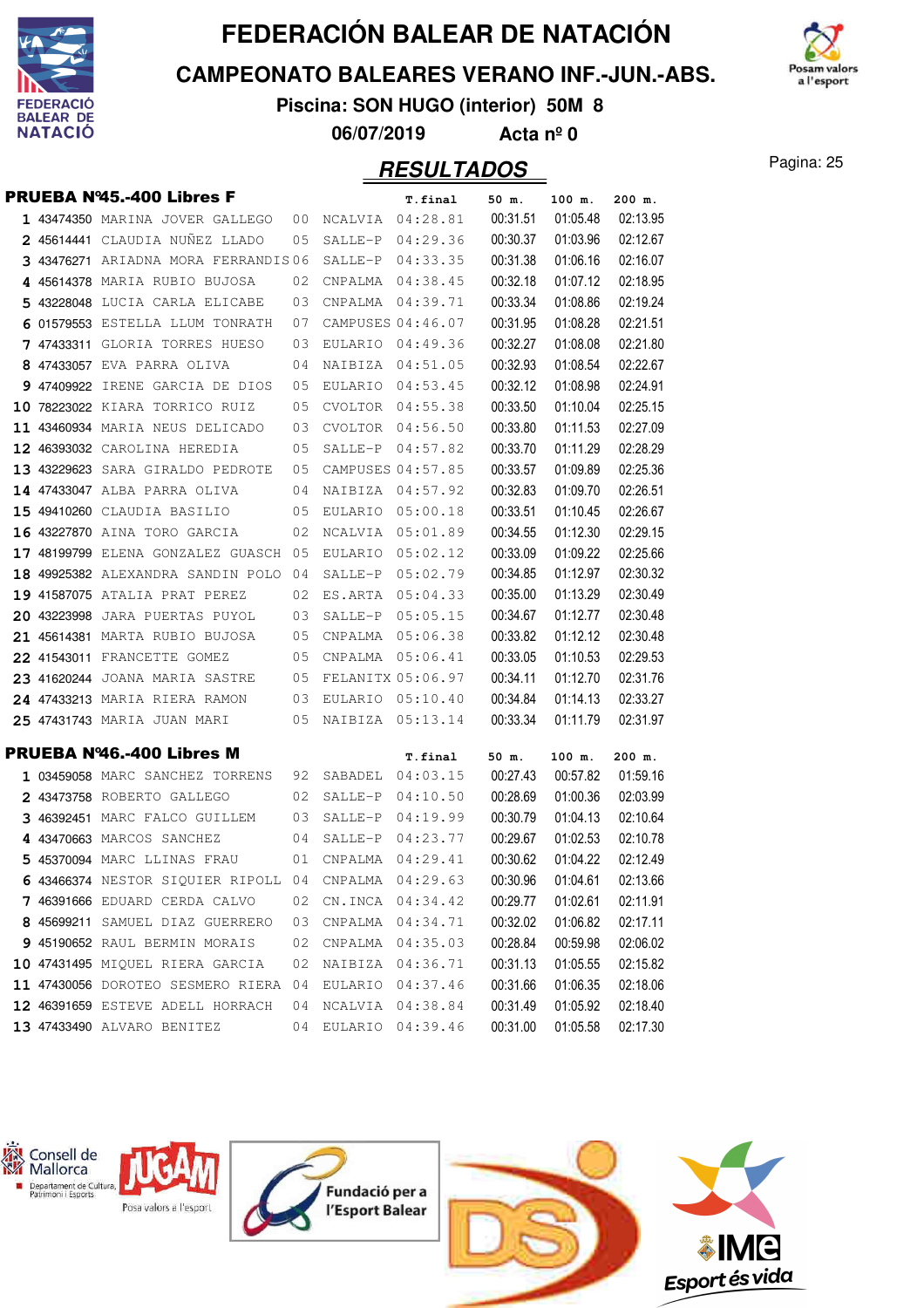

**CAMPEONATO BALEARES VERANO INF.-JUN.-ABS.**



**Piscina: SON HUGO (interior) 50M 8**

**06/07/2019 Acta nº 0**

#### Pagina: 26 **RESULTADOS**

|         |                          | <b>PRUEBA Nº46.-400 Libres M</b>                      |          |         | T.final                                            | 50 m.               | 100 m.   | 200 m.   |
|---------|--------------------------|-------------------------------------------------------|----------|---------|----------------------------------------------------|---------------------|----------|----------|
|         | 14 07704218 DENIS MOLNAR |                                                       |          |         | 04 CNPALMA 04:40.87 00:32.01                       |                     | 01:06.77 | 02:18.67 |
|         |                          | 15 43482964 ALVARO GONZALEZ JUAN 02 CVOLTOR 04:41.21  |          |         |                                                    | 00:30.54            | 01:05.67 | 02:18.16 |
|         |                          | 16 45611016 GERARD SALVADO FORTEZA03 CVOLTOR 04:44.53 |          |         |                                                    | 00:32.56            | 01:08.20 | 02:20.62 |
|         |                          | <b>17 43218723</b> JORDI MAYOL SERRA                  | 04       |         | SALLE-P 04:47.73                                   | 00:32.56            | 01:08.53 | 02:21.95 |
|         |                          | 18 45187556 ARNAU ALCOVER BARBOSA 04                  |          |         | SALLE-P 04:49.81                                   | 00:33.33            | 01:10.38 | 02:24.39 |
|         |                          | 19 48233533 ANDRES ROMERO PRIETO 04 NAIBIZA 04:50.14  |          |         |                                                    | 00:32.12            | 01:08.18 | 02:22.34 |
|         |                          | 20 46390428 ALEX FERNANDEZ GOMEZ 03 CN.INCA 04:52.35  |          |         |                                                    | 00:32.91            | 01:08.65 | 02:22.60 |
|         |                          | 21 43469427 JOEL LOPEZ RISCO 04 CN.INCA 04:58.55      |          |         |                                                    | 00:33.15            | 01:10.47 | 02:27.71 |
|         |                          | 22 03764732 IVAN TEVZADZE 03 FELANITX 05:01.66        |          |         |                                                    | 00:30.64            | 01:06.23 | 02:22.52 |
|         |                          | PRUEBA Nº47.-4x100 Estilos F                          |          |         | T.final                                            | 50 m.               | 100 m.   | $200$ m. |
|         | <b>1</b> 00056 CNPALMA   |                                                       |          |         | 0 CNPALMA 04:53.53 00:37.11 01:17.00               |                     |          |          |
|         |                          | 45614381 MARTA RUBIO BUJOSA 2005                      |          |         | 01:17.00                                           |                     |          |          |
|         |                          | 43470223 AINA BOIX HOMAR 2005                         |          |         | 02:40.63                                           | (01:23.63)          |          |          |
|         |                          | 41543011 FRANCETTE GOMEZ 2005 03:54.23                |          |         |                                                    | (01:13.60)          |          |          |
|         |                          | 49770151 ESTELA GARAU MORENO 2005                     |          |         | 04:53.53                                           | (00:59.30)          |          |          |
|         | 201243 CN.INCA           |                                                       |          |         | 0 CN.INCA  04:54.04  00:38.72  01:20.55            |                     |          |          |
|         |                          | 45696080 CLAUDIA AMENGUAL 2005                        |          |         | 01:20.55                                           |                     |          |          |
|         |                          | 43235046 PAULA GAYA BISQUERRA 2005                    |          |         | 02:37.92                                           | (01:17.37)          |          |          |
|         |                          | 45189546 NEUS SERRA REGAL 2005                        |          |         | 03:52.10                                           | (01:14.18)          |          |          |
|         |                          | 43475420 LILIA ARROM LLIZO 2004                       |          |         | 04:54.04                                           | (01:01.94)          |          |          |
|         | 3 00848 SALLE-P          |                                                       |          |         | 0 SALLE-P $05:00.25$ 00:33.77 01:09.14             |                     |          |          |
|         |                          | 43465024 LUCIA MENENDEZ 2004                          |          |         | 01:09.14                                           |                     |          |          |
|         |                          | 43464409 IRENE VAZQUEZ ANDRES 2004                    |          |         |                                                    | 02:37.89 (01:28.75) |          |          |
|         |                          | 43233035 LAURA SIMO PEREZ 2005                        |          |         | 03:54.45                                           | (01:16.56)          |          |          |
|         |                          | 49925382 ALEXANDRA SANDIN POLO 2004                   |          |         | 05:00.25                                           | (01:05.80)          |          |          |
|         | 4 00883 NCALVIA          |                                                       | $\sim$ 0 |         | NCALVIA 05:07.72 00:36.87 01:14.45                 |                     |          |          |
|         |                          | 45692981 ELBA RODRIGUEZ GARCIA 2005                   |          |         | 01:14.45                                           |                     |          |          |
|         |                          | 43232487 LUA RIEDMULLER ALONSO 2005                   |          |         |                                                    | 02:45.09 (01:30.64) |          |          |
|         |                          | 43573918 NADIA CORRADINI 2005                         |          |         | 03:57.18                                           | (01:12.09)          |          |          |
|         |                          | 46388666 MARTA RODRIGUEZ MIÑAN                        |          | 2005    |                                                    | 05:07.72 (01:10.54) |          |          |
| 00877   | CVOLTOR                  |                                                       | 0        | CVOLTOR | Desc                                               |                     |          |          |
|         |                          | PRUEBA Nº48.-4x100 Estilos M                          |          |         |                                                    |                     |          |          |
| 1 00056 | CNPALMA                  |                                                       |          |         | T.final<br>0 CNPALMA  04:16.09  00:31.78  01:05.69 | 50 m.               | $100$ m. | 200 m.   |
|         |                          | 45185608 JOAN VICENS BUJOSA                           |          | 2003    | 01:05.69                                           |                     |          |          |
|         |                          | 43466374 NESTOR SIOUIER RIPOLL                        |          | 2004    |                                                    |                     |          |          |
|         |                          |                                                       |          |         | 02:17.67                                           | (01:11.98)          |          |          |



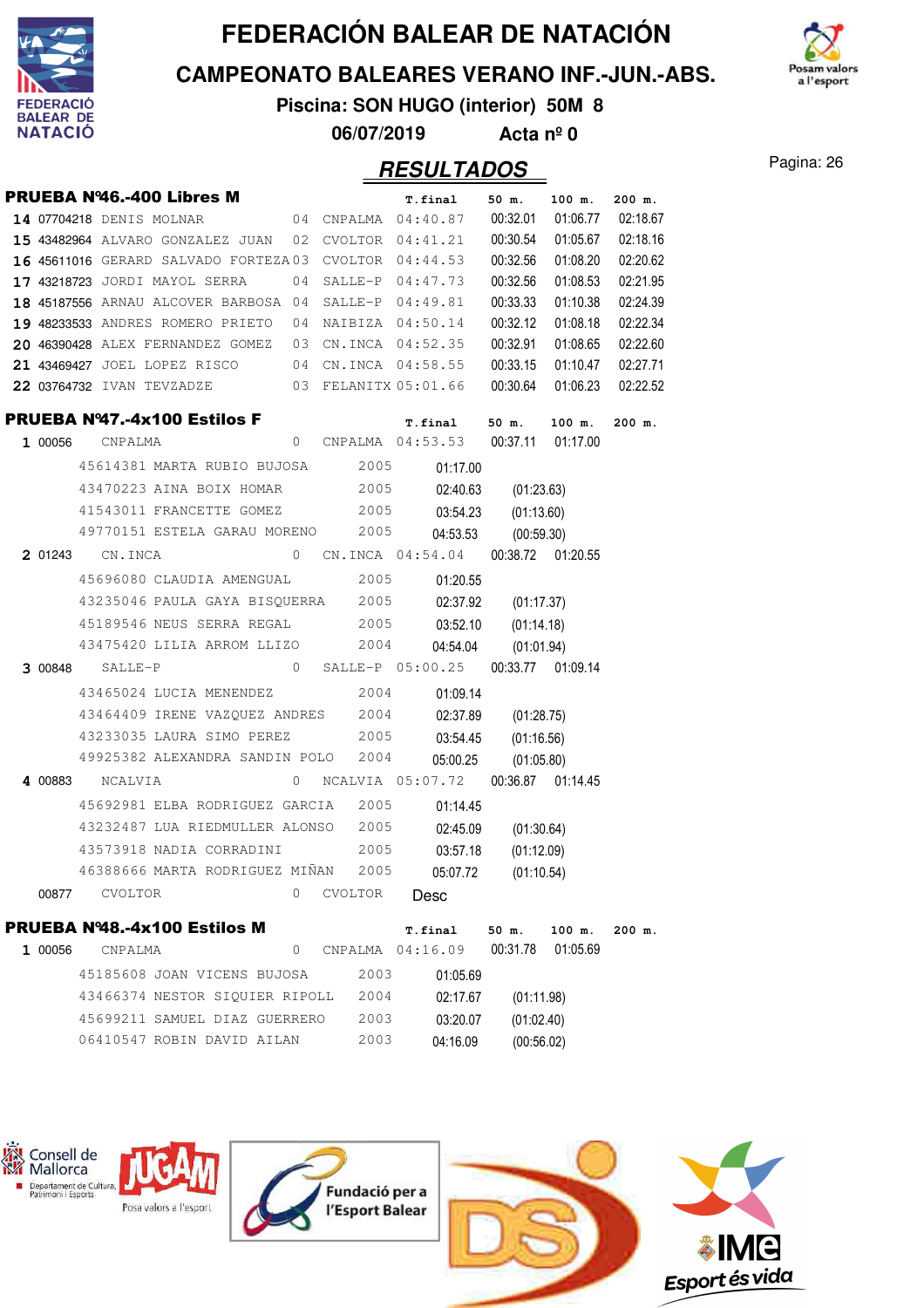

**CAMPEONATO BALEARES VERANO INF.-JUN.-ABS.**



**Piscina: SON HUGO (interior) 50M 8 06/07/2019 Acta nº 0**

### Pagina: 27 **RESULTADOS**

|         |                        | PRUEBA Nº48.-4x100 Estilos M         |   |      | T.final                                                  | 50 m.               | $100$ m. | 200 m.   |
|---------|------------------------|--------------------------------------|---|------|----------------------------------------------------------|---------------------|----------|----------|
|         | 2 00499 NAIBIZA        |                                      |   |      | 0 NAIBIZA 04:22.22  00:34.34  01:10.29                   |                     |          |          |
|         |                        |                                      |   |      | 47409903 DAVID MEDINA CARDENAS 2004 01:10.29             |                     |          |          |
|         |                        | 47409850 MARC TORRES VEGA 2004       |   |      | 02:23.12                                                 | (01:12.83)          |          |          |
|         |                        | 47406107 ANGEL ESTEBAN SEGOVIA 2004  |   |      | 03:22.45                                                 | (00:59.33)          |          |          |
|         |                        | 47431841 JOSE ANTONIO ZORNOZA 2003   |   |      | 04:22.22                                                 | (00:59.77)          |          |          |
|         | <b>3 00877</b> CVOLTOR |                                      |   |      |                                                          |                     |          |          |
|         |                        | 43473260 RAUL TUDELA MALLEN 2004     |   |      | 01:15.94                                                 |                     |          |          |
|         |                        | 43475536 GUILLEM SALVA GUAL 2003     |   |      | 02:27.48                                                 | (01:11.54)          |          |          |
|         |                        | 43214090 JOAN SASTRE RODRIGUEZ 2004  |   |      | 03:29.08                                                 | (01:01.60)          |          |          |
|         |                        | 45611016 GERARD SALVADO FORTEZA 2003 |   |      |                                                          | 04:30.72 (01:01.64) |          |          |
|         | 4 00848 SALLE-P        |                                      |   |      | 0 SALLE-P 04:44.68 00:34.33 01:10.87                     |                     |          |          |
|         |                        | 43224511 GONZALO TORRES PUERTAS 2004 |   |      | 01:10.87                                                 |                     |          |          |
|         |                        | 43477418 SERGI QUETGLAS              |   | 2003 | 02:29.12                                                 | (01:18.25)          |          |          |
|         |                        |                                      |   |      | 45187556 ARNAU ALCOVER BARBOSA 2004 03:41.17             | (01:12.05)          |          |          |
|         |                        | 43462984 JAIME ALEMANY CODINA 2004   |   |      | 04:44.68                                                 | (01:03.51)          |          |          |
|         |                        |                                      |   |      | <b>PRUEBA Nº49.-4x100 Estilos F</b> 7.final 50 m. 100 m. |                     |          | $200$ m. |
|         |                        |                                      |   |      | 1 00848 SALLE-P 04:31.64 00:32.60 01:05.12               |                     |          |          |
|         |                        |                                      |   |      | 49923805 MARTINA MANRESA 2005 01:05.12                   |                     |          |          |
|         |                        |                                      |   |      | 43223998 JARA PUERTAS PUYOL 2003 02:25.89                | (01:20.77)          |          |          |
|         |                        | 43465671 MALEN TOMAS MELERO 2001     |   |      | 03:32.07                                                 | (01:06.18)          |          |          |
|         |                        | 45614441 CLAUDIA NUÑEZ LLADO 2005    |   |      | 04:31.64                                                 | (00:59.57)          |          |          |
|         |                        |                                      |   |      | 2 00877 CVOLTOR 0 CVOLTOR 04:35.93 00:31.66 01:05.17     |                     |          |          |
|         |                        | 43466614 MARTA MARIA GUASP 2004      |   |      | 01:05.17                                                 |                     |          |          |
|         |                        | 43224606 MARINA BAUZA SEGUI 2003     |   |      | 02:27.15                                                 | (01:21.98)          |          |          |
|         |                        | 43466209 ALEJANDRA RUIZ MARTIN 2003  |   |      | 03:35.73                                                 | (01:08.58)          |          |          |
|         |                        | 45614499 LLUCIA MIERAS PIZA 2003     |   |      | 04:35.93                                                 | (01:00.20)          |          |          |
|         |                        |                                      |   |      | 3 00895 EULARIO 0 EULARIO 04:52.06 00:35.74 01:15.07     |                     |          |          |
|         |                        | 47433311 GLORIA TORRES HUESO 2003    |   |      | 01:15.07                                                 |                     |          |          |
|         |                        | 48199799 ELENA GONZALEZ GUASCH 2005  |   |      | 02:37.23                                                 | (01:22.16)          |          |          |
|         |                        | 47432716 AMAYA TORRES SERRA          |   | 2006 | 03:48.24                                                 | (01:11.01)          |          |          |
|         |                        | 47409922 IRENE GARCIA DE DIOS        |   | 2005 | 04:52.06                                                 | (01:03.82)          |          |          |
| 4 00883 | NCALVIA                |                                      | 0 |      | NCALVIA 05:06.14                                         | 00:36.98            | 01:17.27 |          |
|         |                        | 43223467 EMMA SANTOS KOFOD           |   | 2002 | 01:17.27                                                 |                     |          |          |
|         |                        | 49866462 LUCIA GONZALEZ              |   | 2004 | 02:47.01                                                 | (01:29.74)          |          |          |
|         |                        | 46393703 MARIA BONET CORTES          |   | 2001 | 03:59.77                                                 | (01:12.76)          |          |          |
|         |                        | 43470581 NEUS REY GARCIA             |   | 2002 | 05:06.14                                                 | (01:06.37)          |          |          |